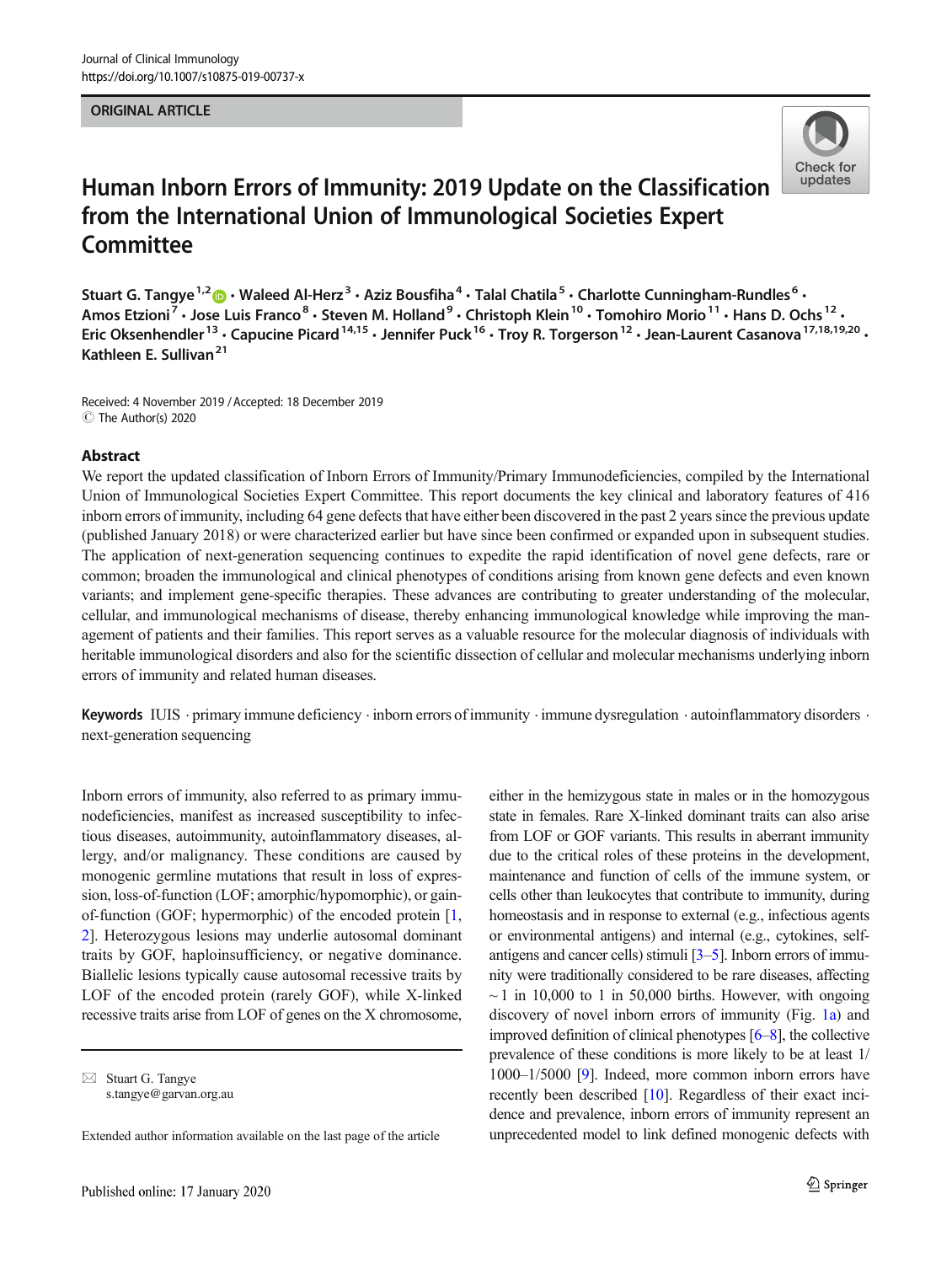<span id="page-1-0"></span>clinical phenotypes of immune dysregulation, in a broad sense of the term. As a committee, we are aware that human immunity involves cells other than circulating or tissue leukocytes and that it can be scaled up from the immune system to the whole organism. Inborn errors of immunity have unequivocally revealed non-redundant roles of single genes and their products in immune function  $[3, 4, 6-8]$  $[3, 4, 6-8]$  $[3, 4, 6-8]$  $[3, 4, 6-8]$  $[3, 4, 6-8]$  $[3, 4, 6-8]$  $[3, 4, 6-8]$  $[3, 4, 6-8]$  $[3, 4, 6-8]$ , formed the basis of improved mechanism-based therapies for the immunopathology underlying many diseases [[8,](#page-36-0) [11](#page-36-0)], established immunological paradigms representing the foundations of basic, clinical and translational immunology  $[3-5, 9, 12-14]$  $[3-5, 9, 12-14]$  $[3-5, 9, 12-14]$  $[3-5, 9, 12-14]$  $[3-5, 9, 12-14]$  $[3-5, 9, 12-14]$  $[3-5, 9, 12-14]$  $[3-5, 9, 12-14]$  $[3-5, 9, 12-14]$ , and provided insights into the molecular pathogenesis of more common diseases [\[9,](#page-36-0) [15\]](#page-36-0). Clear examples of these include:

- The initial description by Bruton of X-linked agammaglobulinemia (XLA) and the ability to treat this condition with antibody replacement therapy (the mainstay treatment for antibody deficiency diseases such as CVID) [\[16\]](#page-36-0)
- The discovery of mutations in  $BTK$  [[12\]](#page-36-0) and the subsequent development of BTK-inhibitors such as ibrutinib for the treatment of B cell malignancies [\[14](#page-36-0)]
- Progressive CD4 T cell deficiency explains opportunistic infections secondary to HIV infection [\[9\]](#page-36-0).

Thus, the study of inborn errors of immunity has provided profound advances in the practice of precision molecular medicine.

Since the early 1950s, when XLA was one of the first primary immune deficiencies to be described [\[16](#page-36-0)], clinical immunology has leveraged advances in the development of new methods to expedite the identification of defects of the immune system and the cellular, molecular, and genetic aberrations underlying these conditions. Indeed, the completion of



Fig. 1 Rate of discovery of novel inborn errors of immunity: 1983–2019. a The number of genetic defects underlying monogenic immune disorders as reported by the IUIS/WHO committee in the indicated year. b The number of pathogenic gene variants listed in each table by the IUIS committee. Report published in 2017, and the number of new genes for each table contained in this report (red bars). The numbers in

the Human Genome Project in the early 2000s, coupled with rapid developments in next generation DNA sequencing (NGS) technologies, enabled the application of cost-effective and time-efficient sequencing of targeted gene panels, whole exomes, or whole genomes to cohorts of patients suspected of having a monogenic explanation for their disease. These platforms have led to a quantum leap in the identification and diagnosis of previously undefined genetically determined defects of the immune system (Fig. 1a, b;  $[6-8]$  $[6-8]$  $[6-8]$  $[6-8]$  $[6-8]$ ).

The International Union of Immunological Societies Expert Committee of Inborn Errors of Immunity comprises pediatric and adult clinical immunologists, clinician/scientists and researchers in basic immunology from across the globe (<https://iuis.org/committees/iei/>). A major objective and responsibility of the committee is to provide the clinical and research communities with an update of genetic causes of immune deficiency and dysregulation. The committee has existed since 1970 and has published an updated report approximately every 2 years to inform the field of these advances (Fig. 1a). In March 2019, the committee met in New York to discuss and debate the inclusion of genetic variants published over the preceding 2 years (since June 2017) [\[1,](#page-36-0) [2](#page-36-0)], as well as gene mutations that had appeared in the literature earlier but, based on newly available evidence, were now substantiated (Fig. 1b).

Rather than simply including every gene variant reported, the committee applies very stringent criteria such that only those genes with convincing evidence of disease pathogenicity are classified as causes of novel inborn errors of immunity [\[17](#page-36-0)]. The Committee makes informed judgments for including new genetic causes of immunological conditions based on what we believe is most useful for practitioners caring for patients. Our current, and continuously evolving, practice is that criteria for inclusion can be met by several ways, for



each column correspond to the number of genes reported in the 2017 IUIS update (blue bars) [\[1,](#page-36-0) [2\]](#page-36-0), the number of new genes for each table contained in this report (red bars), and the total number of genes for each table. Note: only data for Tables [1](#page-4-0), [2](#page-8-0), [3,](#page-15-0) [4](#page-18-0), [5](#page-22-0), [6,](#page-24-0) [7](#page-27-0), and [8](#page-31-0) are shown, because Table [9](#page-33-0) (bone marrow failure) is a new addition to the current report.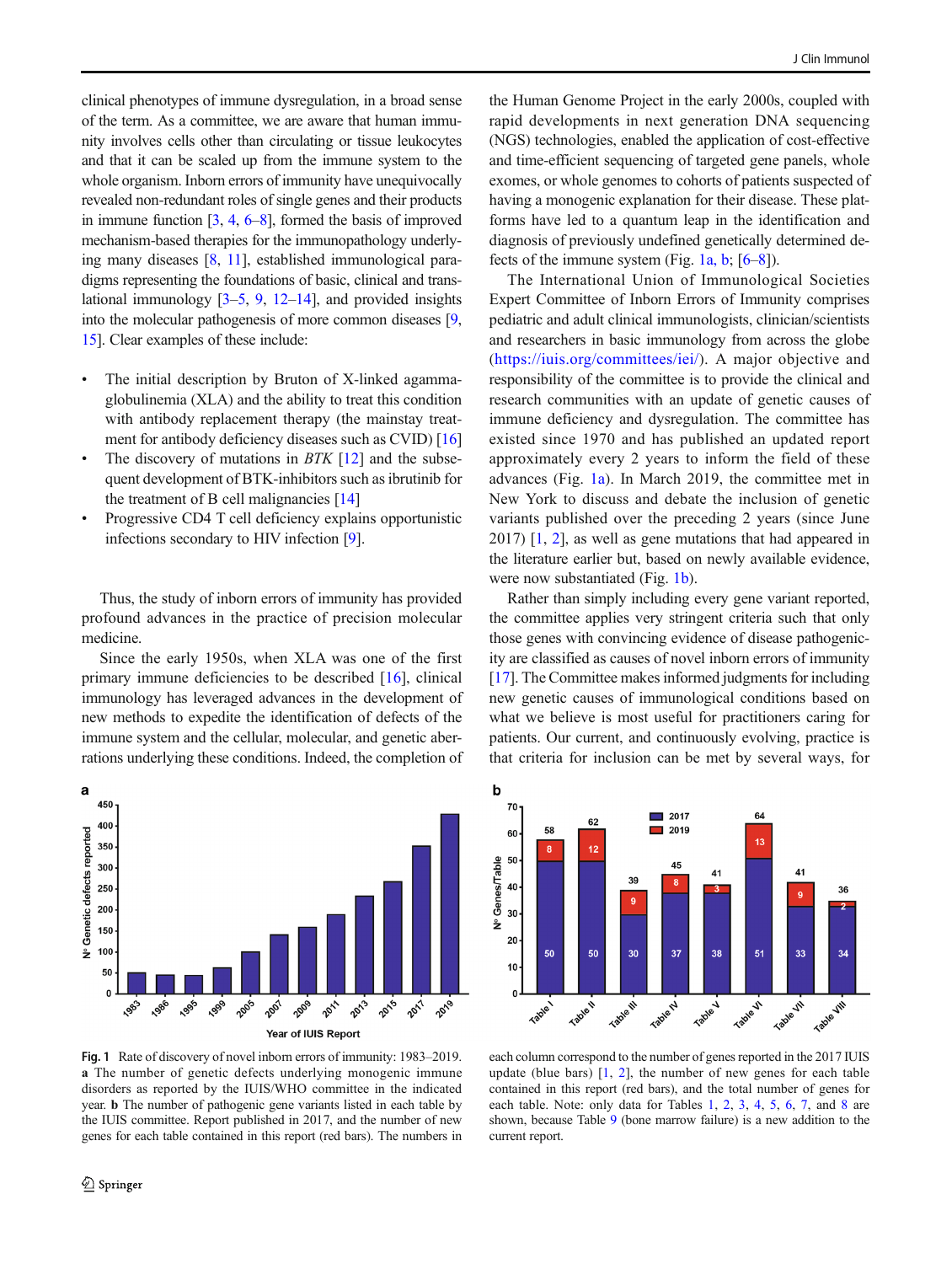instance peer-reviewed publication of (1) multiple cases from unrelated kindreds, including detailed immunologic data, or (2) very few cases, or even a single case (see below), for whom compelling mechanistic/pathogenic data is also provided, generally from parallel studies in an animal or cell culture model.

Herein, we provide this latest update. The inborn errors of immunity are listed in 10 tables: Combined immunodeficiencies (Table [1\)](#page-4-0), Combined immunodeficiencies with syndromic features (Table [2\)](#page-8-0), Predominantly antibody deficiencies (Table [3\)](#page-15-0), Diseases of immune dysregulation (Table [4](#page-18-0)), Congenital defects of phagocytes (Table [5](#page-22-0)), Defects in intrinsic and innate immunity (Table [6\)](#page-24-0), Autoinflammatory diseases (Table [7](#page-27-0)), Complement deficiencies (Table [8\)](#page-31-0), and Phenocopies of inborn errors of immunity (Table  $10$ ) (Fig.  $1<sub>b</sub>$ ). Since the last update (published January 2018) [[1,](#page-36-0) [2](#page-36-0)], we have added a new table to consolidate genes that cause bone marrow failure (Table [9](#page-33-0)). Our division into phenotypes does not imply that the presentation is homogeneous. Rather, we recognize that substantial phenotypic and clinical heterogeneity exists within groups of patients with mutations in the same gene and even between individuals from the same pedigree with the identical gene mutation. To simplify the classification, each disorder has been listed only once, although distinct disorders due to mutations in the same gene, but with different modes of inheritance and pathogenic mechanisms are listed individually. Thus, several genes appear more than once in this update (some examples are listed below). Sub-divisions within each table segregate groups of disorders into coherent phenotypic sets. OMIM numbers are also provided within each table. If a OMIM number has not yet been issued for a particular genetic condition, then the number provided generally refers to the OMIM for that gene. Beneath each table, the new disorders added to this update are highlighted for easy reference.

The advances in our understanding of clinical immunology continue to expand at a vast and remarkable rate, with the addition in this update of many—64, distributed across all tables (Fig. [1b](#page-1-0))—novel genetic defects underlying inborn errors of immunity. Perhaps not surprisingly, most if not all of these new variants were identified by NGS, thus highlighting that whole exome/whole genome sequencing has become the gold standard for identifying novel pathogenic gene variants  $[6–8]$  $[6–8]$  $[6–8]$  $[6–8]$ . Indeed, since the first application of NGS to identify novel inborn errors of immunity was published in 2010 [[96\]](#page-39-0),  $\sim$  45% of all currently known disease-causing variants have been discovered by whole exome/genome sequencing. Thus, a typical approach to identifying a pathogenic variant in a new patient might now consist of first sequencing a phenotype-driven panel of genes and advancing to whole exome/genome sequencing if the cause of disease remains elusive.

In this update, we increase the list of immunological diseases to 404, with 430 known genetic defects identified as causing these conditions. The unbiased application of NGS to the discovery and characterization of novel inborn errors of immunity continues to inform clinical and basic immunology. Thus, additional phenotypes have been identified for conditions resulting from variants in known and novel genes; the penetrance of genetic variants on clinical phenotypes has been shown to be highly variable; and clinical entities sharing common phenotypes have been discovered. For example, this update includes the findings that bi-allelic mutations in ZNF341 [[36](#page-37-0), [37](#page-37-0)], IL6ST (encoding gp130, a common component of the receptors for IL-6, IL-11, IL-27, LIF, OSM, CNTF) [\[34,](#page-37-0) [35](#page-37-0)], or IL6R [[32,](#page-37-0) [33\]](#page-37-0) all cause conditions that resemble autosomal dominant hyper-IgE syndrome due to dominant negative mutations in STAT3 [[15](#page-36-0)]. Detailed analyses of these patients revealed a novel mechanism of regulating STAT3 signaling (via the transcription factor ZNF341) and defined the exact consequences of impaired IL-6/IL-6R/gp130 and putatively IL-11/IL-11R/gp130 signaling to the phenotype of AD-HIES.

Furthermore, key findings over the past 2 years continue to reveal that distinct mechanisms of disease (GOF, LOF, dominant negative, haploinsufficient), as well as different modes of inheritance (autosomal recessive, autosomal dominant) of variants in the same gene can cause disparate clinical conditions. This is a fascinating aspect of the genetics of human disease, and a salient reminder to be cognizant of the nature of the genetic variants identified from NGS. It is these genes that have several entries in this update. A few recent examples include:

- 1. Heterozygous variants in CARD11 [[40,](#page-37-0) [41\]](#page-37-0) or STAT5B [\[66](#page-38-0)] can be pathogenic due to negative dominance. This was potentially unexpected because autosomal recessive LOF variants in both of these genes were previously reported to cause combined immunodeficiency and severe immune dysregulation, respectively, yet heterozygous relatives of these affected individuals were healthy [\[97,](#page-39-0) [98\]](#page-39-0).
- 2. While heterozygous dominant negative mutations in TCF3, encoding the transcription factor E47, cause B cell deficiency and agammaglobulinemia [\[99\]](#page-39-0), nonsense mutations in TCF3 have now been identified that are pathogenic only in an autosomal recessive state, as heterozygous carriers of these particular allelic variants remained healthy [\[48,](#page-37-0) [49\]](#page-37-0).
- 3. A heterozygous hypermorphic variant in IKBKB was found to cause a combined immunodeficiency [\[42\]](#page-37-0) not too dissimilar to the original description of bi-allelic, recessive variants in IKBKB [\[100\]](#page-39-0). Similarly, bi-allelic LOF mutations in PIK3CD are now known to cause B cell deficiency and agammaglobulinemia [[46,](#page-37-0) [47,](#page-37-0) [101\]](#page-39-0), which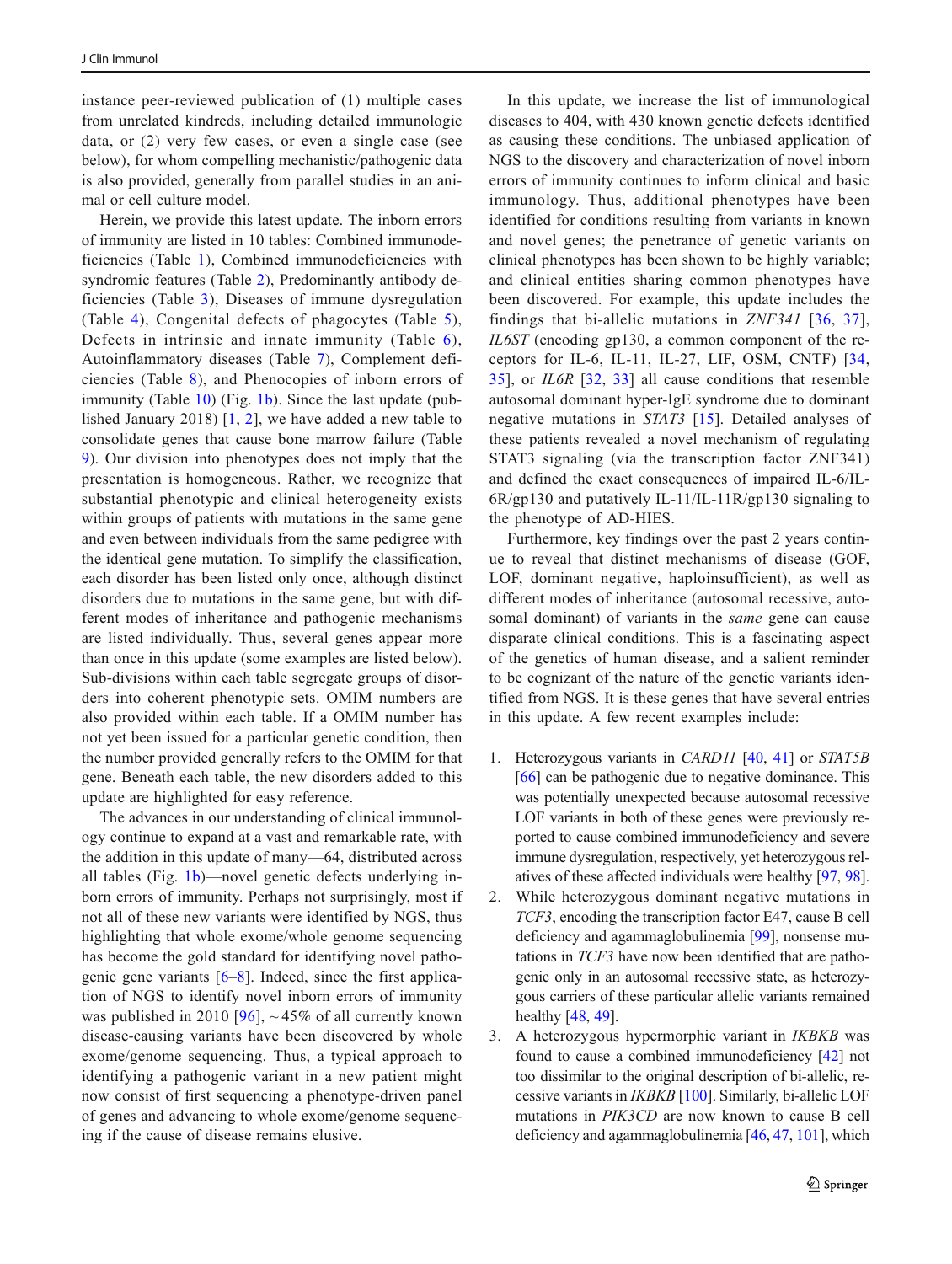is quite distinct from the immune dysregulated state of individuals with monoallelic activating PIK3CD mutations [[1](#page-36-0), [101\]](#page-39-0). This observation nicely parallels the earlier findings of either homozygous or heterozygous mutations in PIK3R1 that clinically phenocopy recessive or activating mutations in PIK3CD respectively [[1,](#page-36-0) [101](#page-39-0)].

- 4. Distinct diseases can result from heterozygous mutations in IKZF1 (Ikaros): combined immunodeficiency due to dominant negative alleles [[23\]](#page-36-0) or CVID due to haploinsufficiency [[102](#page-39-0)].
- 5. Similar to *STAT1* [[103\]](#page-39-0), variants in *RAC2* [[18](#page-36-0)–[21](#page-36-0), [55](#page-38-0)] or  $CARD11$  [\[40](#page-37-0), [41](#page-37-0), [97\]](#page-39-0) can be pathogenic either as monoallelic GOF or LOF or bi-allelic recessive LOF.

Thus, these findings have revealed the fundamental importance of elucidating the impact of a novel variant on the function of the encoded protein and thus the mechanism of pathogenicity. Furthermore, these new entries are an important reminder not to overlook the potential significance of identifying heterozygous variants in genes previously believed to cause disease only in a biallelic manner or to result in a previously defined specific clinical entity. Indeed, there are now at least 35 genes that have multiple entries in the current update, reflecting the distinct mechanisms by which variants result in or cause disease (e.g., STAT1, STAT3, NLRP1, RAC2, ZAP70, CARD11, IKBKB, WAS, JAK1, IFIH1, C3, C1R, C1S–GOF or LOF; STAT5, STAT1, CARD11, ACD, CFH, CFHR1–5, FOXN1, RAC2, TCF3, AICDA, PIK3R1, IFNGR1, TREX1, TICAM1, IRF8–AD or AR; PIK3CD–AD GOF, AR LOF; IKZF1– AD, or haploinsufficient; NLRP3—distinct disease phenotypes despite all resulting from GOF alleles).

As noted above, genetic, biochemical, and functional analyses of putative novel pathogenic variants need to meet stringent criteria to be considered for inclusion in this update [[17](#page-36-0)]. These criteria can make reporting genetic findings from single cases challenging, as often the best evidence that a novel variant is disease-causing is to identify additional, similarly affected but unrelated individuals with the same variants, or functionally similar variants in the same gene. While this can be challenging, particularly in light of the rarity of individual inborn errors of immunity, robust mechanistic laboratory investigations continue to provide compelling data from single patients, with or without evidence from animal models. Specifically, homozygous LOF mutations in *IRF9* [\[75](#page-38-0)] and *IL18BP* [[81\]](#page-38-0) were identified and rigorously characterized in single patients and found to be the molecular cause of life-threatening influenza and fulminant viral hepatitis, respectively.

The study and discovery of novel inborn errors of immunity can also enable improved patient management by implementing gene-specific targeted therapies. Thus, JAK inhibitors are being used to treat disorders of immune dysregulation resulting from GOF mutations in JAK1, STAT1 or STAT3 [[11\]](#page-36-0), while mTOR inhibitors such as rapamycin or PI3K p110δ-specific inhibitors have been reported for the treatment of individuals with PIK3CD GOF or PIK3R1 LOF mutations [[101](#page-39-0)]. Regarding novel gene defects, immune dysregulation due to *DEF6* deficiency was success-fully treated with abatacept (CTLA4-Ig) [\[59](#page-38-0)]. This correlated with impaired CTLA4 expression and function in DEF6-deficient T cells [\[59\]](#page-38-0) and parallels the therapeutic use of abatacept and belatacept for LRBA-deficiency and CTLA4 haploinsufficiency, both of which are characterized by reduced CTLA4 expression in affected regulatory T cells [\[104,](#page-39-0) [105](#page-39-0)]. From a theoretical perspective, the finding that MSMD can be caused by mutations in IL12RB2, IL23R or SPPL2A and that these mutations are associated with impaired production of IFN $\gamma$ —a requisite of anti-mycobacterial immunity—implies that IFN $\gamma$  administration could be therapeutically beneficial in these clinical settings [\[72,](#page-38-0) [73](#page-38-0)]. Similarly, recombinant IL18BP could potentially ameliorate viral-induced liver toxicity due to IL18BP deficiency [[81\]](#page-38-0).

The goals of the IUIS Expert Committee on Inborn Errors of Immunity are to increase awareness, facilitate recognition, promote optimal treatment, and support research in the field of disorders of immunity. Thus, this 2019 Update and the accompanying "Phenotypical IUIS Classification" publications are intended as resources for clinicians and researchers. Importantly, these tables underpin the design of panels used for targeted gene sequencing to facilitate genetic diagnoses or inborn errors. In the past 5 years, the number of gene defects underlying inborn errors of immunity has nearly doubled from  $\sim$ 250 to 430 (Fig. [1a](#page-1-0)). The human genome contains  $1800-$ 2000 genes that are known to be involved in immune responses [[13](#page-36-0)]. Thus, the discovery and study of inborn errors of immunity has elegantly illustrated that > 20% of these immune genes play non-redundant roles in host defense and immune regulation. With the improved identification and phenotyping of patients with rare diseases, combined with high throughput genome sequencing, the number of genes fundamentally required for immunity will no doubt continue to increase, further revealing critical and novel roles for specific genes, molecules, pathways and cell types in immune responses, as well as mechanisms of disease pathogenesis and targets for immunotherapies. The field of inborn errors of immunity, and the global clinical and research communities, will therefore continue to provide key insights into basic and clinical immunology.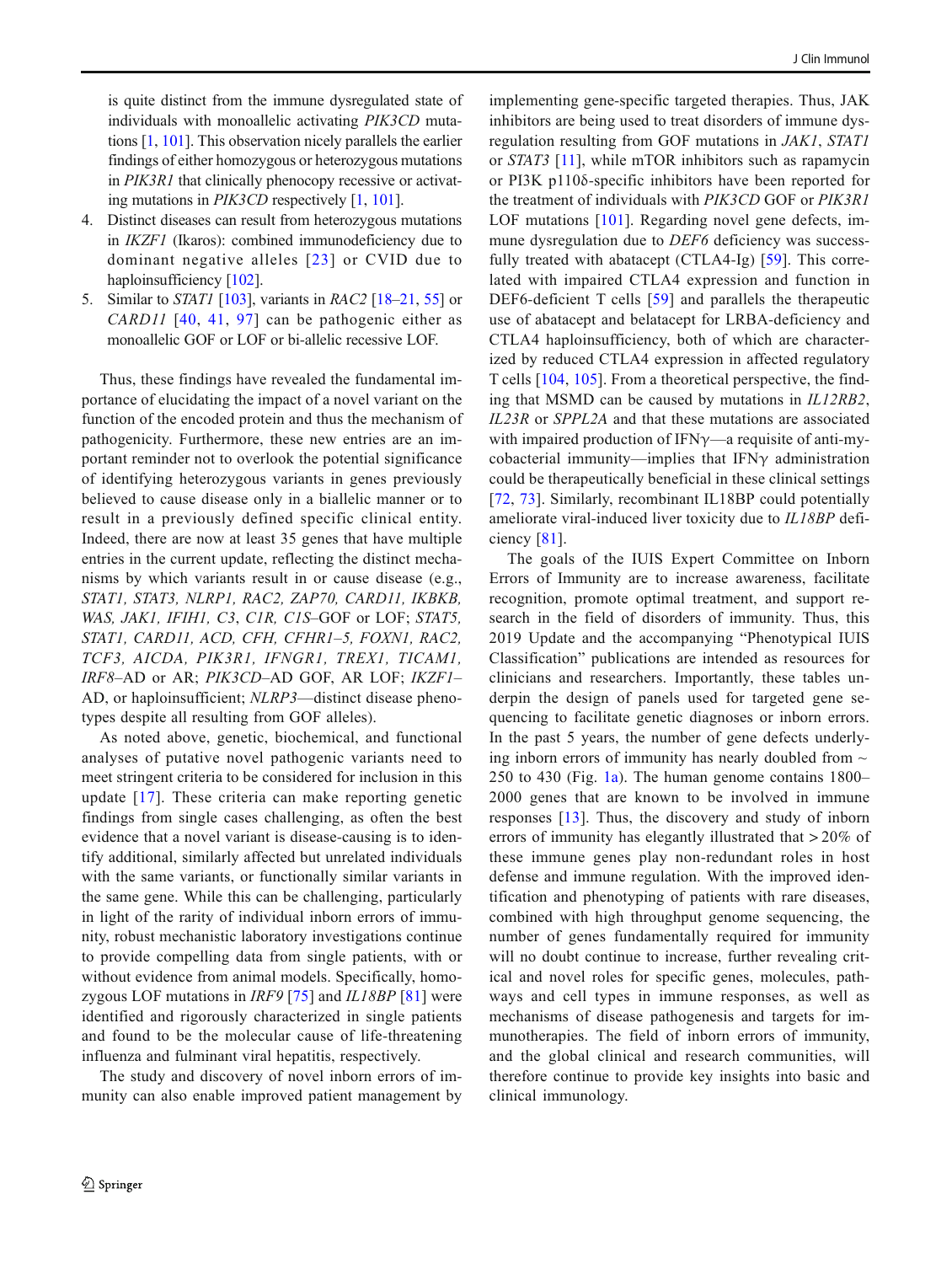<span id="page-4-0"></span>

| Immunodeficiencies affecting cellular and humoral immunity<br>Table 1                             |                   |                                   |             |                |                                                      |                       |                                                                                         |
|---------------------------------------------------------------------------------------------------|-------------------|-----------------------------------|-------------|----------------|------------------------------------------------------|-----------------------|-----------------------------------------------------------------------------------------|
| Disease                                                                                           | Genetic<br>defect | Inheritance                       | <b>NIMO</b> | <b>T</b> cells | <b>B</b> cells                                       | $\overline{a}$        | Associated features                                                                     |
| yc deficiency (common gamma chain SCID, CD132<br>1. T-B+ severe combined immune deficiency (SCID) | L2RG              | XL                                | 308380      | Very low       | Normal to high                                       | Low                   | Low NK                                                                                  |
| JAK3 deficiency<br>deficiency)                                                                    | JAK3              | Æ                                 | 600173      | Very low       | Nomal to high                                        | $_{\rm Low}$          | Low NK                                                                                  |
| IL7R <sub>o</sub> deficiency                                                                      | L7R               | $\mathbb A$                       | 146661      | Very low       | Normal to high                                       | Low                   | Normal NK                                                                               |
| CD45 deficiency                                                                                   | PTPRC             | $\mathbb{A}\mathbb{R}$            | 151460      | Very low       | Normal                                               | $_{\rm Low}$          | Normal $\gamma$ /δ T cells                                                              |
| CD36 deficiency                                                                                   | CDSD              | $\overline{\mathbf{A}}$           | 186790      | Very low       | Normal                                               | $_{\rm Low}$          | Normal NK, no $\gamma$ /δ T cells                                                       |
| CD3 <sub>ε</sub> deficiency                                                                       | CDSE              | $\overline{\mathbf{A}}\mathbf{R}$ | 186830      | Very low       | Normal                                               | Low                   | Normal NK, no y/8 T cells                                                               |
| CD3 <sup>Z</sup> deficiency                                                                       | CD3Z              | $\mathbb{A}\mathbb{R}$            | 186780      | Very low       | Normal                                               | $_{\rm Low}$          | Normal NK, no y/8 T cells                                                               |
| Coronin-1A deficiency                                                                             | COROIA            | $\mathbb A$                       | 605000      | Very low       | Normal                                               | $_{\rm Low}$          | Detectable thymus                                                                       |
| LAT deficiency                                                                                    | LAT               | $\overrightarrow{AR}$             | 602354      | Normal to low  | Normal to low                                        | High                  | Typical SCID or combined                                                                |
|                                                                                                   |                   |                                   |             |                |                                                      |                       | with adenopathy, splenomegaly,<br>immunodeficiency, the latter<br>recurrent infections, |
|                                                                                                   |                   |                                   |             |                |                                                      |                       | autoimmunity                                                                            |
| RAG deficiency<br>2. T-B-SCID                                                                     | <b>RAGI</b>       | $\overline{AR}$                   | 179615      | Very low       | Very low                                             | Decreased             | Normal NK cell number, but                                                              |
|                                                                                                   | RAG2              |                                   | 179616      |                |                                                      |                       | increased risk of graft rejection,                                                      |
|                                                                                                   |                   |                                   |             |                |                                                      |                       | possibly due to activated NK cells                                                      |
| DCLREIC (Artemis) deficiency                                                                      | <b>DCLREIC</b>    | $\mathbb{A}\mathbb{R}$            | 605988      | Very low       | Very low                                             | Decreased             | increased risk of graft rejection,<br>Normal NK cell number, but                        |
|                                                                                                   |                   |                                   |             |                |                                                      |                       | possibly due to activated NK cells,                                                     |
|                                                                                                   |                   |                                   |             |                |                                                      |                       | radiation sensitivity                                                                   |
| DNA PKcs deficiency                                                                               | PRKDC             | $\mathbb{A}\mathbb{R}$            | 615966      | Very low       | Very low                                             | Variable              | Normal NK, radiation sensitivity,<br>microcephaly                                       |
| Cernumos/XLF deficiency                                                                           | <b>NHEJ</b>       | AR                                | 611290      | Very low       | Very low                                             | Decreased             | Normal NK, radiation sensitivity,                                                       |
| DNA ligase IV deficiency                                                                          | ${\it LIG4}$      | $\mathbb{A}\mathbb{R}$            | 601837      | Very low       | Very low                                             | Decreased             | Normal NK, radiation sensitivity,<br>microcephaly                                       |
|                                                                                                   |                   |                                   |             |                |                                                      |                       | microcephaly                                                                            |
| Adenosine deaminase (ADA) deficiency                                                              | $A\!D\!A$         | $\mathbb{A}\mathbb{R}$            | 608958      | Very low       | Low, decreasing                                      | Low, decreasing       | Low NK, bone defects, may have                                                          |
|                                                                                                   |                   |                                   |             |                |                                                      |                       | pulmonary alveolar proteinosis,<br>cognitive defects                                    |
| AK2 defect                                                                                        | AK <sub>2</sub>   | AR                                | 103020      | Very low       | Very Low                                             | Decreased             | Reticular dysgenesis with                                                               |
|                                                                                                   |                   |                                   |             |                |                                                      |                       | neutropenia; deafness                                                                   |
| Activated RAC2 defect                                                                             | RAC <sub>2</sub>  | AD GOF                            | 602049      | Very low       | Very Low                                             | Low, poor specific    | Recurrent bacterial and viral infections,                                               |
| 3. Combined immunodeficiency (CID), generally less profound than SCID                             |                   |                                   |             |                |                                                      | antibody responses    | lymphoproliferation; neutropenia                                                        |
| CD40 ligand (CD154) deficiency                                                                    | CD40LG            | $_{\rm XL}$                       | 308230      | Normal to low  | $\mathrm{slgM^{+}lgD^{+}}$ naïve                     | IgM normal or high,   | Severe and opportunistic infections,                                                    |
|                                                                                                   |                   |                                   |             |                | B cells present;                                     | other Ig isotypes low | idiopathic neutropenia; hepatitis                                                       |
|                                                                                                   |                   |                                   |             |                | memory B cells absent<br>$\lg G^+, \lg A^+, \lg E^+$ |                       | and cholangitis, Cryptosporidium<br>infections, cholangiocarcinoma;                     |
|                                                                                                   |                   |                                   |             |                |                                                      |                       | autoimmune blood cytopenias;                                                            |
|                                                                                                   |                   |                                   |             |                |                                                      |                       | peripheral neuroectodermal tumors                                                       |
| CD40 deficiency                                                                                   | CD40              | AR                                | 606843      | Normal         |                                                      |                       | Neutropenia, opportunistic infections,                                                  |
|                                                                                                   |                   |                                   |             |                |                                                      |                       | gastrointestinal and biliary tract                                                      |
|                                                                                                   |                   |                                   |             |                |                                                      |                       | and liver disease, Cryptosporidium<br>infections                                        |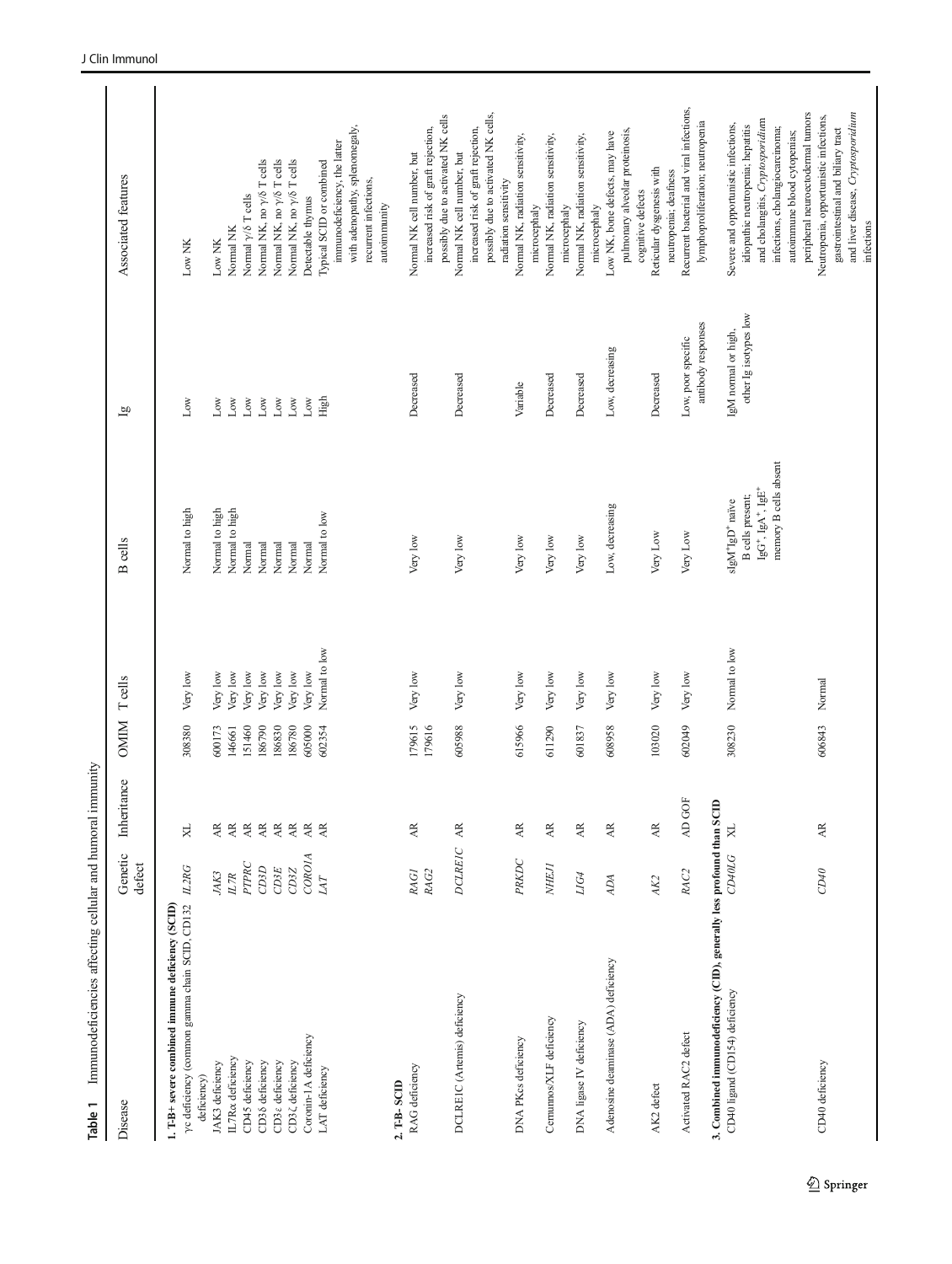| Disease                                                      | Genetic<br>defect                                                | Inheritance                                                                                       | OMIM Teells                          |                                                                                                                                                               | <b>B</b> cells                                         | $\overline{a}$                                                                 | Associated features                                                                                                                                                                  |
|--------------------------------------------------------------|------------------------------------------------------------------|---------------------------------------------------------------------------------------------------|--------------------------------------|---------------------------------------------------------------------------------------------------------------------------------------------------------------|--------------------------------------------------------|--------------------------------------------------------------------------------|--------------------------------------------------------------------------------------------------------------------------------------------------------------------------------------|
| ICOS deficiency                                              | ICOS                                                             | AR.                                                                                               | 604558                               | Normal                                                                                                                                                        | Normal                                                 | Low                                                                            | Recurrent infections, autoimmunity,                                                                                                                                                  |
| ICOSL deficiency                                             | <b>COSLG</b>                                                     | $\mathbb{A}\mathbb{R}$                                                                            | 605717                               | $_{\rm Low}$                                                                                                                                                  | $_{\rm Low}$                                           | $_{\rm Low}$                                                                   | gastroenteritis, granulomas<br>Recurrent bacterial and viral                                                                                                                         |
| $CD3\gamma$ deficiency                                       | CDSG                                                             | $\overline{\mathbf{A}}$                                                                           | 186740                               | Normal number,                                                                                                                                                | Normal                                                 | Normal                                                                         | Immune deficiency and autoimmunity<br>infections, neutropenia                                                                                                                        |
| CD8 deficiency                                               | CD8A                                                             | $\overline{\mathbf{A}}$                                                                           | 186910                               | but low TCR<br>expression<br>Absent CD8,                                                                                                                      | Normal                                                 | Normal                                                                         | Recurrent infections, may be<br>of variable severity                                                                                                                                 |
| ZAP-70 deficiency (ZAP70 LOF)                                | $\emph{ZAP70}$                                                   | $\overline{\mathbf{A}}\mathbf{R}$                                                                 | 269840                               | Low CD8 number,<br>Normal CD4                                                                                                                                 | Normal                                                 | Normal                                                                         | May have immune dysregulation,<br>asymptomatic                                                                                                                                       |
|                                                              |                                                                  |                                                                                                   |                                      | normal CD4 number<br>but with poor<br>function                                                                                                                |                                                        |                                                                                | autoimmunity                                                                                                                                                                         |
| ZAP-70 combined hypomorphic<br>and activating mutations      | ZAP70                                                            | AR (LOF/GOF) 617006                                                                               |                                      | Decreased CD8, normal<br>or decreased CD4<br>cells                                                                                                            | Normal or decreased                                    | low/normal IgG; protective<br>Ab responses to vaccines<br>Normal IgA, low IgM, | pemphigoid, inflammatory colitis<br>Severe autoimmunity (bullous                                                                                                                     |
| MHC class I deficiency                                       | $\mathbb{R} P$<br>TAP <sub>I</sub><br>${\it \, \overline{M} P2}$ | $\overline{\mathsf{A}}\mathsf{R}$<br>AR<br>AR<br>$\overline{AR}$                                  | 170260<br>601962<br>170261           | Low CD8, normal CD4,<br>absent MHC I on<br>lymphocytes                                                                                                        | Normal                                                 | Normal                                                                         | Vasculitis, pyoderma gangrenosum                                                                                                                                                     |
|                                                              | B2M                                                              |                                                                                                   | 109700                               |                                                                                                                                                               |                                                        |                                                                                | proteins MHC-I, CD1a,<br>Absent β2m associated<br>Sinopulmonary infections,<br>cutaneous granulomas.<br>CD1b, and CD1c                                                               |
| MHC class II deficiency<br>$\operatorname{group}$ A, B, C, D | RFXANK<br>RFXAP<br><b>RFX5</b><br><b>CITA</b>                    | $\overline{\mathbf{A}}$<br>$\overline{\mathbf{A}}$<br>$\overline{\mathsf{AR}}$<br>$\overline{AR}$ | 600005<br>603200<br>601863<br>601861 | reduced MHC II<br>Low CD4+Teells,<br>expression on<br>lymphocytes                                                                                             | Normal                                                 | Normal to low                                                                  | Failure to thrive, respiratory and<br>gastrointestinal infections,<br>liver/biliary tract disease                                                                                    |
| <b>IKAROS</b> deficiency                                     | <b>IKZF1</b>                                                     | AD DN                                                                                             | 603023                               | no memory T cells                                                                                                                                             | no memory B cells                                      | $_{\rm Low\ Ig,}$                                                              | recurrent sinopulmonary infections,                                                                                                                                                  |
| DOCK8 deficiency                                             | DOCK8                                                            | $\mathbb{A}\mathbb{R}$                                                                            | 243700                               | reduced naïve CD8<br>T cell lymphopenia,                                                                                                                      | increased total B cells,<br>reduced memory             | Low IgM, normal/high IgG<br>and IgA, very high IgE,                            | Eosinophilia, recurrent infections,<br>Low NK cells with poor function.<br>pneumocystis early CID onset                                                                              |
|                                                              |                                                                  |                                                                                                   |                                      | proliferation; few Treg<br>exhausted CD8+ TEM<br>cells, reduced MAIT,<br>NKT cells, increased<br>with poor function<br>T cells, increased<br>γδ T cells; poor | peripheral B cell<br><b>B</b> cells Poor<br>tolerance. | poor antibody responses                                                        | atopy/allergic disease, cancer diathesis<br>staphylococcal infections, severe<br>cutaneous viral, fungal and                                                                         |
| DOCK2 deficiency                                             | <b>DOCK2</b>                                                     | AR.                                                                                               | 603122                               | Low                                                                                                                                                           | Normal                                                 | IgG normal or low, poor<br>antibody responses                                  | interferon responses in hematopoietic<br>infections, Normal NK cell number,<br>Early invasive herpes viral, bacterial<br>and non-hematopoietic cells<br>but defective function. Poor |
| Polymerase and deficiency                                    | POLDI<br>POLD <sub>2</sub>                                       | AR.                                                                                               | 174761<br>600815                     | Low CD4 T cells                                                                                                                                               |                                                        | Low igG                                                                        |                                                                                                                                                                                      |

Table 1 (continued) Table 1 (continued)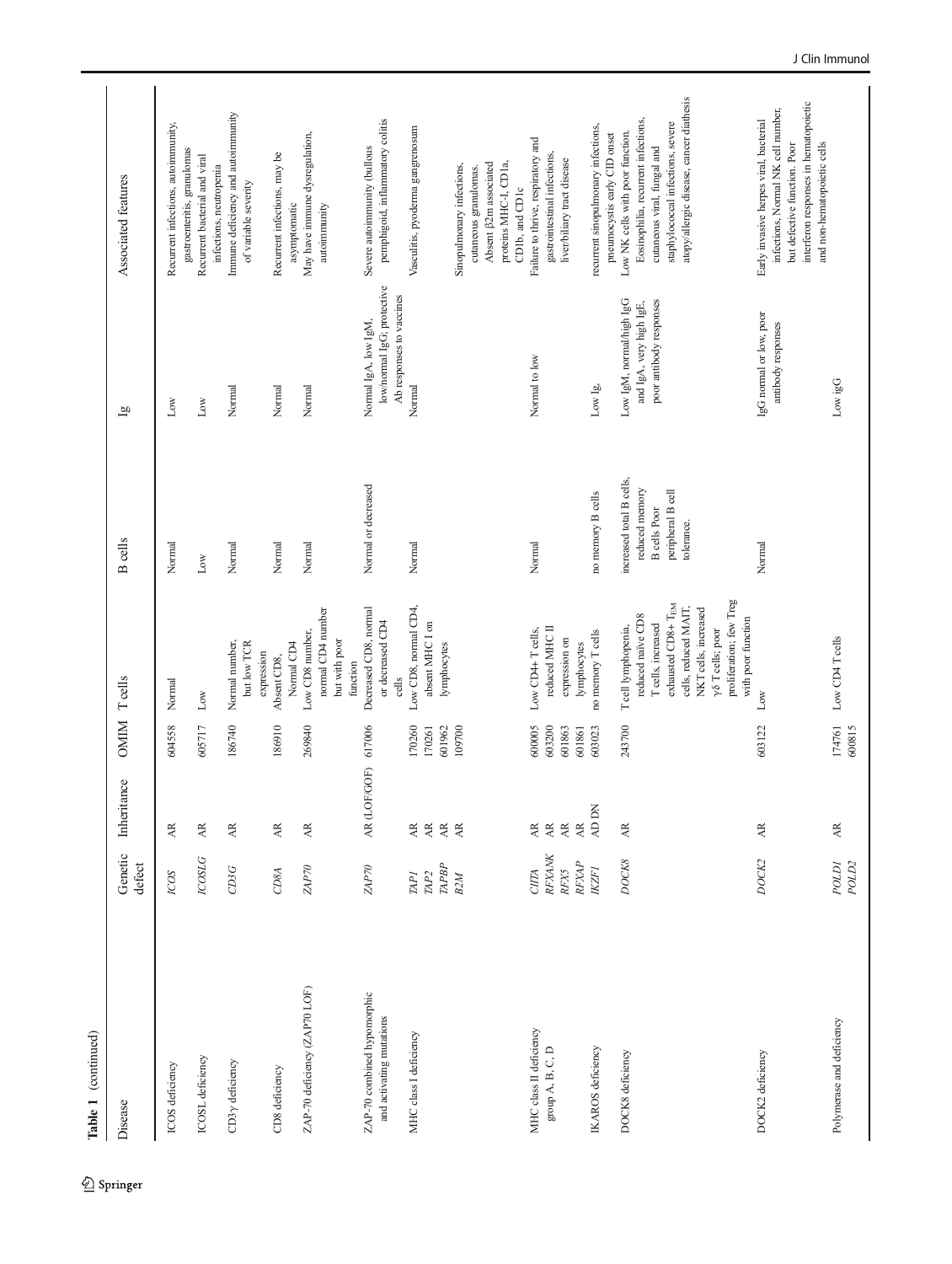| Table 1 (continued)         |                   |                                   |             |                                                                                                                                 |                                                               |                                                                              |                                                                                                                                                                                      |
|-----------------------------|-------------------|-----------------------------------|-------------|---------------------------------------------------------------------------------------------------------------------------------|---------------------------------------------------------------|------------------------------------------------------------------------------|--------------------------------------------------------------------------------------------------------------------------------------------------------------------------------------|
| Disease                     | Genetic<br>defect | Inheritance                       | <b>OMIM</b> | $\rm T$ cells                                                                                                                   | <b>B</b> cells                                                | $\overline{g}$                                                               | Associated features                                                                                                                                                                  |
|                             |                   |                                   |             |                                                                                                                                 | Low B cells but<br>maturation<br>normal                       |                                                                              | skin infections, warts and molluscum,<br>short stature, intellectual disability<br>Recurrent respiratory tract infections,                                                           |
| RHOH deficiency             | <b>RHOH</b>       | AR                                | 602037      | proliferation to CD3<br>T cells, restricted<br>Normal, few naïve<br>repertoire, poor                                            | Normal                                                        | Normal                                                                       | molluscum contagiosum, lymphoma<br>HPV infection, lung granulomas,                                                                                                                   |
| STK4 deficiency             | STK4              | $\overline{\mathbf{A}}\mathbf{R}$ | 614868      | reduced naïve T cells,<br>TEMRA cells, poor<br>increased TEM and<br>CD4 lymphopenia,<br>proliferation                           | Reduced memory<br><b>B</b> cells                              | IgG, IgA, IgE; impaired<br>Reduced IgM, increased<br>Ab responses            | cytopenias, lymphoma, congenital<br>lymphoproliferation, autoimmune<br>Intermittent neutropenia, bacterial,<br>viral (HPV, EBV, molluscum),<br>candidal infections,<br>heart disease |
| TCR <sub>o</sub> deficiency | TRAC              | $\mathbb{A}\mathbb{R}$            | 615387      | for a minor CD3-dim<br>most T cells $\gamma\delta$ ; poor<br>TCR acß population;<br>Absent TCRa $\beta$ except<br>proliferation | Normal                                                        | Normal                                                                       | infections, immune dysregulation<br>Recurrent viral, bacterial, fungal<br>and autoimmunity, diarrhea                                                                                 |
| LCK deficiency              | LCK               | $\mathbb{A}\mathbb{R}$            | 615758      | restricted T cell repertoire,<br>poor TCR signaling<br>Low CD4 <sup>+</sup> , low Treg,                                         | Normal                                                        | Normal IgG and IgA,<br>high $\lg M$                                          | dysregulation, autoimmunity<br>Recurrent infections, immune                                                                                                                          |
| ITK deficiency              | $\sqrt{2}$        | $\overline{\mathbf{A}}\mathbf{R}$ | 186973      | lymphopenia; reduced<br>Progressive CD4 T cell<br>T cell activation                                                             | Normal                                                        | Normal to low serum Ig                                                       | lymphoproliferation, lymphoma,<br>immune dysregulation<br>EBV associated B cell                                                                                                      |
| MALTI deficiency            | <b>MALTI</b>      | $\mathbb{A}\mathbb{R}$            | 615468      | Normal number, poor<br>proliferation                                                                                            | Normal                                                        | specific antibody response<br>Normal levels, poor                            | Bacterial, fungal and viral infections                                                                                                                                               |
| CARD11 deficiency           | CARDII            | AR LOF                            | 615206      | T cells, poor proliferation<br>predominantly naïve<br>Normal number,                                                            | <b>B</b> cell predominance<br>Normal, transitional            | Absent/low                                                                   | Pneumocystis jirovecii pneumonia,<br>bacterial and viral infections                                                                                                                  |
| BCL10 deficiency            | <b>BCL10</b>      | $\overrightarrow{AR}$             | 616098      | cells, poor antigen and<br>anti-CD3 proliferation<br>memory T and Treg<br>Normal number, few                                    | switched B cells<br>Normal number,<br>memory and<br>decreased | $_{\rm Low}$                                                                 | Recurrent bacterial and viral infections,<br>candidiasis, gastroenteritis                                                                                                            |
| IL-21 deficiency            | L2I               | $\mathbb{A}\mathbb{R}$            | 615767      | normal/low function<br>Normal number,                                                                                           | Low, decreased memory<br>and switched B cells                 | responses; increased IgE<br>Hypogammaglobulinemia,<br>poor specific antibody | Severe early onset colitis, recurrent<br>sinopulmonary infections                                                                                                                    |
| L-21R deficiency            | L2IR              | $\overline{\mathbf{A}}\mathbf{R}$ | 615207      | poor antigen proliferation<br>cytokine production,<br>Normal number, low                                                        | switched B cells<br>Normal, decreased<br>memory and           |                                                                              | Cryptosporidium infections, liver disease<br>Recurrent infections, Pneumocystis jiroveci,                                                                                            |
| OX40 deficiency             | TNFRSF4           | $\mathbb{A}\mathbb{R}$            | 615593      | antigen specific memory<br>Normal numbers, low<br>CD4+                                                                          | Normal numbers, low<br>memory B cells                         | Normal                                                                       | Impaired immunity to HHV8,<br>Kaposi's sarcoma                                                                                                                                       |
| IKBKB deficiency            | КВКВ              | AR.                               | 615592      | impaired TCR activation<br>Normal number, absent<br>Treg and $\gamma/\delta$ T cells,                                           | poor function<br>Normal number,                               | Low                                                                          | infections, opportunistic infections<br>Recurrent bacterial, viral, fungal                                                                                                           |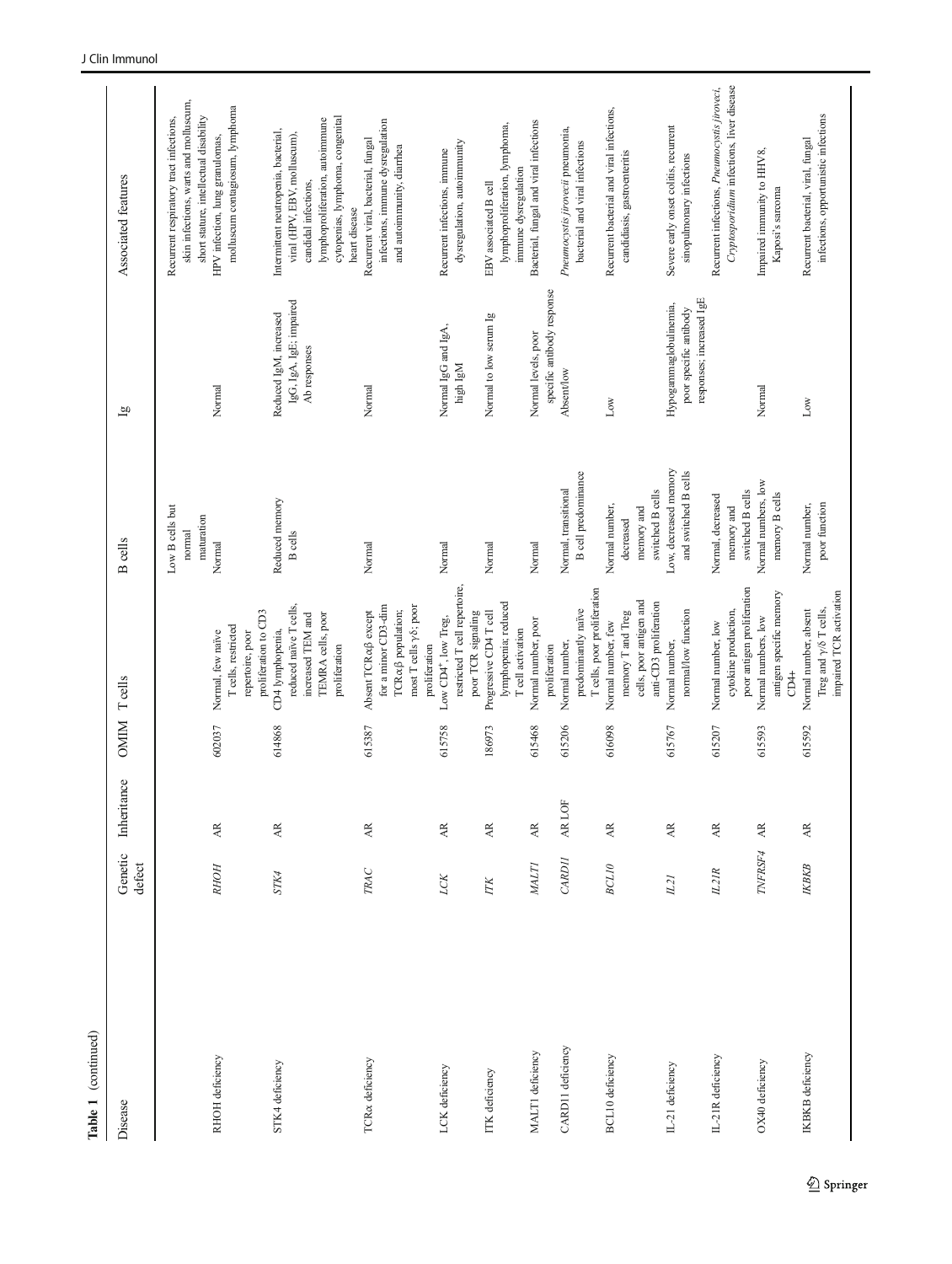Table 1 (continued) Table 1 (continued)

Springer

| Disease                 | defect      | Genetic Inheritance | OMIM Teells |                                                                         | <b>B</b> cells                                                 | $\overline{a}$                           | Associated features                                                                                                  |
|-------------------------|-------------|---------------------|-------------|-------------------------------------------------------------------------|----------------------------------------------------------------|------------------------------------------|----------------------------------------------------------------------------------------------------------------------|
| NIK deficiency          | MAP3K14 AR  |                     | 604655      | proliferation to antigen<br>Normal number, poor                         | memory B cells<br>Low, low switched                            | Low Ig's                                 | recurrent bacterial, viral and<br>Low NK number and function,                                                        |
| RelB deficiency         | <b>RELB</b> | AR.                 | 604758      | proliferation to mitogens;<br>Normal number, poor<br>diversity, reduced | Marked increase in B cell number Normal Ig levels but          | antibody responses<br>Impaired specific  | Cryptosporidium infections<br>Recurrent infections                                                                   |
| RelA haploinsufficiency | RELA        | $\overline{A}$      | 618287      | no response to Ag<br>Normal/increased                                   | Normal                                                         | Normal                                   | Chronic mucocutaneous ulceration,<br>Impaired NFkB activation;<br>reduced production of                              |
| Moesin deficiency       | <b>MSN</b>  | XL                  | 300988      | Normal number, defective                                                | Low number                                                     | Low Ig's over time                       | Recurrent infections with bacteria,<br>inflammatory cytokines                                                        |
| <b>TFRC</b> deficiency  | TFRC        | AR.                 | 616740      | migration, proliferation<br>Normal number, poor<br>proliferation        | Normal number, low<br>memory B cells                           | Low                                      | Recurrent infections, neutropenia,<br>varicella, neutropenia                                                         |
| c-Rel deficiency        | REL.        | AR.                 | 164910      | Normal, decreased memory<br>CD4, poor proliferation                     | Low, mostly naïve; few switched<br>memory B cells,<br>impaired | antibody responses<br>Low, poor specific | Recurrent infections with bacteria,<br>mycobacteria, salmonella and<br>opportunistic organisms.<br>thrombocy topenia |
| FCHO1 deficiency        | FCHO1       | AR.                 | 613437      | Low, poor proliferation                                                 | proliferation<br>Normal number                                 | Normal                                   | bacterial, fungal), lymphoproliferation,<br>Recurrent infections (viral, mycobacteria,<br>Defective imate immunity   |
|                         |             |                     |             |                                                                         |                                                                |                                          | activation-induced T cell death,<br>failure to thrive, increased                                                     |

SCID/CID spectrum: Infants with SCID who have maternal T cell engraftment may have T cells in normal numbers that do not function normally; these cells may cause autoimmune cytopenias or graft SCID/CID spectrum: Infants with SCID who have maternal T cell engraftment may have T cells in normal numbers that do not function normally; these cells may cause autoimmune cytopenias or graft versus host disease. Hypomorphic mutations in several of the genes that cause SCID may result in Omenn syndrome (OS), or "leaky" SCID, or still less profound combined immunodeficiency (CID) versus host disease. Hypomorphic mutations in several of the genes that cause SCID may result in Omenn syndrome (OS), or "leaky" SCID, or still less profound combined immunodeficiency (CID) phenotypes. Both OS and leaky SCID can be associated with > 300 autologous T cells/uL of peripheral blood and reduced, rather than absent, proliferative responses when compared with typical SCID phenotypes. Both OS and leaky SCID can be associated with > 300 autologous T cells/μL of peripheral blood and reduced, rather than absent, proliferative responses when compared with typical SCID caused by null mutations. A spectrum of clinical findings including typical SCID, OS, leaky SCID, CID, granulomas with T lymphopenia, autoimmunity and CD4 T lymphopenia can be found in an allelic caused by null mutations. A spectrum of clinical findings including typical SCID, OS, leaky SCID, CID, granulomas with T lymphopenia, autoimmunity and CD4 T lymphopenia can be found in an allelic series of *RAG1/2* and other SCID-associated genes. There can be clinical overlap between some genes listed here and those listed in Table 7 series of RAG1/2 and other SCID-associated genes. There can be clinical overlap between some genes listed here and those listed in Table [7](#page-27-0)

defective clathrin-mediated endocytosis

defective clathrin-mediated endocytosis

Total number of disorders in Table 1: 50 Total number of disorders in Table [1](#page-4-0): 50

Total number of mutant genes: 58 Total number of mutant genes: 58

New inborn errors of immunity: 8; New inborn errors of immunity: 8; RAC2 GOF [19-22]; ICOSLG [23]; AD DN IKZF1 [24]; POLD1 [25, 26]; POLD2 [25]; RELA [27, 28]; REL [29]; FCHO1 [30] SCID severe combined immunodeficiency, CID combined immunodeficiency, EBV Epstein-Barr virus, MHC major histocompatibility complex, HPV human papillomavirus, Treg T regulatory cell, XI X-SCID severe combined immunodeficiency, CID combined immunodeficiency, EBV Epstein-Barr virus, MHC major histocompatibility complex, HPV human papillomavirus, Treg T regulatory cell, XL X-New inborn errors of immunity: 8; New inborn errors of immunity: 8; RAC2 GOF [[19](#page-36-0)–[22](#page-36-0)]; ICOSLG [\[23\]](#page-36-0); AD DN IKZF1 [[24](#page-37-0)]; POLD1 [[25](#page-37-0), [26](#page-37-0)]; POLD2 [25]; RELA [[27](#page-37-0), [28](#page-37-0)]; REL [[29](#page-37-0)]; FCHO1 [[30](#page-37-0)] inked inheritance, AR autosomal recessive inheritance, AD autosomal dominant inheritance,  $LOF$  loss-of-function,  $GOF$  gain-of-function linked inheritance, AR autosomal recessive inheritance, AD autosomal dominant inheritance, LOF loss-of-function, GOF gain-of-function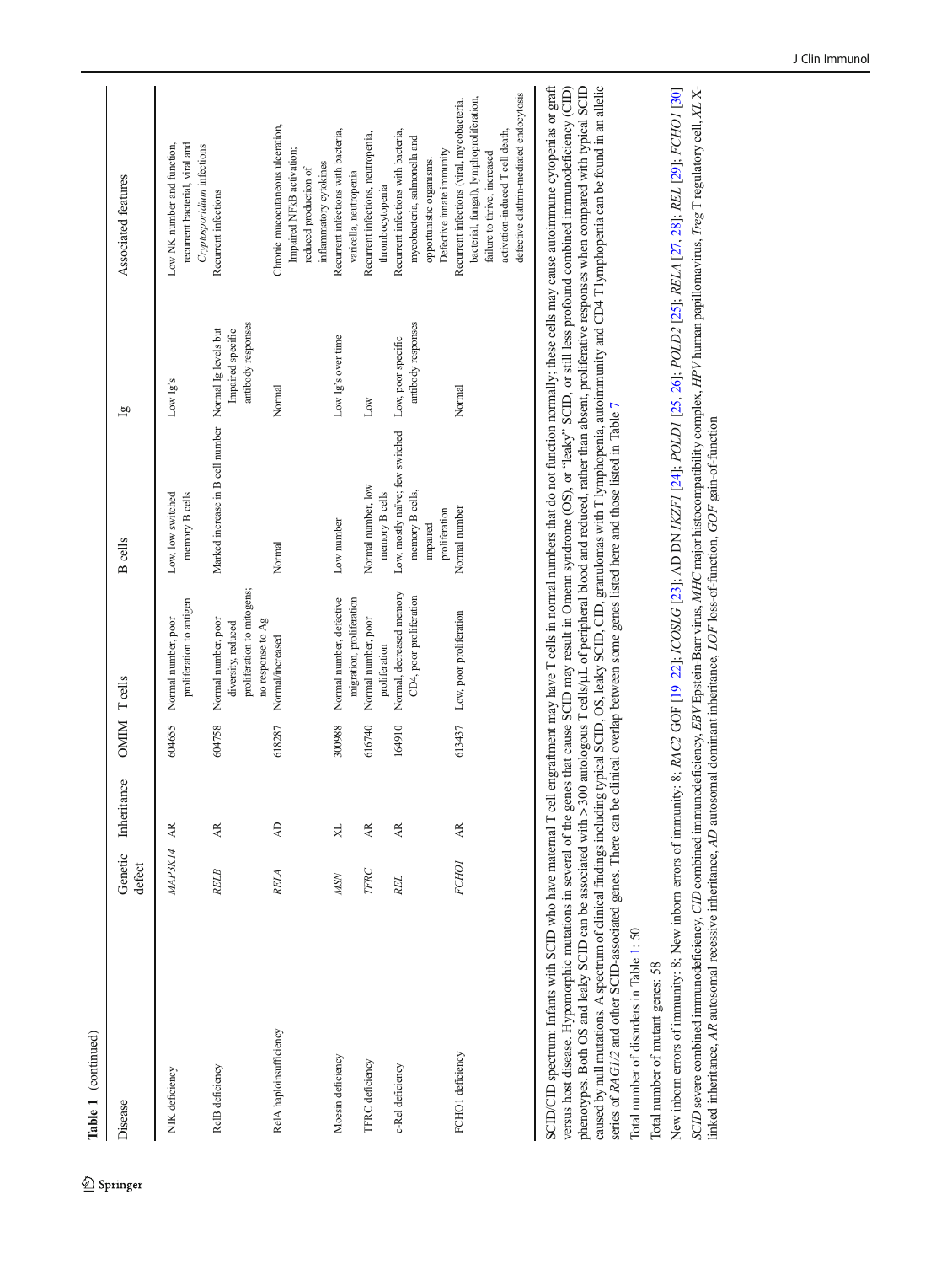<span id="page-8-0"></span>

| Disease                                                                                        | Genetic<br>defect | Inheritance OMIM        |        | <b>T</b> cells                                                                                                              | <b>B</b> cells      | $\overline{a}$                                                                                           | Associated features                                                                                                                                                                                                                                                                                                                                   |
|------------------------------------------------------------------------------------------------|-------------------|-------------------------|--------|-----------------------------------------------------------------------------------------------------------------------------|---------------------|----------------------------------------------------------------------------------------------------------|-------------------------------------------------------------------------------------------------------------------------------------------------------------------------------------------------------------------------------------------------------------------------------------------------------------------------------------------------------|
| 1. Immunodeficiency with congenital thrombocytopenia<br>Wiskott-Aldrich syndrome (WAS LOF)     | <b>WAS</b>        | $\aleph$                | 300392 | lymphocyte responses to<br>Progressive decrease in<br>numbers, abnormal<br>anti-CD3                                         | Normal numbers      | polysaccharides, often<br>Low IgM and antibody<br>high IgA and IgE<br>responses to                       | eventually develop similar complications<br>autoimmune disease, IgA- nephropathy.<br>infections, bloody diarrhea, lymphoma,<br>have later onset of complications and<br>Thrombocytopenia with small platelets,<br>more favourable life expectancy but<br>Patients with XL-thrombocytopenia<br>eczema, recurrent bacterial/viral<br>as observed in WAS |
| WIP deficiency                                                                                 | <b>WPF1</b>       | AR.                     | 602357 | lymphocyte responses to<br>Reduced, defective<br>anti-CD3                                                                   | Normal or low       | Normal, except for high<br>1gE                                                                           | Thrombocytopenia with or without small<br>platelets, recurrent bacterial and viral<br>infections, eczema, bloody diarrhea;<br>WAS protein absent                                                                                                                                                                                                      |
| Arp2/3-mediated filament branching defect ARPC1B                                               |                   | $\overline{\mathbb{A}}$ |        | 604223 Normal                                                                                                               | Normal numbers      | Normal except for high IgA<br>and IgE                                                                    | Mild thrombocytopenia with normal<br>sized platelets, recurrent invasive<br>autoantibodies (ANA, ANCA),<br>eosinophilia; defective Arp2/3<br>infections; colitis, vasculitis,<br>filament branching                                                                                                                                                   |
| 2. DNA repair defects other than those listed in Table 1<br>Ataxia-telangiectasia              | AТM               | AR.                     | 607585 | proliferation to mitogens;<br>Progressive decrease, poor<br>and T cells by newborn<br>may have low TRECs<br>screening (NBS) | Normal              | Often low IgA, IgE and IgG<br>subclasses, increased<br>antibodies variably<br>IgM monomers;<br>decreased | fetoprotein; increased radiosensitivity,<br>Ataxia, telangiectasia especially of<br>malignancies; increased alpha<br>sclerae; pulmonary infections;<br>chromosomal instability and<br>chromosomal translocations<br>lymphoreticular and other                                                                                                         |
| Nijmegen breakage syndrome                                                                     | NBS1              | AR.                     | 602667 | Progressive decrease; may<br>have low TRECs and T<br>cells by NBS                                                           | Variably reduced    | Often low IgA, IgE, and<br>antibodies variably<br>IgG subclasses,<br>increased IgM;<br>decreased         | Microcephaly, dysmorphic facies;<br>lymphomas and solid tumors;<br>increased radiosensitivity;,<br>chromosomal instability                                                                                                                                                                                                                            |
| Bloom syndrome                                                                                 | BLM               | AR.                     |        | 604610 Normal                                                                                                               | Normal              | Low                                                                                                      | sun-sensitive erythema; marrow<br>Short stature, dysmorphic facies<br>failure; leukemia, lymphoma;<br>chromosomal instability                                                                                                                                                                                                                         |
| instability and facial anomalies (ICF types<br>Immunodeficiency with centromeric<br>1, 2, 3, 4 | <b>DNMT3B</b>     | AR.                     | 602900 | responses to PHA may be<br>Decreased or normal,<br>decreased                                                                | Decreased or normal | Hypogammaglobulinemia<br>agammaglobulinemia,<br>variable antibody<br>deficiency<br>$\sigma$              | malignancies; multiradial configurations<br>Facial dysmorphic features, developmental<br>bacterial/opportunistic infections;<br>malabsorption; cytopenias;<br>of chromosomes 1, 9, 16<br>delay, macroglossia;                                                                                                                                         |
|                                                                                                | ZBTB24            | $\overline{AB}$         |        | 614064 Decreased or normal                                                                                                  |                     |                                                                                                          |                                                                                                                                                                                                                                                                                                                                                       |

Table 2 Combined immunodeficiencies with associated or syndromic features

Table 2 Combined immunodeficiencies with associated or syndromic features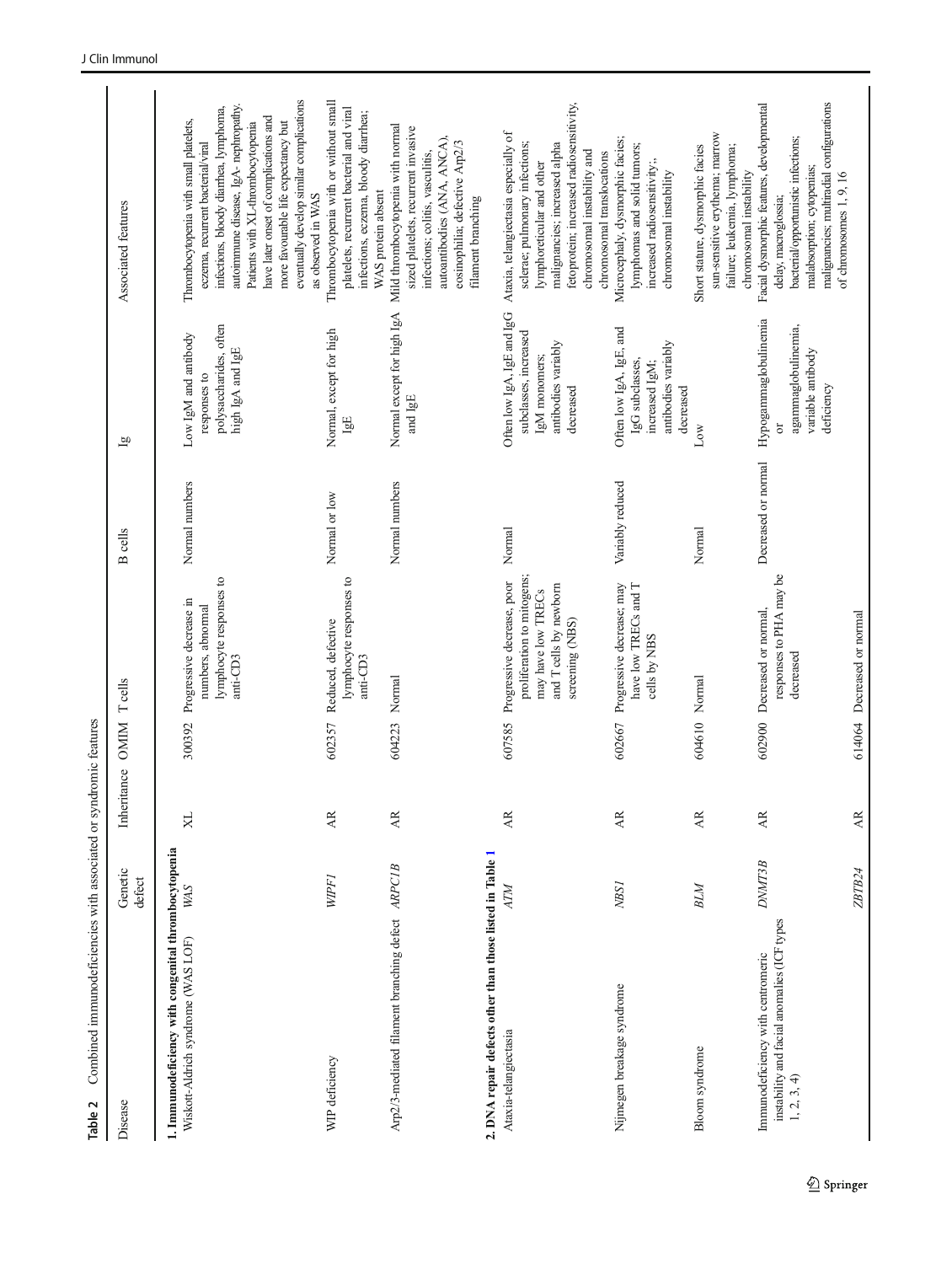| Table 2 (continued)                                                                                                            |                                          |                         |                  |                                                                                                                |                                           |                                                                                       |                                                                                                                                                                                      |
|--------------------------------------------------------------------------------------------------------------------------------|------------------------------------------|-------------------------|------------------|----------------------------------------------------------------------------------------------------------------|-------------------------------------------|---------------------------------------------------------------------------------------|--------------------------------------------------------------------------------------------------------------------------------------------------------------------------------------|
| Disease                                                                                                                        | Genetic<br>defect                        | Inheritance OMIM Teells |                  |                                                                                                                | <b>B</b> cells                            | $\bar{g}$                                                                             | Associated features                                                                                                                                                                  |
|                                                                                                                                | CDCA7                                    | AR.                     | 609937           | responses to PHA may be<br>Decreased or normal;<br>decreased                                                   |                                           |                                                                                       | Facial dysmorphic features, macroglossia;<br>bacterial/opportunistic infections;<br>malabsorption; cytopenias;                                                                       |
|                                                                                                                                | <b>HELLS</b>                             | <b>AR</b>               | 603946           | Decreased or normal                                                                                            |                                           |                                                                                       | malignancies; multiradial configurations<br>of chromosomes 1, 9, 16                                                                                                                  |
| PMS2 deficiency                                                                                                                | PMS <sub>2</sub>                         | AR.                     | 600259           | Normal                                                                                                         | Low B cells, switched<br>and non-switched | IgM, abnormal antibody<br>Low IgG and IgA, high<br>responses                          | Recurrent infections; café-au-lait spots;<br>lymphoma, colorectal carcinoma,<br>brain tumors                                                                                         |
| features, Learning difficulties [RIDDLE]<br>RNF168 deficiency (Radiosensitivity,<br>Immune Deficiency, Dysmorphic<br>syndrome) | <b>RNF168</b>                            | <b>AR</b>               | 612688 Normal    |                                                                                                                | Normal                                    | Low IgG or IgA                                                                        | Short stature, mild defect of motor control<br>to ataxia; normal intelligence to<br>learning difficulties; mild facial<br>dysmorphism to microcephaly;<br>increased radiosensitivity |
| MCM4 deficiency                                                                                                                | MCM4                                     | AR.                     | 602638 Normal    |                                                                                                                | Normal                                    | Normal                                                                                | NK cells: low number and function; viral<br>infections (EBV, HSV, VZV); short<br>stature; B cell lymphoma; adrenal<br>failure                                                        |
| POLE1 (Polymerase & subunit 1) deficiency POLE1<br>(FILS syndrome)                                                             |                                          | AR.                     | 174762           | Normal; decreased T cell<br>proliferation                                                                      |                                           | Low memory B cells Low IgG2 and IgM, lack of<br>antibody to PPS                       | meningitis; facial dysmorphism,<br>Recurrent respiratory infections,<br>livido, short stature                                                                                        |
| POLE2 (Polymerase $\varepsilon$ subunit 2) deficiency POLE2                                                                    |                                          | Æ                       | 602670           | proliferation in response<br>TRECS at NBS, absent<br>Lymphopenia, lack of<br>to antigens                       | Very low                                  | Hypogammaglobulinemia                                                                 | Recurrent infections, disseminated BCG<br>diabetes), hypothyroidism, facial<br>infections; autoimmunity (type 1<br>dysmorphism                                                       |
| Ligase I deficiency                                                                                                            | <b>LIGI</b>                              | AR.                     | 126391           | Lymphopenia, increased $\gamma\delta$<br>T cells, decreased<br>mitogen response                                | Normal                                    | Hypogammaglobulinemia,<br>Reduced antibody<br>responses                               | Recurrent bacterial and viral infections;<br>radiation sensitivity; macrocytic red<br>growth retardation; sun sensitivity,<br>blood cells                                            |
| NSMCE3 deficiency                                                                                                              | NSMCE3                                   | AR.                     | 608243           | responses to mitogens<br>Decreased number, poor<br>and antigens                                                | Normal                                    | Normal IgG, IgA, normal<br>decreased antibody<br>responses to PPS<br>to elevated IgM; | thymic hypoplasia; chromosomal<br>Severe lung disease (possibly viral);<br>breakage, radiation sensitivity                                                                           |
| ERCC6L2 (Hebo deficiency)<br>GINS1 deficiency                                                                                  | ERCC6L2<br><b>GINS1</b>                  | AR.<br>AR.              | 615667<br>610608 | Lymphopenia                                                                                                    | $_{\rm Low}$                              | Normal                                                                                | Facial dysmorphism, microcephaly; bone<br>marrow failure                                                                                                                             |
| 3. Thymic defects with additional congenital anomalies                                                                         |                                          |                         |                  | Low or normal                                                                                                  | Low or normal                             | High IgA, low IgM and<br><b>Dal</b>                                                   | Neutropenia; IUGR; NK cells very low                                                                                                                                                 |
| Chromosome 22q11.2 deletion syndrome<br>DiGeorge/velocardio-facial syndrome<br>(22q11.2DS)                                     | Large deletion<br>typically in<br>(3 Mb) | $\overline{A}$          |                  | have low TRECs at NBS<br>602054 Decreased or normal, 5%<br>cells/µL in neonatal<br>and $<$ 1500 CD3T<br>period | Normal                                    | Normal or decreased                                                                   | Hypoparathyroidism; conotruncal cardiac<br>insufficiency; abnormal facies;<br>malformation, velopalatal<br>intellectual disability                                                   |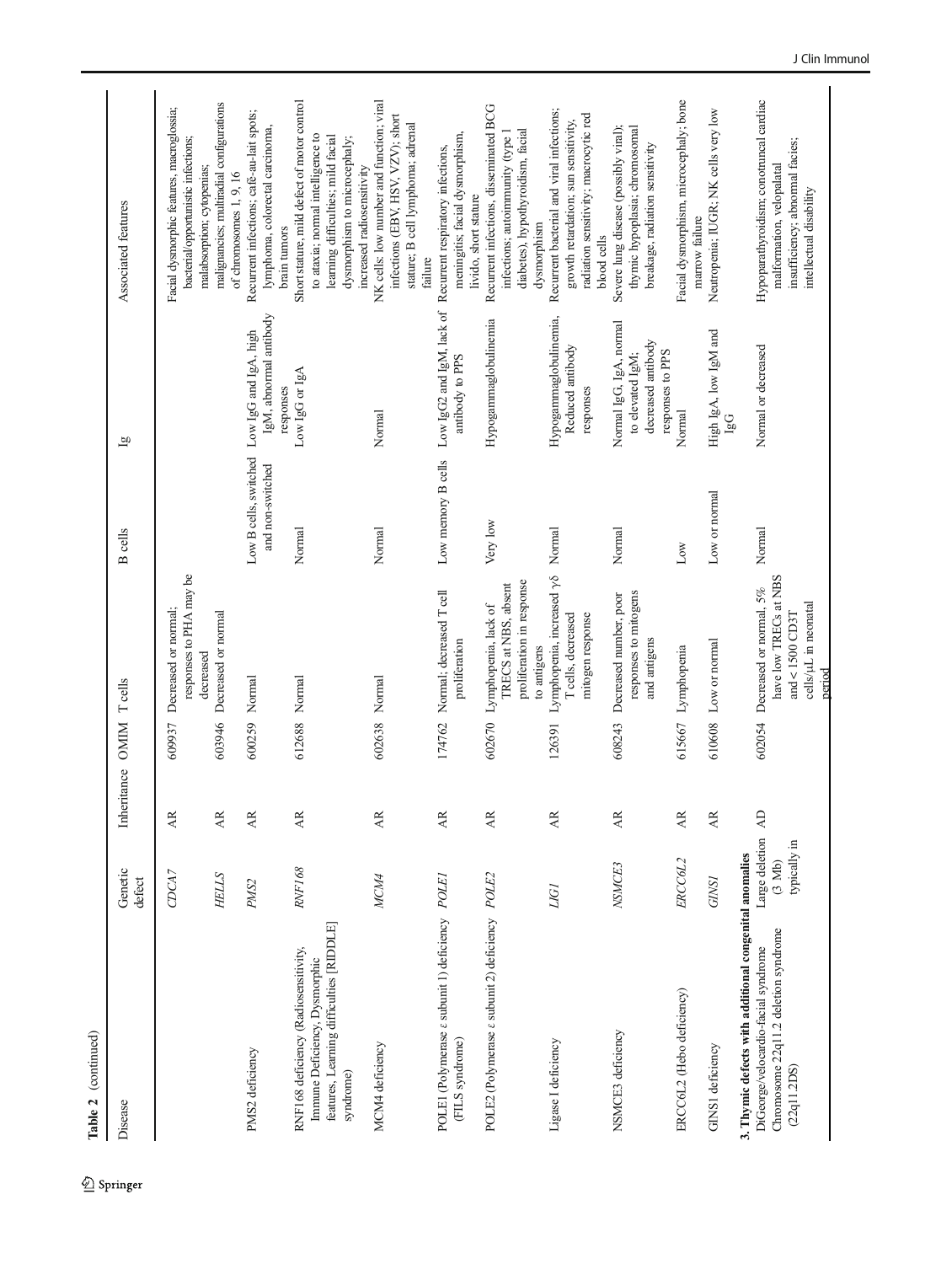| Disease                                                                                 | Genetic<br>defect                                     | Inheritance OMIM                 |                  | <b>T</b> cells                                                                                                                                 | <b>B</b> cells                    | $\bar{g}$                                              | Associated features                                                                                                                                                                                                           |
|-----------------------------------------------------------------------------------------|-------------------------------------------------------|----------------------------------|------------------|------------------------------------------------------------------------------------------------------------------------------------------------|-----------------------------------|--------------------------------------------------------|-------------------------------------------------------------------------------------------------------------------------------------------------------------------------------------------------------------------------------|
| DiGeorge/velocardio-facial syndrome<br>TBX1 deficiency                                  | chromo-<br>some 22<br>(TBXI)<br>Unknown<br>$T\!B\!XI$ | Sporadic<br>$\overline{A}$       | 602054           | have low TRECs at NBS<br>Decreased or normal, may<br>Decreased or normal                                                                       |                                   |                                                        |                                                                                                                                                                                                                               |
| CHARGE syndrome                                                                         | Unknown<br><b>SEMA3E</b><br>CHD7                      | $\overline{A}$<br>$\overline{A}$ | 608892<br>608166 | have low TRECs at NBS;<br>response to PHA may be<br>Decreased or normal, may<br>decreased                                                      | Normal                            | Normal or decreased                                    | and ear anomalies, CNS malformation;<br>Coloboma of eye; heart anomaly; choanal<br>atresia; intellectual disability; genital<br>some are SCID-like                                                                            |
| Winged helix nude FOXN1 deficiency                                                      | <b>FOXVI</b>                                          | AR.                              | 601705           | Very low                                                                                                                                       | Normal                            | Decreased                                              | congenital alopecia, nail dystrophy;<br>Severe infections; abnormal thymic<br>epithelium, immunodeficiency;<br>neural tube defect                                                                                             |
| FOXN1 haploinsufficiency                                                                | <b>FOXNI</b>                                          | $\overline{A}$                   | 600838           | Severe T cell lymphopenia<br>at birth, normalised by<br>adulthood                                                                              | Normal/low                        | Not assessed                                           | Recurrent, viral and bacterial respiratory<br>(eczema, dermatitis), nail dystrophy<br>tract infections; skin involvement                                                                                                      |
| Chromosome 10p13-p14 deletion<br>syndrome (10p13-p14DS)                                 | Del10p13-p14 AD                                       |                                  | 601362           | Normal, rarely lymphopenia Normal<br>hypoplastic thymus may<br>mitogens and antigens;<br>lymphoproliferation to<br>and decreased<br>be present |                                   | Normal                                                 | dysmorphism; cardiac defects may be<br>deafness; growth retardation; facial<br>Hypoparathyroidism; renal disease;<br>present; recurrent infections ±                                                                          |
| Chromosome 11q deletion syndrome<br>4. Immuno-osseous dysplasias<br>(Jacobsen syndrome) | I1q23del                                              | $\overline{A}$                   | 147791           | Lymphopenia; low NK cells Decreased B cells and Hypogammaglobulinemia,                                                                         | switched memory<br><b>B</b> cells | decreased antibody<br>responses                        | Recurrent respiratory infections; multiple<br>warts; facial dysmorphism, growth<br>retardation                                                                                                                                |
| Cartilage hair hypoplasia (CHH)                                                         | RMRP                                                  | AR.                              | 157660           | lymphocyte proliferation<br>decreased (SCID) to<br>Varies from severely<br>normal; impaired                                                    | Normal                            | antibodies variably<br>Normal or reduced,<br>decreased | failure; autoimmunity; susceptibility to<br>lymphoma and other cancers; impaired<br>Short-limbed dwarfism with metaphyseal<br>dysostosis; sparse hair; bone marrow<br>spermatogenesis; neuronal dysplasia<br>of the intestine |
| Schimke immuno-osseous dysplasia                                                        | <b>SMARCALI</b>                                       | Æ                                | 606622           | Decreased                                                                                                                                      | Normal                            | Normal                                                 | viral, fungal infections; may present as<br>retardation; nephropathy; bacterial,<br>Short stature, spondiloepiphyseal<br>dysplasia, intrauterine growth<br>SCID; bone marrow failure                                          |
| MYSM1 deficiency                                                                        | <b>NYSMI</b>                                          | AR.                              | 612176           | Teell lymphopenia, reduced B cell deficiency<br>naïve T cells, low NK<br>cells                                                                 |                                   | Hypogammaglobulinemia                                  | myelodysplasia; immunodeficiency<br>affecting B cells and granulocytes;<br>congenital bone marrow failure,<br>Short stature; recurrent infections;<br>skeletal anomalies; cataracts;<br>developmental delay                   |

Table 2 (continued)

Table 2  $\,$  (continued)  $\,$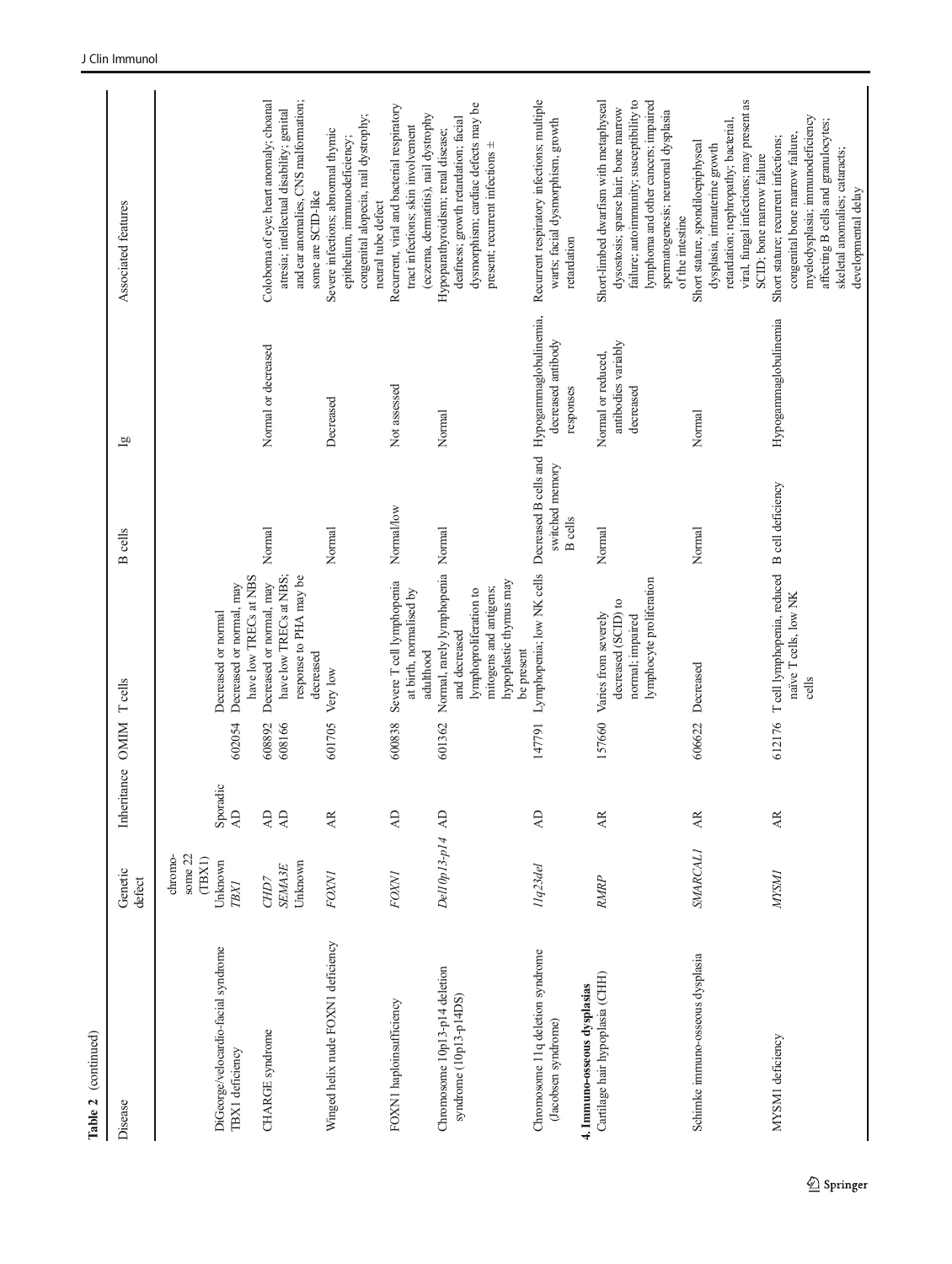| (continued)<br>Table 2                                                                  |                   |                                            |        |                                                                                                                                                                        |                                                                                                                                                     |                                                                                      |                                                                                                                                                                                                                                                                                                                                                                               |
|-----------------------------------------------------------------------------------------|-------------------|--------------------------------------------|--------|------------------------------------------------------------------------------------------------------------------------------------------------------------------------|-----------------------------------------------------------------------------------------------------------------------------------------------------|--------------------------------------------------------------------------------------|-------------------------------------------------------------------------------------------------------------------------------------------------------------------------------------------------------------------------------------------------------------------------------------------------------------------------------------------------------------------------------|
| Disease                                                                                 | Genetic<br>defect | Inheritance OMIM Teells                    |        |                                                                                                                                                                        | cells<br>$\mathbf{D}$                                                                                                                               | $\bar{g}$                                                                            | Associated features                                                                                                                                                                                                                                                                                                                                                           |
| MOPD1 deficiency (Roifman syndrome)                                                     | RNU4ATAC          | Æ                                          | 601428 | Decreased NK cell function                                                                                                                                             | Decreased total and<br>memory B cells                                                                                                               | Hypogammaglobulinemia,<br>variably decreased<br>specific antibodies                  | retardation; retinal dystrophy; facial<br>dysmorphism; may present with<br>spondyloepiphyseal dysplasia,<br>extreme intrauterine growth<br>Recurrent bacterial infections;<br>lymphadenopathy;                                                                                                                                                                                |
| neurodevelopmental abnormalities<br>Immunoskeletal dysplasia with<br>(EXTL3 deficiency) | EXTL3             | AR.                                        |        | 617425 Decreased                                                                                                                                                       | Normal                                                                                                                                              | Decreased to normal                                                                  | eosinophilia; may have early infant<br>Short stature; cervical spinal stenosis,<br>neurodevelopmental impairment;<br>microcephaly; short stature<br>mortality                                                                                                                                                                                                                 |
| AD-HIES STAT3 deficiency (Job<br>5. Hyper IgE syndromes (HIES)<br>syndrome)             | STAT3             | AD LOF<br>(domi-<br>nega-<br>nant<br>tive) |        | Tregs may be increased;<br>follicular helper, MAIT,<br>147060 Normal overall; Th17, T<br>impaired responses to<br>NKT cells decreased,<br>STAT3-activatng<br>cytokines | impaired responses<br><b>BAFF</b> expression<br>STAT3-activating<br>memory B cells,<br>Normal, reduced<br>increased,<br>cytokines<br>$\overline{c}$ | Very high IgE, specific<br>antibody production<br>decreased                          | pulmonary abscesses, pneumatoceles)<br>and bone fractures, scoliosis, retained<br>eczema, mucocutaneous candidiasis;<br>primary teeth; coronary and cerebral<br>hyperextensible joints, osteoporosis<br>Distinctive facial features (broad nasal<br>aspergillus, Pneumocystis jirovecii;<br>bridge); bacterial infections (boils,<br>due to S. aureus, pulmonary<br>aneurysms |
| IL6 receptor deficiency                                                                 | L6R               | AR                                         |        | 147880 Normal/increased; normal<br>responses to mitogens                                                                                                               | reduced switched<br>Normal total and<br>memory B;<br>memory $B$                                                                                     | Normal/low serum IgM, G,<br>A. Very high IgE;<br>specific antibody<br>production low | abscesses; high circulating IL-6 levels<br>Recurrent pyogenic infections, cold                                                                                                                                                                                                                                                                                                |
| IL6 signal transducer (IL6ST) deficiency                                                | <b>IL6ST</b>      | AR.                                        | 618523 | Decreased Th17 cells                                                                                                                                                   | and non-switched<br>memory B cells<br>Reduced switched                                                                                              | production variably<br>affected                                                      | pulmonary abscesses, pneumatoceles;<br>bone fractures; scoliosis; retention of<br>High IgE, specific antibody Bacterial infections, boils, eczema,                                                                                                                                                                                                                            |
| ZNF341 deficiency<br>AR-HIES                                                            | ZNF341            | <b>AR</b>                                  | 618282 | Decreased Th <sub>17</sub> and NK<br>cells                                                                                                                             | impaired responses<br>STAT3-activaitng<br>memory B cells,<br>Normal, reduced<br>cytokines<br>$\overline{c}$                                         | High IgE and IgG, specific<br>antibody production<br>decreased                       | respiratory infections (S. aureus), lung<br>hyperextensible joints; bone fractures<br>dysmorphism; early onset eczema,<br>Phenocopy of AD-HIES; mild facial<br>primary teeth; craniosynostosis<br>MCC, bacterial skin infections,<br>abscesses and pneumatoceles;<br>abscesses, recurrent bacterial                                                                           |
| ERBIN deficiency                                                                        | ERBB2IP           | $\overline{A}$                             |        | 606944 Increased circulating Treg                                                                                                                                      | Normal                                                                                                                                              | Moderately increased IgE                                                             | susceptibility to S. aureus, eczema;<br>arterial dilatation in some patients<br>hyperextensible joints, scoliosis;<br>and retention of primary teeth<br>Recurrent respiratory infections,                                                                                                                                                                                     |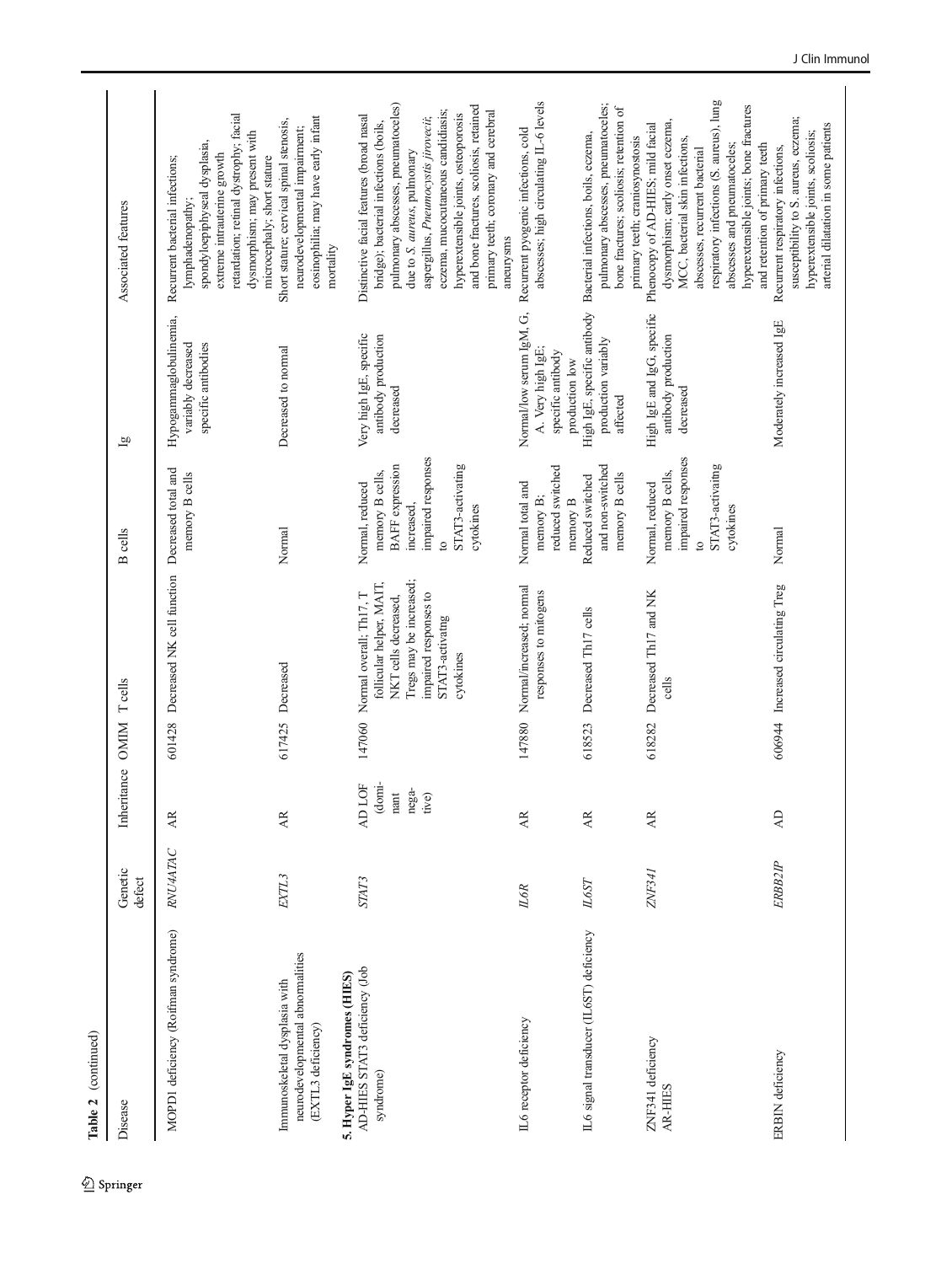| Table 2 (continued)                                                                                                                                          |                   |                                                             |                  |                                                                                                                   |                                                                                |                                                                                                                                       |                                                                                                                                                                                                                                                                                 |
|--------------------------------------------------------------------------------------------------------------------------------------------------------------|-------------------|-------------------------------------------------------------|------------------|-------------------------------------------------------------------------------------------------------------------|--------------------------------------------------------------------------------|---------------------------------------------------------------------------------------------------------------------------------------|---------------------------------------------------------------------------------------------------------------------------------------------------------------------------------------------------------------------------------------------------------------------------------|
| Disease                                                                                                                                                      | Genetic<br>defect | Inheritance                                                 | <b>OMIM</b>      | <b>T</b> cells                                                                                                    | <b>B</b> cells                                                                 | $\overline{a}$                                                                                                                        | Associated features                                                                                                                                                                                                                                                             |
| Loeys-Dietz syndrome (TGFBR deficiency)                                                                                                                      | TGFBR2<br>TGFBRI  | E                                                           | 609192<br>610168 | Normal                                                                                                            | Normal                                                                         | Elevated IgE                                                                                                                          | food allergies; hyper-extensible joints,<br>Recurrent respiratory infectons; eczema,<br>scoliosis, retention of primary teeths;<br>aortic aneurisms.                                                                                                                            |
| Comel-Netherton syndrome                                                                                                                                     | <b>SPINK5</b>     | <b>AR</b>                                                   | 605010           | Normal                                                                                                            | Low switched and<br>non-switched B<br>cells                                    | Antibody variably<br>High IgE and IgA,<br>decreased                                                                                   | atopic diathesis; increased bacterial<br>Congenital ichthyosis, bamboo hair,<br>infections; failure to thrive                                                                                                                                                                   |
| PGM3 deficiency                                                                                                                                              | PGM3              | <b>AR</b>                                                   | 172100           | CD8 and CD4 T cells may<br>be decreased                                                                           | Low B and memory<br><b>B</b> cells                                             | Normal or elevated IgG and<br>IgA, most with high IgE,<br>eosinophilia                                                                | cognitive impairment, delayed CNS<br>Severe atopy; autoimmunity; bacterial<br>features; intellectual disability and<br>anomalies/dysplasia: short stature,<br>brachydactyly, dysmorphic facial<br>myelination in some affected<br>and viral infections; skeletal<br>individuals |
| CARD11 deficiency (heterozygous)                                                                                                                             | <b>CARDII</b>     | LOF<br>$(domi-$<br>nega-<br>nant<br>tive)<br>$\overline{A}$ |                  | defective T cell activation<br>skewing toward Th <sub>2</sub><br>and proliferation;<br>617638 Normal overall, but | Normal to low                                                                  | impaired activation of<br>High IgE, poor specific<br>antibody production;<br>mTORC1 pathways<br>both NF- <sub>KB</sub> and            | Variable atopy, eczema, food allergies,<br>infections, recurrent respiratory<br>eosinophilia; cutaneous viral<br>infections; lymphoma; CID                                                                                                                                      |
| 6. Defects of vitamin B12 and folate metabolism<br>Transcobalamin 2 deficiency                                                                               | TCN <sub>2</sub>  | AR.                                                         | 613441           | Normal                                                                                                            | Variable                                                                       | Decreased                                                                                                                             | untreated (B12) for prolonged periods<br>Megaloblastic anemia, pancytopenia; if<br>results in intellectual disability                                                                                                                                                           |
| SLC46A1/PCFT deficiency causing<br>hereditary folate malabsorption                                                                                           | <b>SLC46A1</b>    | <b>AR</b>                                                   | 229050           | Variable numbers and<br>activation profile                                                                        | Variable                                                                       | Decreased                                                                                                                             | Megaloblastic anemia, failure to thrive; if<br>untreated for prolonged periods results<br>in intellectual disability                                                                                                                                                            |
| Methylene-tetrahydrofolate dehydrogenase MTHFD1<br>1 (MTHFD1) deficiency                                                                                     |                   | <b>AR</b>                                                   | 172460           | Low thymic output, normal Low<br>in vitro proliferation                                                           |                                                                                | responses to conjugated<br>polysaccharide antigens<br>Decreased/poor antibody                                                         | Pneumocystis jirovecii; megaloblastic<br>anemia; failure to thrive; neutropenia;<br>seizures, intellectual disability;<br>Recurrent bacterial infection,<br>folate-responsive                                                                                                   |
| 7. Anhidrotic ectodermodysplasia with immunodeficiency (EDA-ID)<br>EDA-ID due to NEMO/IKBKG deficiency IKBKG<br>(ectodermal dysplasia, immune<br>deficiency) |                   | $\boxtimes$                                                 |                  | 300248 Normal or decreased, TCR<br>activation impaired                                                            | isotype switched B<br>memory and<br>Normal; Low<br>cells                       | elevated IgA, IgM, poor<br>polysaccharide antigens<br>Decreased, some with<br>responses, absent<br>specific antibody<br>antibodies to | conical teeth, variable defects of skin,<br>hair and teeth; monocyte dysfunction<br>mycobacteria, viruses, fungi); colitis;<br>some); various infections (bacteria,<br>Anhidrotic ectodermal dysplasia (in                                                                      |
| EDA-ID due to IKBA GOF mutation                                                                                                                              | NFKBIA            | GOF<br>$\overline{A}$                                       |                  | 164008 Normal total T cells, TCR<br>activation impaired                                                           | numbers, impaired<br>low memory and<br><b>BCR</b> activation,<br>Normal B cell | Decreased IgG and IgA,<br>elevated IgM, poor<br>responses, absent<br>specific antibody                                                | viruses, fungi); colitis; variable defects<br>Anhidrotic ectodermal dysplasia; various<br>infections (bacteria, mycobacteria,                                                                                                                                                   |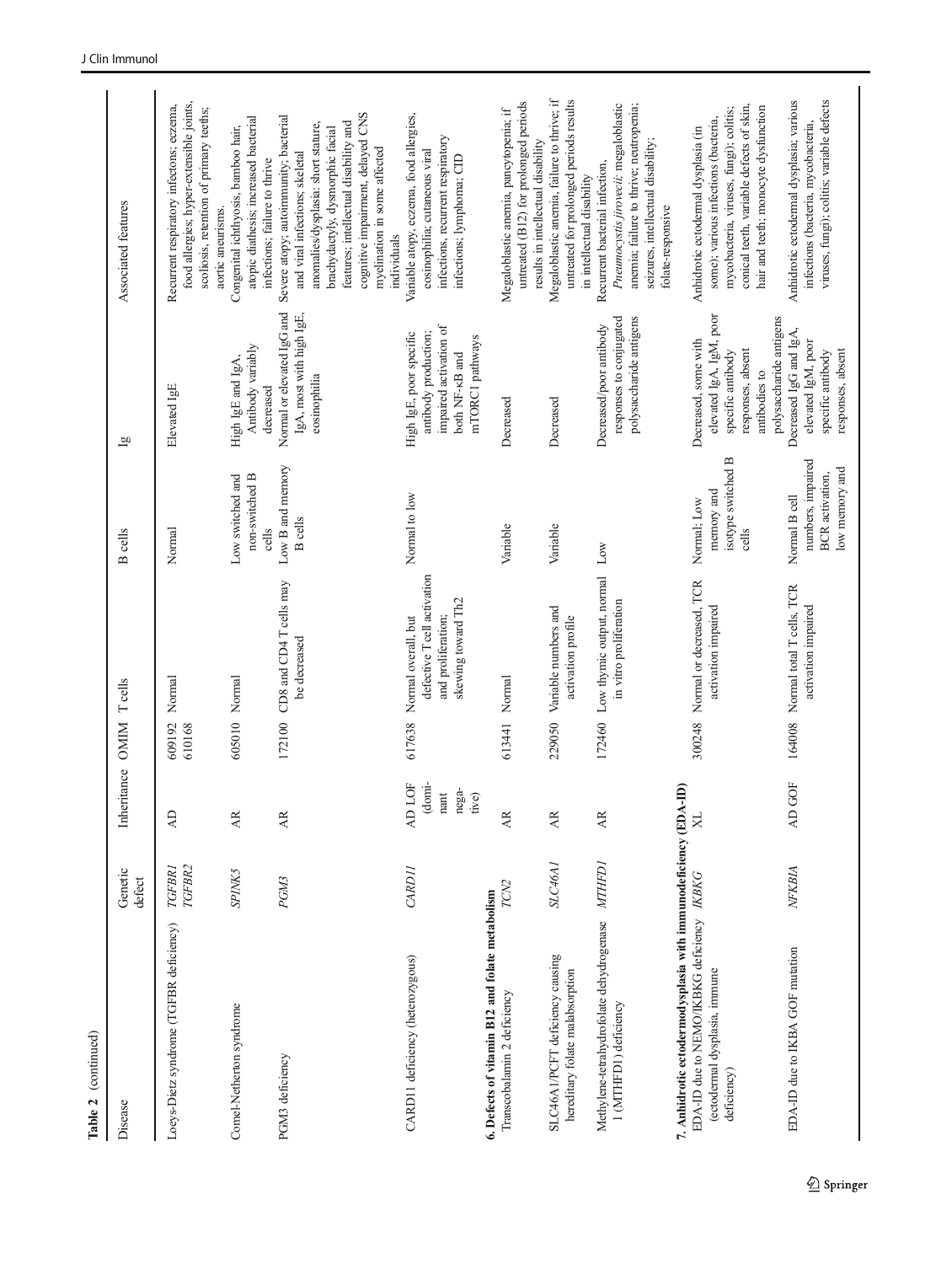| Table 2 (continued)                                                     |                              |                              |                  |                                                                                               |                                                                        |                                                                                   |                                                                                                                                                                                                                                       |
|-------------------------------------------------------------------------|------------------------------|------------------------------|------------------|-----------------------------------------------------------------------------------------------|------------------------------------------------------------------------|-----------------------------------------------------------------------------------|---------------------------------------------------------------------------------------------------------------------------------------------------------------------------------------------------------------------------------------|
| Disease                                                                 | Genetic<br>defect            | Inheritance OMIM             |                  | $T$ cells                                                                                     | <b>B</b> cells                                                         | $\vec{g}$                                                                         | Associated features                                                                                                                                                                                                                   |
| EDA-ID due to IKBKB GOF mutation                                        | IKBKB                        | AD GOF                       |                  | 618204 Decreased T cells, impaired<br>TCR activation                                          | Normal number, poor Reduced<br>isotype switched B<br>function<br>cells | polysaccharide antigens<br>antibody to                                            | infections; variable ectodermal defects<br>of skin, hair and teeth; T cell and<br>Recurrent bacterial, viral, fungal<br>monocyte dysfunction                                                                                          |
| 8. Calcium channel defects<br>ORAI-1 deficiency<br>STIM1 deficiency     | <b>ORAII</b><br><b>STIM1</b> | <b>AR</b><br>$\overline{AB}$ | 610277<br>605921 | Normal, defective TCR<br>mediated activation                                                  | Normal                                                                 | Normal                                                                            | Autoimmunity; EDA; non-progressive<br>myopathy                                                                                                                                                                                        |
| Purine nucleoside phosphorylase (PNP)<br>9. Other defects<br>deficiency | ${\cal P}{\cal N\!P}$        | Æ                            | 164050           | Progressive decrease                                                                          | Normal                                                                 | Normal or low                                                                     | Autoimmune hemolytic anemia;                                                                                                                                                                                                          |
| Immunodeficiency with multiple intestinal<br>atresias                   | <b>TTC7A</b>                 | AR                           | 609332           | absent or low TRECs at<br>NBS; may have SCID<br>Variable, but sometimes<br>phenotype at birth | Normal or low                                                          | Markedly decreased IgG,<br>IgM, IgA                                               | Bacterial (sepsis), fungal, viral infections;<br>intrauterine polyhydramnios and early<br>multiple intestinal atresias, often with<br>neurological impairment                                                                         |
| Tricho-Hepato-Enteric Syndrome (THES)                                   | <b>SKIV2L</b><br>TTC37       | AR.                          | 222470<br>614602 | Impaired IFNy production                                                                      | memory B cells<br>of switched                                          | Variably low numbers Hypogammaglobulinemia,<br>may have low antibody<br>responses | dysmorphic features, wooly hair; early<br>Respiratory infections; IUGR; facial<br>cirrhosis; platelet abnormalities<br>onset intractable diarrhea, liver<br>demise                                                                    |
| Hepatic veno-occlusive disease with<br>immunodeficiency (VODI)          | SPI10                        | AR.                          | 604457           | Normal (decreased memory<br>T cells)                                                          | memory B cells)<br>Normal (decreased                                   | Decreased IgG, IgA, IgM,<br>and tissue plasma cells<br>absent germinal center     | susceptibility to Pneumocystis jirovecii<br>hepatosplenomegaly; cerebrospinal<br>Hepatic veno-occlusive disease;<br>pneumonia, CMV, candida;<br>thrombocytopenia;                                                                     |
| <b>BCL11B</b> deficiency                                                | <b>BCLIIB</b>                | $\overline{A}$               |                  | 617237 Low, poor proliferation                                                                | Normal                                                                 | Normal                                                                            | Congenital abnormalities, neonatal teeth,<br>dysmorphic facies; absent corpus<br>leukodystrophy                                                                                                                                       |
| EPG5 deficiency (Vici syndrome)                                         | EPG5                         | AR.                          |                  | 615068 Profound depletion of<br>$CD4+$ cells                                                  | Defective                                                              | Decreased (particularly<br>IgG2)                                                  | infections, chronic mucocutaneous<br>disability; microcephaly; recurrent<br>callosum, neurocognitive deficits<br>cataracts; cardiomyopathy; skin<br>Agenesis of the corpus callosum;<br>hypopigmentation; intellectual<br>candidiasis |
| HOIL1 deficiency                                                        | <b>RBCK1</b>                 | AR.                          | 610924           | Normal numbers                                                                                | Normal, decreased                                                      | Poor antibody responses to                                                        | Bacterial infections; autoinflammation;                                                                                                                                                                                               |
| HOIP deficiency                                                         | RNF31                        | Æ                            | 612487           | Normal numbers                                                                                | memory B cells<br>memory B cells<br>Normal, decreased                  | polysaccharides<br>decreased                                                      | Bacterial infections; autoinflammation;<br>amylopectinosis; lymphangiectasia<br>amylopectinosis                                                                                                                                       |
| Hennekam-lymphangiectasia-lymphedema<br>syndrome                        | <b>CCBE</b>                  | AR.                          | 612753           | Low/variable                                                                                  | Low/variable                                                           | decreased                                                                         | Lymphangiectasia and lymphedema with<br>facial abnormalities and other                                                                                                                                                                |
|                                                                         | FAT4                         | $\overline{\rm AR}$          |                  | 612411 Low/variable                                                                           | Low/variable                                                           | decreased                                                                         | dysmorphic features                                                                                                                                                                                                                   |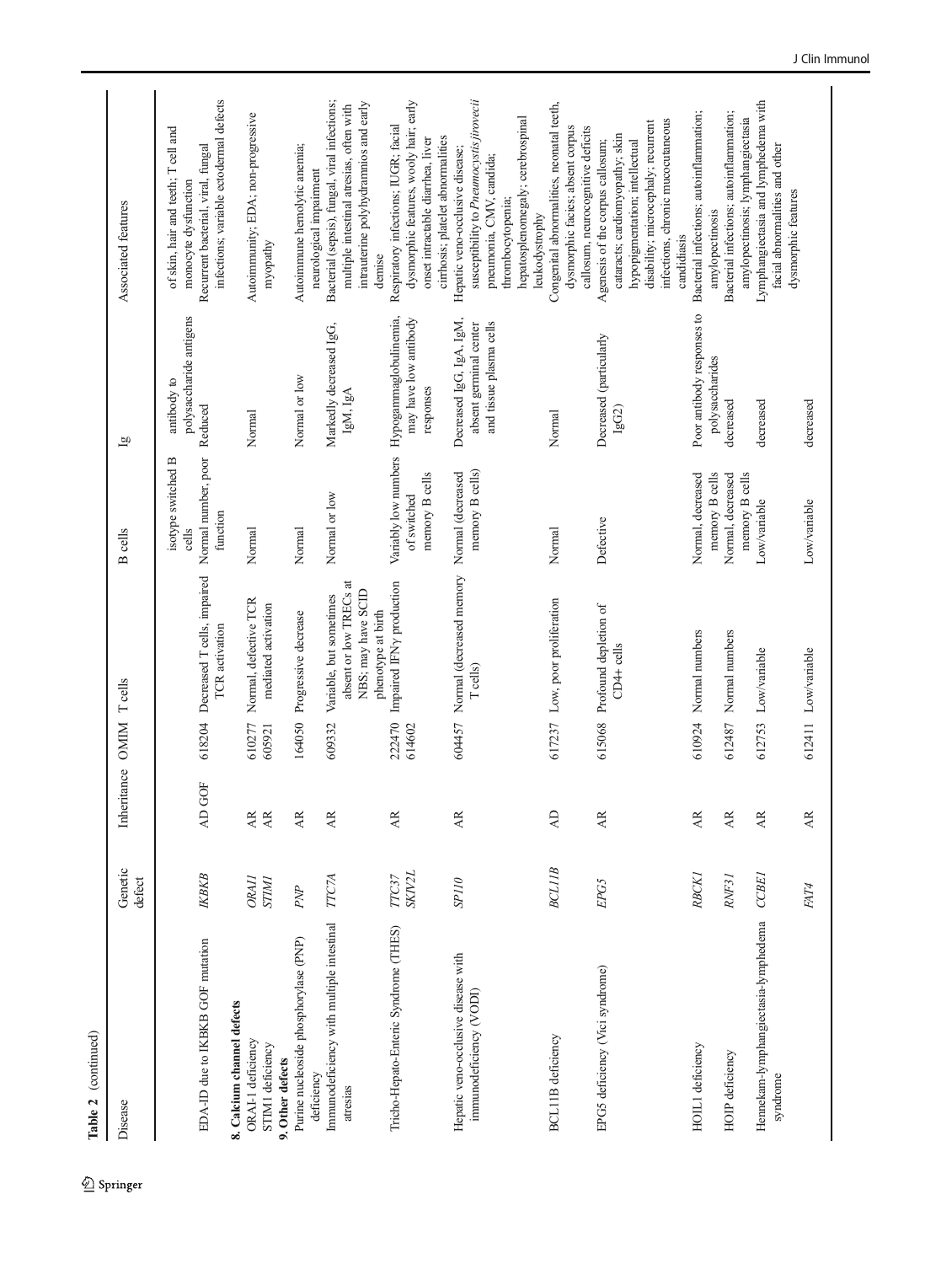| Disease                                                                       | Genetic<br>defect     | Inheritance OMIM Teells                                      |                         |                                                                   | <b>B</b> cells                                           | $\overline{a}$                                            | Associated features                                                                                                                                                                                                                                                                                               |
|-------------------------------------------------------------------------------|-----------------------|--------------------------------------------------------------|-------------------------|-------------------------------------------------------------------|----------------------------------------------------------|-----------------------------------------------------------|-------------------------------------------------------------------------------------------------------------------------------------------------------------------------------------------------------------------------------------------------------------------------------------------------------------------|
| Activating de novo mutations in nuclear<br>factor, erythroid 2- like (NFE2L2) | NFE2L2                | $\overline{A}$                                               |                         | 617744 Not reported                                               | Decreased switched<br>memory B cells                     | Hypogammaglobulinemia,<br>decreased antibody<br>responses | Lymphangiectasia and lymphedema with<br>Recurrent respiratory and skin infections;<br>increased expression of stress response<br>delay; white matter cerebral lesions;<br>growth retardation, developmental<br>increased level of homocysteine;<br>facial abnormalities and other<br>dysmorphic features<br>genes |
| STAT5b deficiency                                                             | <b>STAT5B</b>         | AR.                                                          |                         | reduced Treg number and<br>245590 Modestly decreased,<br>function | Normal                                                   | hypergammaglobulinemia,<br>increased IgE                  | Growth-hormone insensitive dwarfism;<br>lymphocytic interstitial pneumonitis;<br>dysmorphic features; eczema;<br>prominent autoimmunity                                                                                                                                                                           |
| STAT5b deficiency                                                             | <b>STAT5B</b>         | (domi-<br>nant<br>nega-<br>tive)<br>$\overline{A}$           | 604260 Normal           |                                                                   | Normal                                                   | Increased IgE                                             | Growth-failure; eczema (no immune<br>defects compared to AR STAT5<br>deficiency)                                                                                                                                                                                                                                  |
| Kabuki syndrome (type 1 and 2)                                                | <b>KMT2D</b><br>КДМбА | (females<br>affected)<br>may be<br>$\overline{z}$<br>$\rm X$ | 602113 Normal<br>300128 |                                                                   | Normal                                                   | Low IgA and occasionally<br>$low$ $lgG$                   | Typical facial abnormalities, cleft or high<br>infections (otitis media, pneumonia) in<br>50% of patients; autoimmunity may be<br>arched palate, skeletal abnormalities,<br>short stature; intellectual disability;<br>congenital heart defects; recurrent                                                        |
| KMT2A deficiency (Wiedemann-Steiner<br>syndrome)                              | <b>KMT2A</b>          | $\overline{A}$                                               | 605130 Normal           |                                                                   | and non-switched<br>Decreased switched<br>memory B cells | Hypogammaglobulinemia,<br>decreased antibody<br>responses | Respiratory infections; short stature;<br>developmental delay, intellectual<br>hypertelorism; hairy elbows;<br>disability<br>present                                                                                                                                                                              |
| Total number of disorders in Table 2: 58                                      |                       |                                                              |                         |                                                                   |                                                          |                                                           |                                                                                                                                                                                                                                                                                                                   |

Table 2 (continued) Table 2 (continued) Total number of mutant genes in Table 2: 62 Total number of mutant genes in Table [2](#page-8-0): 62

New inborn errors of immunity: 12; *LIGI* [31]; *FOXNI* haploinsufficiency [32]; *IL6R* [33, 34]; *IL6ST* [35, 36]; *ZNF341* [37, 38]; *ERBB2IP* [39]; *TGFBR1* [40]; *TGFBR2* [40]; AD LOF CARD11 [41, 42];<br>AD GOF *IKBKB* [4 New inborn errors of immunity: 12; LIG1 [[31](#page-37-0)]; FOXN1 haploinsufficiency [[32](#page-37-0)]; IL6R [[33](#page-37-0), [34](#page-37-0)]; IL6ST [\[35](#page-37-0), [36\]](#page-37-0); ZNFBB2IP [[39](#page-37-0)]; IC6FBR2 [[40](#page-37-0)]; AD LOF CARD11 [[41](#page-37-0), [42](#page-37-0)]; AD GOF IKBKB [[43](#page-37-0)]; SKIV2L [[44](#page-37-0)]; NFE2L2 [[45](#page-37-0)]

Unknown cause of DiGeorge syndrome, unknown cause of CHARGE syndrome, unknown gene(s) within 10p13-14 deletion responsible for phenotype Unknown cause of DiGeorge syndrome, unknown cause of CHARGE syndrome, unknown gene(s) within 10p13–14 deletion responsible for phenotype

EDA ectodermal dysplasia anhydrotic, HSV herpes simplex virus, VZV varicella zoster virus, BCG Bacillus Calmette-Guerin, NBS newborn screen, TREC T cell receptor excision circle (biomarker for low<br>T cells used in NBS), IUG EDA ectodermal dysplasia anhydrotic, HSV herpes simplex virus, VZV varicella zoster virus, BCG Bacillus Calmette-Guerin, NBS newborn screen, TREC T cell receptor excision circle (biomarker for low T cells used in NBS), IUGR interuterine growth retardation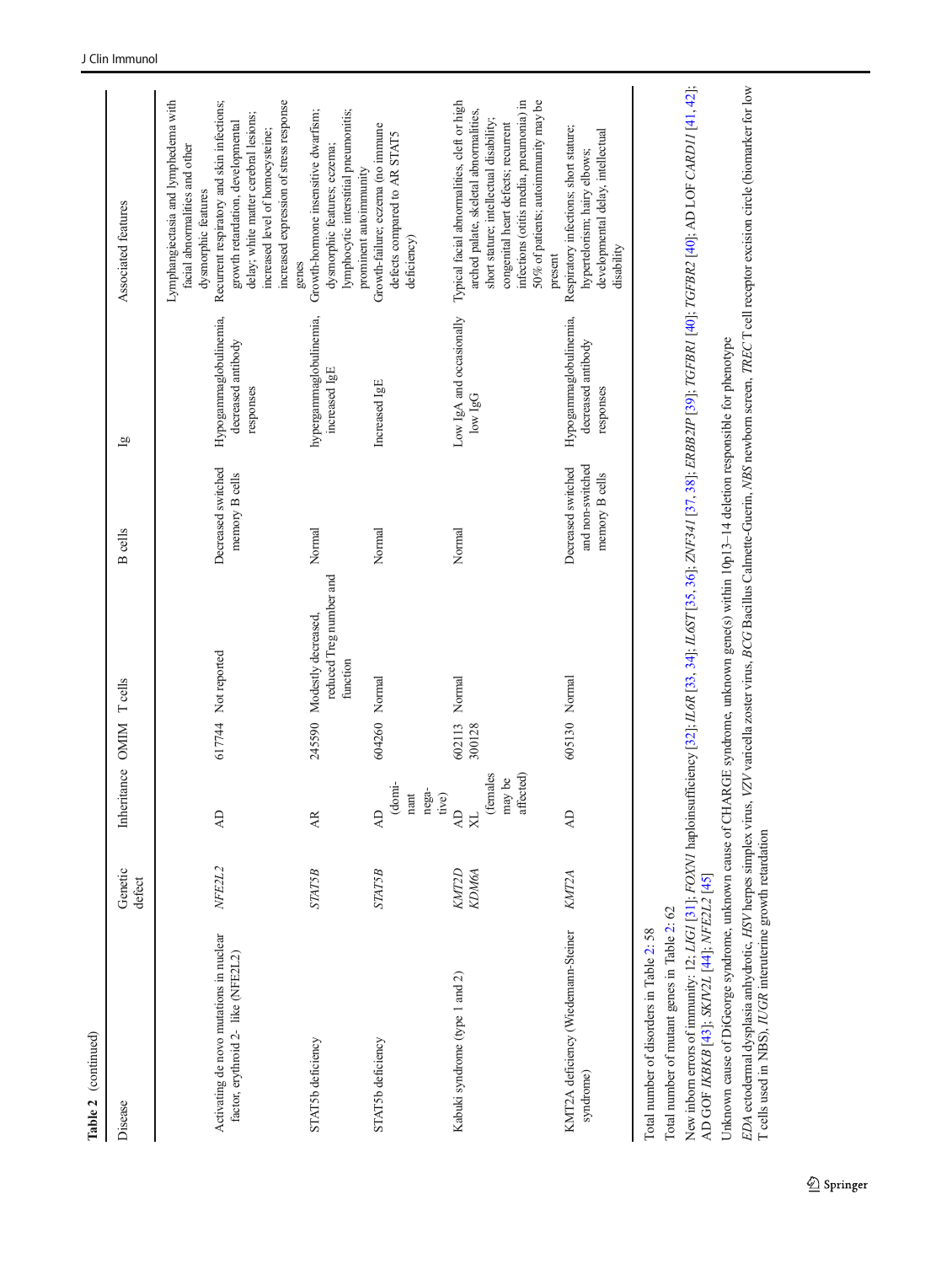<span id="page-15-0"></span>

| Predominantly antibody deficiencies<br>Table 3                                                                                                                                                    |                          |                        |                            |                                                                                                     |                                                                                                                                                                                                                       |
|---------------------------------------------------------------------------------------------------------------------------------------------------------------------------------------------------|--------------------------|------------------------|----------------------------|-----------------------------------------------------------------------------------------------------|-----------------------------------------------------------------------------------------------------------------------------------------------------------------------------------------------------------------------|
| Disease                                                                                                                                                                                           | Genetic defect           | Inheritance            | <b>OMIM</b>                | $\overline{a}$                                                                                      | Associated features                                                                                                                                                                                                   |
| 1. Severe reduction in all serum immunoglobulin isotypes with profoundly decreased or absent B cells, agammaglobulinemia<br>agammaglobulinemia (XLA)<br>BTK deficiency, X-linked                  | ВTK                      | R                      | 300300                     | patients, some patients have detectable<br>All isotypes decreased in majority of<br>immunoglobulins | Severe bacterial infections, normal<br>numbers of pro-B cells                                                                                                                                                         |
| µ heavy chain deficiency<br><b>N5</b> deficiency                                                                                                                                                  | <b>IGLI</b><br>IGHM      | Æ<br>$\overline{AB}$   | 146770<br>147020           | All isotypes decreased                                                                              | Severe bacterial infections, normal<br>numbers of pro-B cells                                                                                                                                                         |
| <b>BLNK</b> deficiency<br>lgß deficiency<br>Iga deficiency                                                                                                                                        | CD79B<br>CD79A<br>$BLNK$ | AE<br>$\overline{AB}$  | 112205<br>147245<br>604515 |                                                                                                     |                                                                                                                                                                                                                       |
| p1108 deficiency                                                                                                                                                                                  | PK3CD                    | $\overline{AB}$<br>AR. | 602839                     |                                                                                                     | Severe bacterial infections; autoimmune<br>complications (IBD)                                                                                                                                                        |
| p85 deficiency                                                                                                                                                                                    | PIK3R1                   | AR                     | 615214                     |                                                                                                     | Severe bacterial infections, cytopenias,<br>decreased or absent pro-B cells                                                                                                                                           |
| E47 transcription factor deficiency                                                                                                                                                               | TCF3<br>TCF3             | $\Delta \rm D$<br>AR   | 616941<br>147141           |                                                                                                     | Severe, recurrent bacterial infections,<br>Recurrent bacterial infections                                                                                                                                             |
| SLC39A7 (ZIP7) deficiency                                                                                                                                                                         | SLC39A7                  | AR                     | 601416                     |                                                                                                     | Early onset infections, blistering<br>dermatosis, failure to thrive,<br>failure to thrive                                                                                                                             |
| Hoffman syndrome/TOP2B deficiency                                                                                                                                                                 | TOP <sub>2</sub> B       | ą                      | 126431                     |                                                                                                     | Recurrent infections, facial dysmorphism,<br>thrombocytopenia<br>limb anomalies                                                                                                                                       |
| 2. Severe reduction in at least 2 serum immunoglobulin isotypes with normal or low number of B cells, CVID phenotype<br>with no gene defect specified (CVID)<br>Common variable immune deficiency | Unknown                  | Variable               |                            | Low IgG and IgA and/or IgM                                                                          | recurrent infections, some have polyclonal<br>Clinical phenotypes vary: most have<br>lymphoproliferation, autoimmune                                                                                                  |
| Activated p1106 syndrome (APDS)                                                                                                                                                                   | PIK3CD GOF               | $\overline{A}$         | (APDS1)<br>615513          | reduced IgG and IgA<br>Normal/increased IgM,                                                        | Severe bacterial infections; reduced memory<br>EBV ± CMV viremia, lymphadenopathy/<br>cytopenias and/or granulomatous disease<br>B cells and increased transitional B cells,<br>splenomegaly, autoimmunity,           |
|                                                                                                                                                                                                   | PIK3R1                   | $\overline{A}$         | (APDS2)<br>616005          |                                                                                                     | lymphoproliferation, lymphoma; developmental<br>Severe bacterial infections, reduced memory<br>B cells and increased transitional B cells,<br>lymphadenopathy/splenomegaly,<br>lymphoproliferation, lymphoma<br>delay |
| PTEN deficiency (LOF)                                                                                                                                                                             | PTEN                     | $\overline{A}$         | 158350                     | Normal/Decreased                                                                                    | Recurrent infections, Lymphoproliferation,<br>Autoimmunity; developmental delay                                                                                                                                       |
| CD81 deficiency<br>CD19 deficiency                                                                                                                                                                | CD <sub>19</sub><br>CD81 | Æ<br>AR                | 107265<br>186845           | Low IgG, low or normal IgA and IgM<br>Low IgG and IgA and/or IgM                                    | glomerulonephritis (CD81 mutation<br>abolishes expression of CD19,<br>Recurrent infections, may have                                                                                                                  |
| CD20 deficiency<br>CD21 deficiency                                                                                                                                                                | CD20<br>CD <sub>21</sub> | Æ<br>AE                | 112210<br>120650           | Low IgG, normal or elevated IgM and IgA<br>Low IgG, impaired anti-pneumococcal<br>response          | thereby phenocopying CD19 mutations)<br>Recurrent infections<br>Recurrent infections                                                                                                                                  |
| TACI deficiency <sup>#</sup>                                                                                                                                                                      | TNFRSF13B                | AR or AD               | 604907                     | Low IgG and IgA and/or IgM                                                                          | Variable clinical expression and penetrance<br>for monoallelic variants                                                                                                                                               |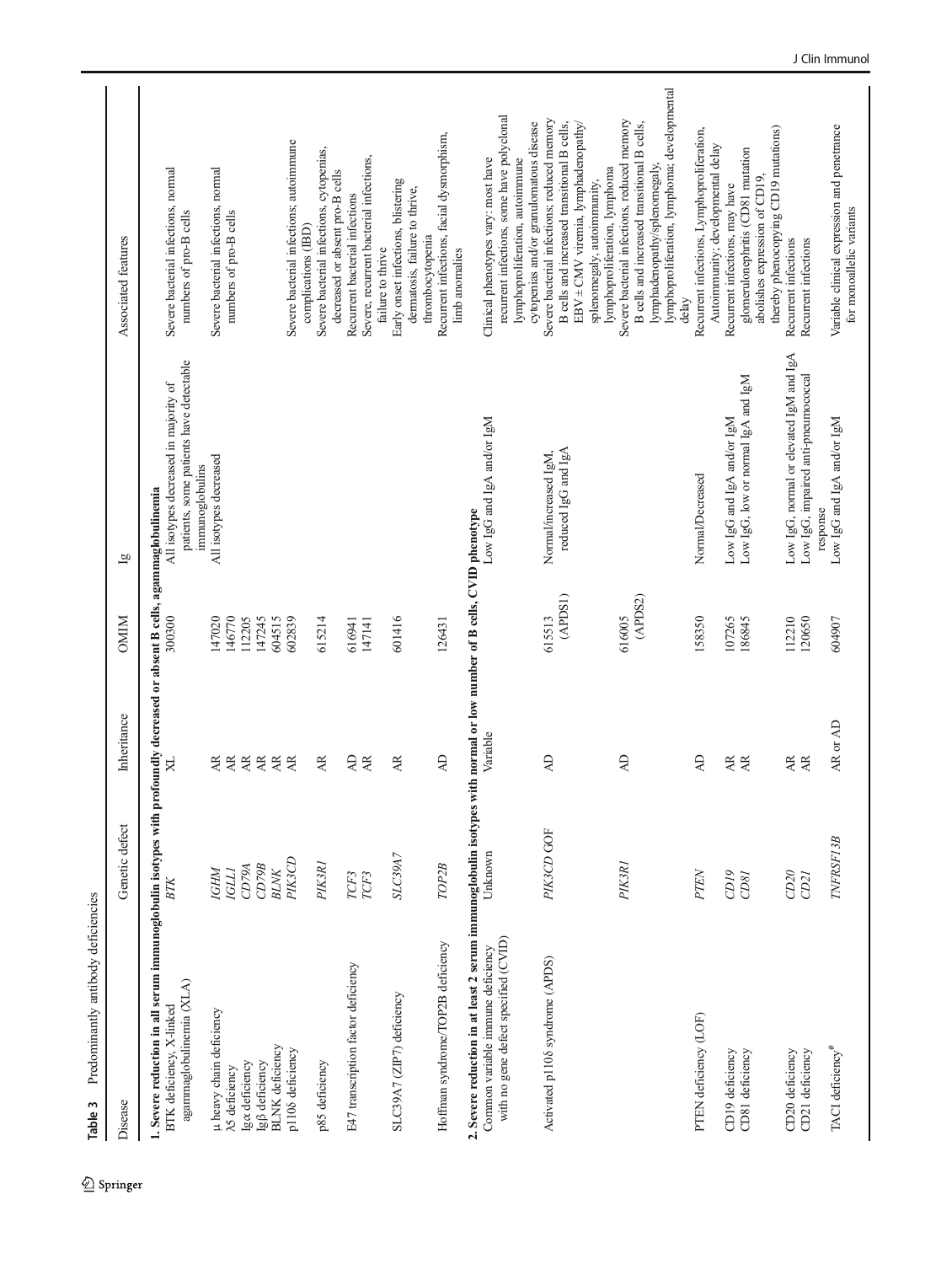| Disease                                                                                      | Genetic defect                                  | Inheritance                                 | <b>NIMO</b>      | $\overline{a}$                                                                                                                 | Associated features                                                                                                   |
|----------------------------------------------------------------------------------------------|-------------------------------------------------|---------------------------------------------|------------------|--------------------------------------------------------------------------------------------------------------------------------|-----------------------------------------------------------------------------------------------------------------------|
| <b>BAFF</b> receptor deficiency<br>TWEAK deficiency                                          | TNFRSF13C<br>TNFSF12                            | $\Delta$<br>AR                              | 606269<br>602695 | Low IgM and A, lack of<br>Low IgG and IgM,                                                                                     | Pneumonia, bacterial infections, warts,<br>Variable clinical expression                                               |
| TRNT1 deficiency                                                                             | <b>TRNTI</b>                                    | AR                                          | 612907           | anti-pneumococcal antibody<br>B cell deficiency and                                                                            | Congenital sideroblastic anemia, deafness,<br>thrombocytopenia. Neutropenia<br>developmental delay                    |
| NFKB1 deficiency                                                                             | NFKB1                                           | $\overline{A}$                              | 164011           | or normal B cells, low memory B cells<br>Normal or low IgG, IgA, IgM, low<br>hypogammaglobulinemia                             | COPD, EBV proliferation, autoimmune<br>Recurrent sinopulmonary infections,                                            |
| NFKB2 deficiency                                                                             | NFKB2                                           | $\overline{A}$                              | 615577           | Low serum IgG, A and M; low B cell<br>numbers                                                                                  | cytopenias, alopecia and autoimmune thyroiditis<br>Recurrent sinopulmonary infections,                                |
| IKAROS deficiency                                                                            | <b>IKZFI</b>                                    | (haploinsufficienc-<br>$\overline{A}$       | 603023           | B cells; B cells and Ig levels reduce with<br>Low IgG, IgA, IgM, low or normal                                                 | Decreased pro-B cells, recurrent sinopulmonary<br>infections; increased risk of ALL,<br>alopecia and endocrinopathies |
| IRF2BP2 deficiency                                                                           | IRF <sub>2</sub> BP <sub>2</sub>                | $\mathcal{L}$<br>$\overline{A}$             | 615332           | Hypogammaglobulinemia, absent IgA                                                                                              | Recurrent infections, possible autoimmunity<br>autoimmunity, CVID phenotype<br>and inflammatory disease               |
| ARHGEF1 deficiency<br>ATP6AP1 deficiency                                                     | <b>ARHGEF1</b><br><b>ATP6API</b>                | $\overline{AB}$<br>$\mathbf{X}$             | 618459<br>300972 | Hypogammaglobulinemia; lack of antibody<br>Variable immunoglobulin findings                                                    | Hepatopathy, leukopenia, low copper<br>Recurrent infections, bronchiectasis                                           |
| SH3KBP1 (CIN85) deficiency                                                                   | SH3KBP1                                         | $\bowtie$                                   | 300310           | IgM, IgG deficiency; loss of antibody                                                                                          | Severe bacterial infections                                                                                           |
| SEC61A1 deficiency<br>RAC2 deficiency                                                        | <b>SEC6IAI</b><br>RAC <sub>2</sub>              | $\overline{A}$<br>AR.                       | 602049<br>609213 | Hypogammaglobulinemia                                                                                                          | Severe recurrent respiratory tract infections                                                                         |
|                                                                                              |                                                 |                                             |                  | Low IgG, IgA, IgM, low or normal<br>B cells; reduced Ab responses<br>following vaccination                                     | selective IgA deficiency; poststreptococcal<br>Recurrent sinopulmonary infections,<br>glomerulonephritis; urticaria   |
| Mannosyl-oligosaccharide glucosidase                                                         | <b>MOGS</b>                                     | Æ                                           | 601336           | Low IgG, IgA, IgM, increased B cells;                                                                                          | Bacterial and viral infections; severe                                                                                |
| deficiency                                                                                   |                                                 |                                             |                  | poor Ab responses following vaccination                                                                                        | congenital disorder of glycosylation<br>neurologic disease; also known as<br>type IIb (CDG-IIb)                       |
| 3. Severe reduction in serum IgG and IgA with normal/elevated I                              |                                                 | gM and normal numbers of B cells, hyper IgM |                  |                                                                                                                                |                                                                                                                       |
| AID deficiency                                                                               | AICDA                                           | Æ                                           | 6055258          | IgG and IgA decreased, IgM increased;<br>normal memory B cells but lacking<br>somatic hypermutation                            | Bacterial infections, enlarged lymph nodes<br>and germinal centers; autoimmunity                                      |
|                                                                                              |                                                 | $\overline{A}$                              | 605257           | IgG absent or decreased, IgA undetected,<br>IgM increased; normal memory                                                       | and germinal centers. Mutations uniquely<br>Bacterial infections, enlarged lymph nodes                                |
|                                                                                              |                                                 |                                             |                  | B cells with intact somatic hypermutation                                                                                      | localize to the nuclear export signal.                                                                                |
| INO80 deficiency<br>UNG deficiency                                                           | $NOSO$<br><b>UNG</b>                            | AR.<br>$\overline{AB}$                      | 610169<br>191525 | IgG and IgA decreased, IgM increased                                                                                           | Enlarged lymph nodes and germinal centers<br>Severe bacterial infections                                              |
| MSH6 deficiency                                                                              | MSH6                                            | AR.                                         | 600678           | IgG and IgA decreased, IgM increased<br>Variable IgG, defects, increased IgM                                                   | Family or personal history of cancer                                                                                  |
|                                                                                              |                                                 |                                             |                  | in some, normal B cells, low switched<br>memory B cells, Ig class switch<br>recombination and somatic<br>hypermutation defects |                                                                                                                       |
| 4. Isotype, light chain, or functional deficiencies with generally normal numbers of B cells |                                                 |                                             |                  |                                                                                                                                |                                                                                                                       |
| Ig heavy chain mutations and deletions                                                       | deletion at 14q32<br>chromosomal<br>Mutation or | Æ                                           |                  | One or more IgG and/or IgA subclasses<br>as well as IgE may be absent                                                          | May be asymptomatic                                                                                                   |
| Kappa chain deficiency                                                                       | IGKC                                            | AR.                                         | 147200           | All immunoglobulins have lambda light                                                                                          | Asymptomatic                                                                                                          |
| Isolated IgG subclass deficiency                                                             | Unknown                                         | $\sim$                                      |                  | chain                                                                                                                          |                                                                                                                       |
|                                                                                              |                                                 |                                             |                  | Reduction in one or more IgG subclass                                                                                          |                                                                                                                       |

Table 3 (continued)

Table 3 (continued)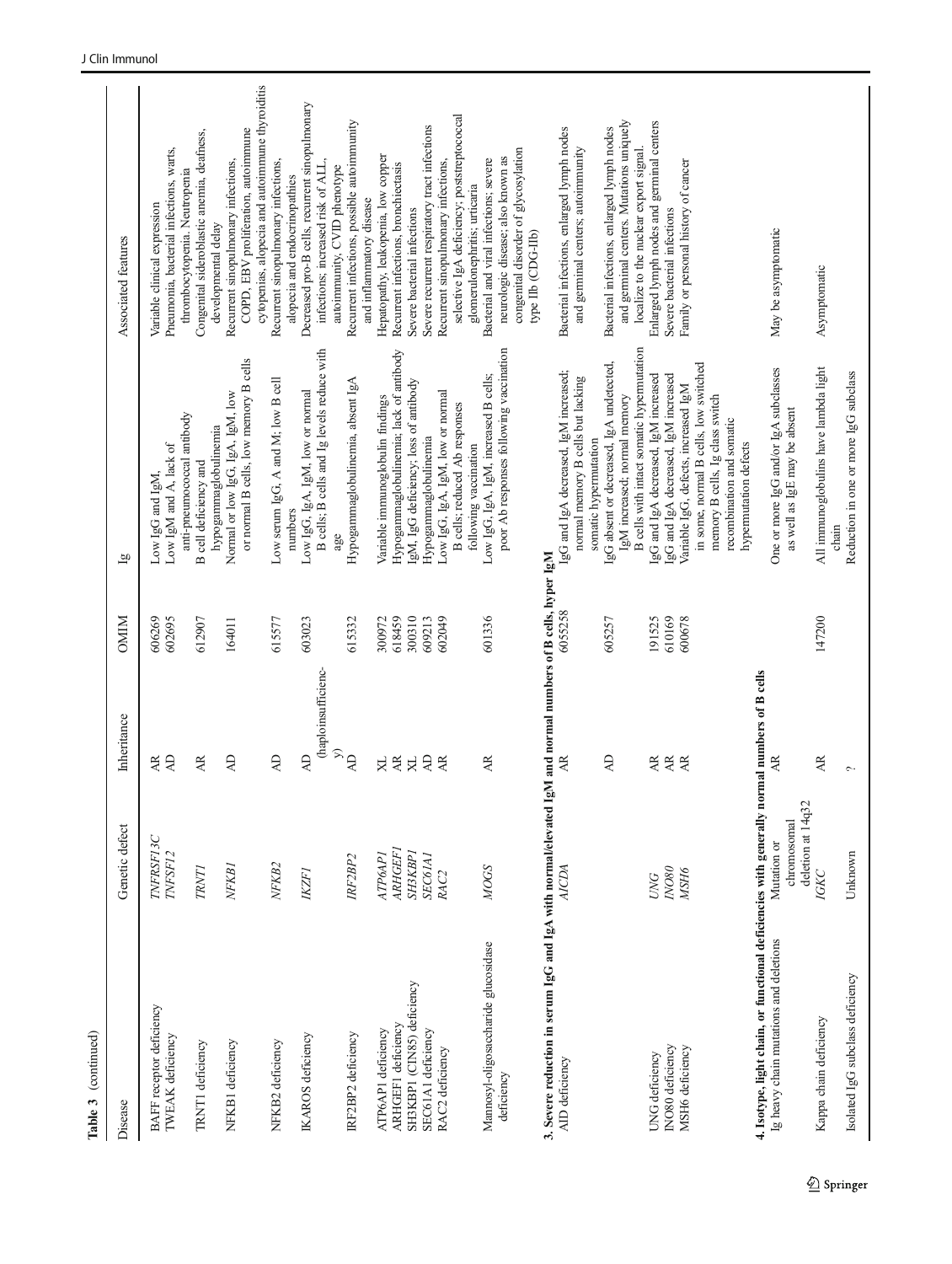| ŧ |
|---|
| ÷ |

<sup>2</sup> Springer

| Disease                                                                  | Genetic defect | Inheritance | <b>NIMO</b> | $\overline{a}$                                                                      | Associated features                                                                                                                  |
|--------------------------------------------------------------------------|----------------|-------------|-------------|-------------------------------------------------------------------------------------|--------------------------------------------------------------------------------------------------------------------------------------|
|                                                                          |                |             |             |                                                                                     | poor antibody response to specific antigens<br>Usually asymptomatic, a minority may have<br>and recurrent viral/bacterial infections |
| IgG subclass deficiency with IgA deficiency Unknown                      |                |             |             | Reduced IgA with decrease in one or<br>more IgG subclass                            | Recurrent bacterial infections                                                                                                       |
| May be asymptomatic                                                      |                |             |             |                                                                                     |                                                                                                                                      |
| Selective IgA deficiency                                                 | Unknown        |             |             | normal subclasses and specific antibodies<br>Absent IgA with other isotypes normal, | May be asymptomatic Bacterial infections,<br>autoimmunity mildly increased                                                           |
| Specific antibody deficiency with normal<br>Ig levels and normal B cells | Unknown        |             |             | Normal                                                                              | Reduced ability to produce antibodies to<br>specific antigens                                                                        |
| Transient hypogammaglobulinemia of<br>infancy                            | Unknown        |             |             | IgG and IgA decreased                                                               | vaccine antigens, usually not associated<br>Normal ability to produce antibodies to<br>with significant infections                   |
| <b>CARD11 GOF</b>                                                        | CARDII         | AD GOF      | 616452      | Polyclonal B cell lymphocytosis due<br>to constitutive NF-KB activation             | Splenomegaly, lymphadenopathy, poor                                                                                                  |
| Selective IgM deficiency                                                 | Unknown        |             |             | Absent serum IgM                                                                    | Pneumococcal/bacterial<br>vaccine response                                                                                           |
|                                                                          |                |             |             |                                                                                     |                                                                                                                                      |

Common variable immunodeficiency disorders (CVID) include several clinical and laboratory phenotypes that may be caused by distinct genetic and/or environmental factors. Some patients with CVID and no known genetic defect Common variable immunodeficiency disorders (CVID) include several clinical and laboratory phenotypes that may be caused by distinct genetic and/or environmental factors. Some patients with CVID and no known genetic defect have markedly reduced numbers of B cells as well as hypogammaglobulinemia. Identification of causal variants can assist in defining treatment. In addition to monogenic causes on this table, a small minority of patients with XLP (Table [4](#page-18-0)), WHIM syndrome (Table [6](#page-24-0)), ICF (Table [2\)](#page-8-0), VODI (Table [2\)](#page-8-0), thymoma with immunodeficiency (Good syndrome), or myelodysplasia are first seen by an immunologist because of recurrent infections, hypogammaglobulinemia, and normal or reduced numbers of B cells first seen by an immunologist because of recurrent infections, hypogammaglobulinemia, and normal or reduced numbers of B cells

Total number of disorders in Table 3: 46 Total number of disorders in Table [3](#page-15-0): 46

Total number of mutant genes in Table 3: 39 Total number of mutant genes in Table [3](#page-15-0): 39

New disorders: 9: AR *PIK3CD* [54, 69, 70]; AR *TCF3* [71, 72]; *SLC39A7* [73]; *TOP2B* [74]; *ARHGEF1* [75]; *SH3KBP1* [76]; *SEC61A1* [77]; A*R LOF RAC2* [78]; AD *AICDA* New disorders: 9: AR PIK3CD [\[54](#page-38-0), [69](#page-38-0), [70](#page-38-0)]; AR TCF3 [[71](#page-38-0), [72](#page-38-0)]; SLC39A7 [\[73](#page-38-0)]; TOP2B [\[74](#page-38-0)]; ARHGEF1 [[75](#page-38-0)]; SH3KBP1 [\[76](#page-38-0)]; SEC61A1 [[77](#page-38-0)]; AR LOF RAC2 [[78](#page-38-0)]; AD AICDA EBV Epstein-Barr virus, COPD chronic obstructive pulmonary disease EBV Epstein-Barr virus, COPD chronic obstructive pulmonary disease

Heterozygous variants in TNFRSF13B have been detected in healthy individuals, thus such variants are likely to be disease-modifying rather than disease-causing Heterozygous variants in TNFRSF13B have been detected in healthy individuals, thus such variants are likely to be disease-modifying rather than disease-causing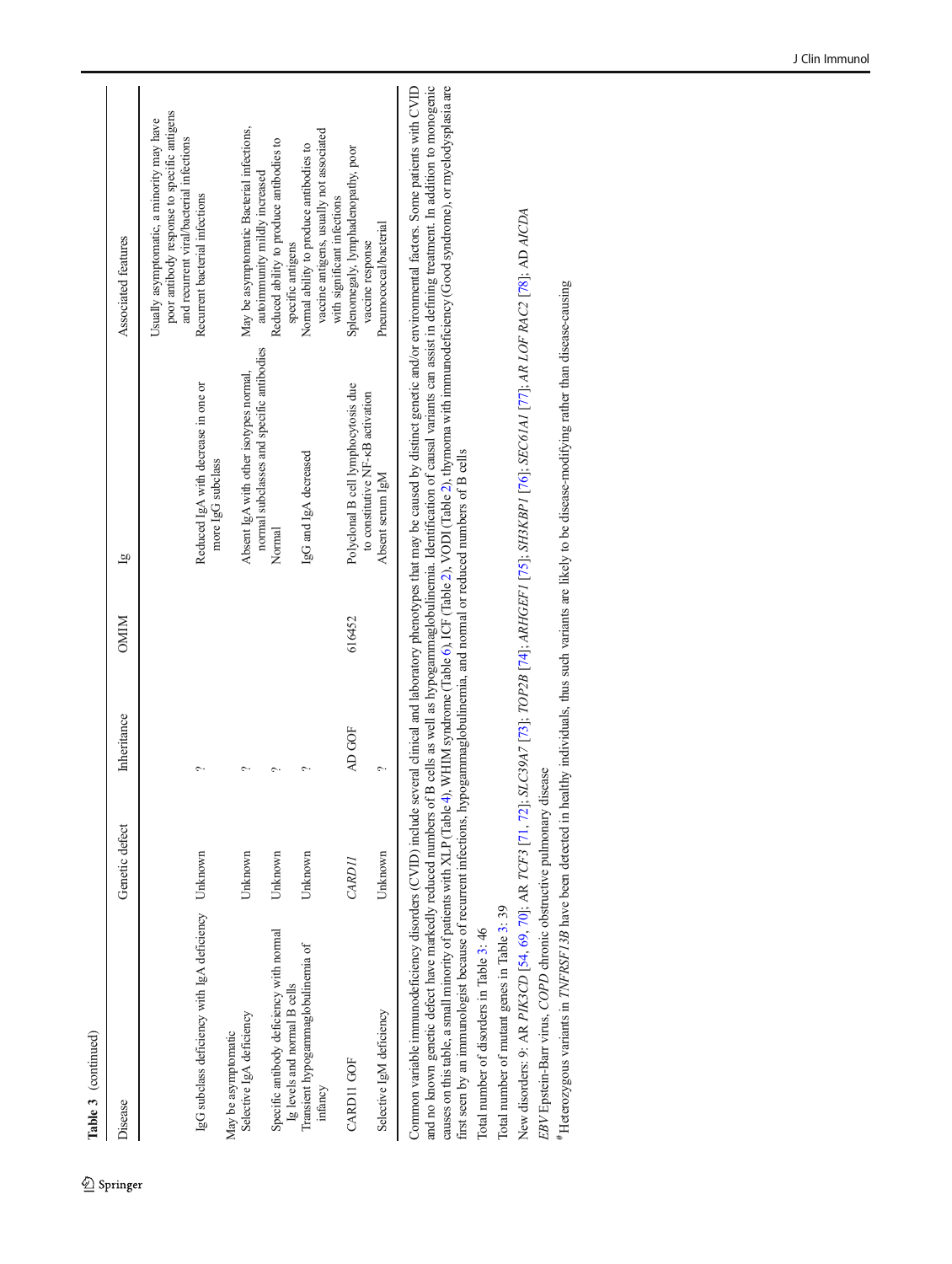<span id="page-18-0"></span>

| Diseases of immune dysregulation<br>Table 4                                           |                    |                 |             |                                                         |                                |                                                                                                                      |                                                                                                                                                                        |
|---------------------------------------------------------------------------------------|--------------------|-----------------|-------------|---------------------------------------------------------|--------------------------------|----------------------------------------------------------------------------------------------------------------------|------------------------------------------------------------------------------------------------------------------------------------------------------------------------|
| Disease                                                                               | Genetic<br>defect  | Inheritance     | <b>OMIN</b> | Circulating T cells                                     | Circulating B<br>cells         | Functional defect                                                                                                    | Associated features                                                                                                                                                    |
| 1. Familial hemophagocytic lymphohistiocytosis (FHL syndromes)<br>Perforin deficiency | PRFI               | Æ               |             | 170280 Increased activated T cells                      | Normal                         | Decreased to absent NK and CTL                                                                                       | Fever, HSM, hemophagocytic lymphohistiocytosis                                                                                                                         |
| 4<br>deficiency (FHL3)<br>UNC13D/Munc13<br>(FHL2)                                     | UNC13D             | AR.             |             | 608897 Increased activated T cells                      | Normal                         | Decreased to absent NK and CTL<br>activities (cytotoxicity and/or<br>activities cytotoxicity                         | Fever, HSM, HLH, cytopenias,<br>(HLH), cytopenias                                                                                                                      |
| Syntaxin 11 deficiency                                                                | <b>STX11</b>       | AR.             | 605014      |                                                         |                                | degranulation)                                                                                                       |                                                                                                                                                                        |
| STXBP2/Munc18-2<br>(FHL4)                                                             | STXBP <sub>2</sub> | AR or AD        | 601717      |                                                         |                                |                                                                                                                      |                                                                                                                                                                        |
| deficiency (FHL5)<br>FAAP24 deficiency                                                | FAAP24             | AR.             |             | 610884 Increased activated T cells                      | Normal                         | transformed B cells. Normal NK cell<br>Failure to kill autologous EBV                                                | EBV-driven lymphoproliferative disease                                                                                                                                 |
| SLC7A7 deficiency                                                                     | SLC7A7             | AR.             |             | 222700 Normal                                           | Normal                         | Hyper-inflammatory response of<br>Normal NK cell function<br>macrophages<br>function                                 | Lysinuric protein intolerance, bleeding tendency,<br>alveolar proteinosis                                                                                              |
| 2. FHL syndromes with hypopigmentation                                                |                    |                 |             |                                                         |                                |                                                                                                                      |                                                                                                                                                                        |
| Chediak-Higashi<br>syndrome                                                           | LYST               | $\overline{AB}$ |             | 606897 Increased activated T cells                      | Normal                         | (cytotoxicity and/or degranulation)<br>Decreased NK and CTL activities                                               | HLH, giant lysosomes, neutropenia, cytopenias,<br>Partial albinism, recurrent infections, fever, HSM,<br>bleeding tendency, progressive neurological<br>dysfunction    |
| Griscelli syndrome,<br>type $2$                                                       | RAB27A             | AR.             |             | 603868 Normal                                           | Normal                         | (cytotoxicity and/or degranulation)<br>Decreased NK and CTL activities                                               | Partial albinism, fever, HSM, HLH, cytopenias                                                                                                                          |
| Hermansky-Pudlak                                                                      | AP3B1              | AR              | 603401      | Normal                                                  | Normal                         | Decreased NK and CTL activities                                                                                      | Partial albinism, recurrent infections, pulmonary                                                                                                                      |
| syndrome, type 2                                                                      |                    |                 |             |                                                         |                                | (cytotoxicity and/or degranulation)                                                                                  | fibrosis, increased bleeding, neutropenia, HLH                                                                                                                         |
| syndrome, type 10<br>Hermansky-Pudlak                                                 | AP3D1              | AR              |             | 617050 Normal                                           | Normal                         | (cytotoxicity and/or degranulation)<br>Decreased NK and CTL activities                                               | recurrent infections, seizures, hearing loss and<br>Oculocutaneous albinism, severe neutropenia,<br>neurodevelopmental delay                                           |
| 3. Regulatory T cell defects                                                          |                    |                 |             |                                                         |                                |                                                                                                                      |                                                                                                                                                                        |
| enteropathy X-linked<br>polyendocrinopathy,<br>dysregulation.<br>IPEX, immune         | FOXP3              | XL              |             | 300292 Normal                                           | Normal                         | CD4+ CD25+ FOXP3+ regulatory T<br>Lack of (and/or impaired function of)<br>cells (Tregs)                             | thyroiditis hemolytic anemia, thrombocytopenia,<br>Autoimmune enteropathy, early onset diabetes,<br>eczema, elevated IgE and IgA                                       |
| CD25 deficiency                                                                       | IL2RA              | AR.             |             | to decreased<br>147730 Normal                           | Normal                         | No CD4 + C25+ cells with impaired<br>function of Tregs cells                                                         | Lymphoproliferation, autoimmunity, impaired T cell<br>proliferation in vitro                                                                                           |
| CD122 deficiency                                                                      | IL2RB              | AR              |             | 618495 Increased memory CD8 T cells,<br>decreased Tregs | memory B<br>Increased<br>cells | dysregulated signaling in response to<br>IL-2/IL-15; increased immature NK<br>Diminished IL2R ß expression,<br>cells | hypergammaglobulinemia, recurrent viral (EBV,<br>hepatosplenomegaly, autoimmune hemolytic<br>Lymphoproliferation, lymphadenopathy,<br>anemia, dermatitis, enteropathy, |
| haploinsufficiency<br>$(ALPS-V)$<br>CTLA4                                             | CTLA4              | $\overline{AD}$ |             | 123890 Decreased                                        | Decreased                      | Impaired function of Tregs.                                                                                          | Autoimmune cytopenias, enteropathy, interstitial<br>lung disease, extra-lymphoid lymphocytic<br>infiltration, recurrent infections<br>CMV) infections                  |
|                                                                                       |                    |                 |             |                                                         |                                |                                                                                                                      |                                                                                                                                                                        |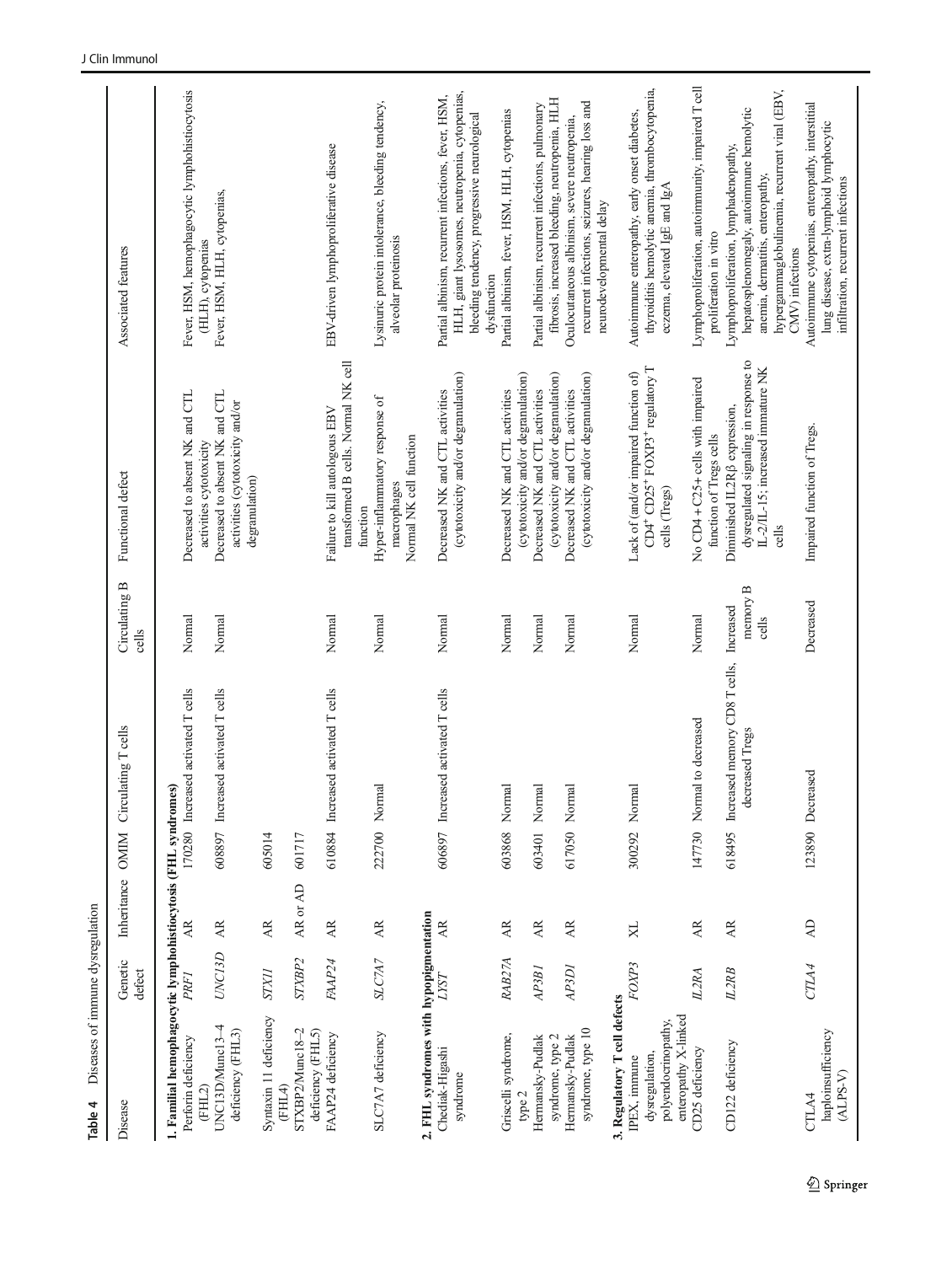| Table 4 (continued)                                                                                                                                        |                   |                                   |               |                                                         |                                         |                                                                                                                                                                   |                                                                                                                                                                                                                                                                      |
|------------------------------------------------------------------------------------------------------------------------------------------------------------|-------------------|-----------------------------------|---------------|---------------------------------------------------------|-----------------------------------------|-------------------------------------------------------------------------------------------------------------------------------------------------------------------|----------------------------------------------------------------------------------------------------------------------------------------------------------------------------------------------------------------------------------------------------------------------|
| Disease                                                                                                                                                    | Genetic<br>defect | Inheritance OMIM                  |               | Circulating T cells                                     | Circulating B<br>cells                  | Functional defect                                                                                                                                                 | Associated features                                                                                                                                                                                                                                                  |
| LRBA deficiency                                                                                                                                            | LRBA              | <b>AR</b>                         | 606453        | numbers T cell dysregulation<br>Normal or decreased CD4 | numbers of B<br>Low or normal<br>cells  | Reduced IgG and IgA in most                                                                                                                                       | Recurrent infections, inflammatory bowel disease,<br>autoimmunity                                                                                                                                                                                                    |
| DEF6 deficiency                                                                                                                                            | DEF6              | AR                                |               | 610094 Mild CD4 and CD8<br>lymphopenia                  | numbers of B<br>Low or normal<br>cells  | Impaired Treg function                                                                                                                                            | Enteropathy, hepatosplenomegaly, cardiomyopathy,<br>recurrent infections                                                                                                                                                                                             |
| STAT3 GOF mutation                                                                                                                                         | STAT3             | AD GOF                            | 102582        | Decreased                                               | Decreased                               | Enhanced STAT3 signaling, leading to<br>autoimmunity. Decreased Tregs and<br>increased Th17 cell differentiation,<br>lymphoproliferation and<br>impaired function | Lymphoproliferation, solid organ autoimmunity,<br>recurrent infections                                                                                                                                                                                               |
| BACH2 deficiency                                                                                                                                           | <b>BACH2</b>      | $\overline{AD}$                   |               | 605394 Progressive T cell lymphopenia Impaired          | development<br>memory ${\bf B}$<br>cell | Haploinsufficiency for a critical lineage<br>specification transcription factor                                                                                   | Lymphocytic colitis, sinopulmonary infections                                                                                                                                                                                                                        |
| FERMT1 deficiency                                                                                                                                          | <b>FERMT1</b>     | $\mathbb{A}\mathbb{R}$            |               | 173650 Normal                                           | Normal                                  | Intracellular accumulation of IgG, IgM,<br>IgA, and C3 in colloid bodies under<br>the basement membrane                                                           | skin atrophy, photosensitivity, skin fragility, and<br>Dermatosis characterized by congenital blistering,<br>scaling                                                                                                                                                 |
| 4. Autoimmunity with or without lymphoproliferation<br>ectodermal dystrophy<br>with candidiasis and<br>polyendocrinopathy<br>APECED (APS-1),<br>autoimmune | AIRE              | AR or AD                          | 240300 Normal |                                                         | Normal                                  | autoreactive T cells and for generation<br>thymus for negative selection of<br>AIRE serves as check-point in the<br>of Tregs                                      | abnormalities; dental enamel hypoplasia, alopecia<br>hypothyroidism, adrenal insufficiency, diabetes,<br>areata enteropathy, pernicious anemia; chronic<br>gonadal dysfunction and other endocrine<br>Autoimmunity: hypoparathyroidism,<br>mucocutaneous candidiasis |
| <b>ITCH</b> deficiency                                                                                                                                     | <b>TCH</b>        | AR.                               |               | 606409 Not assessed                                     | Not assessed                            | effector T cells and generation of<br>anergy induction in auto-reactive<br>Itch deficiency may cause immune<br>dysregulation by affecting both                    | hepatitis), failure to thrive, developmental delay,<br>pneumonitis), autoimmunity (thyroiditis, type I<br>diabetes, chronic diarrhea/enteropathy, and<br>Early-onset chronic lung disease (interstitial                                                              |
| Tripeptidyl-peptidase II<br>deficiency                                                                                                                     | TPP <sub>2</sub>  | $\overline{\mathbf{A}}\mathbf{R}$ |               | 190470 Decreased                                        | Decreased                               | TPP2 deficiency results in premature<br>immunosenescence and immune<br>Tregs                                                                                      | cytopenias, hypergammaglobulinemia, recurrent<br>Variable lymphoproliferation, severe autoimmune<br>dysmorphic facial features                                                                                                                                       |
| <b>JAKI GOF</b>                                                                                                                                            | JAKI              | AD GOF                            |               | 147795 Not assessed                                     | Not assessed                            | Hyperactive JAK1<br>dysregulation                                                                                                                                 | HSM, eosinophilia, eosinophilic enteritis, thyroid<br>disease, poor growth, viral infections<br>infections                                                                                                                                                           |
| Prolidase deficiency                                                                                                                                       | PEPD              | AR.                               | 613230        | Normal                                                  | Normal                                  | Peptidase D                                                                                                                                                       | Autoantibodies common, chronic skin ulcers,<br>eczema, infections                                                                                                                                                                                                    |
| 5. Immune dysregulation with colitis<br>IL-10 deficiency                                                                                                   | <b>OTTI</b>       | <b>AR</b>                         |               | 124092 Normal                                           | Normal                                  | No functional IL-10 secretion                                                                                                                                     | Inflammatory bowel disease (IBD), folliculitis,<br>recurrent respiratory diseases, arthritis,                                                                                                                                                                        |
| IL-10R deficiency                                                                                                                                          | <b>ILIORA</b>     | $\overline{\mathbf{A}}$           |               | 146933 Normal                                           | Normal                                  | Leukocytes unresponsive to IL-10                                                                                                                                  | IBD, folliculitis, recurrent respiratory diseases,<br>arthritis, lymphoma                                                                                                                                                                                            |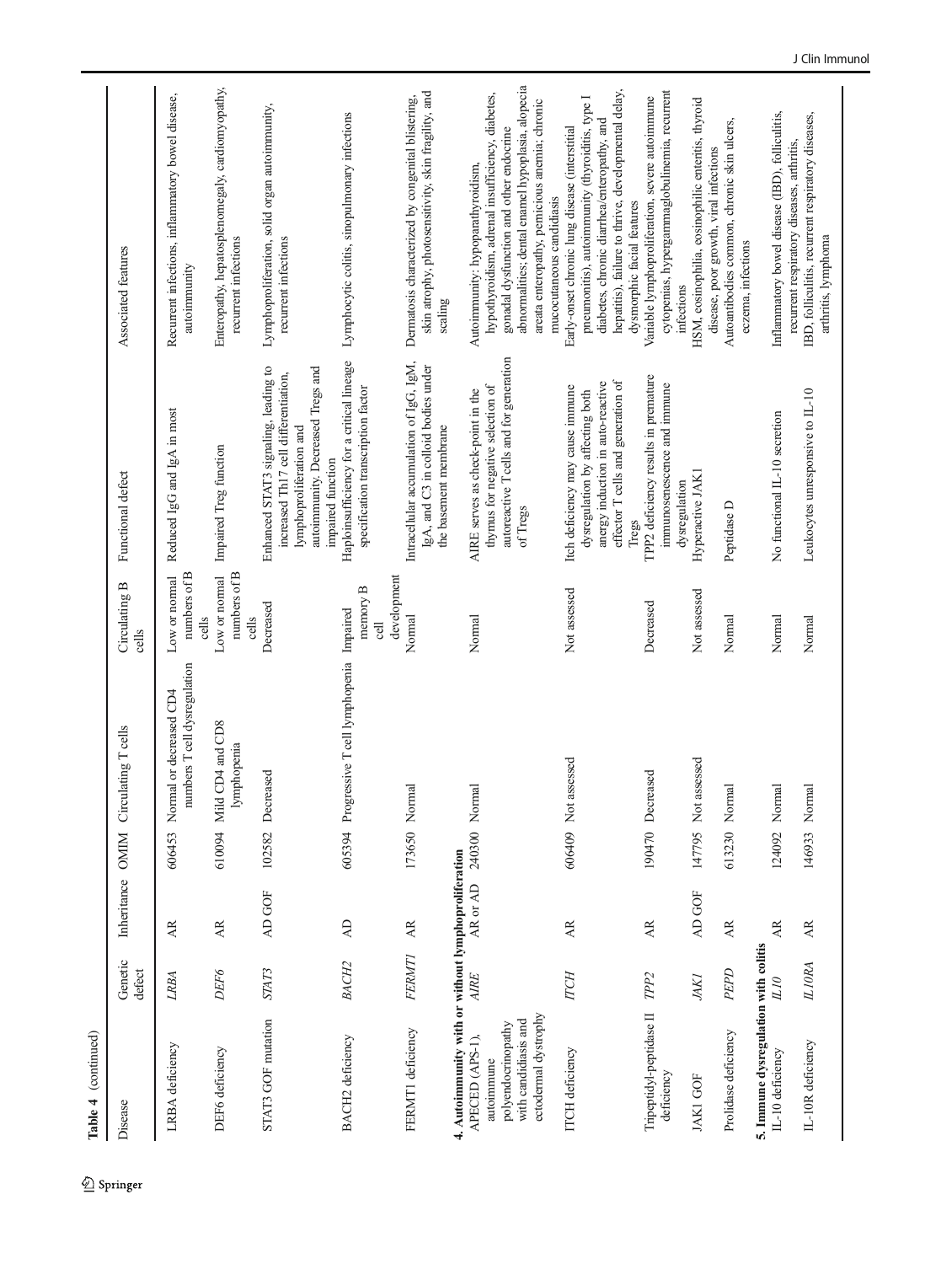| Table 4 (continued)                                                                         |                   |                             |                  |                                                                                                           |                                           |                                                                                                               |                                                                                                                                                                |
|---------------------------------------------------------------------------------------------|-------------------|-----------------------------|------------------|-----------------------------------------------------------------------------------------------------------|-------------------------------------------|---------------------------------------------------------------------------------------------------------------|----------------------------------------------------------------------------------------------------------------------------------------------------------------|
| Disease                                                                                     | Genetic<br>defect | Inheritance OMIM            |                  | Circulating T cells                                                                                       | Circulating B<br>cells                    | Functional defect                                                                                             | Associated features                                                                                                                                            |
|                                                                                             | <b>ILIORB</b>     | AR                          | 123889           | Norma                                                                                                     | Normal                                    | Leukocytes unresponsive to IL-10, and<br>IL-22, IL-26, IL-28A, IL-28B and<br>$IL-29$                          |                                                                                                                                                                |
| haploinsufficiency<br><b>NFAT5</b>                                                          | NFAT5             | <b>AD</b>                   | 604708           | Normal                                                                                                    | Normal                                    | Decreased memory B cells and<br>plasmablasts                                                                  | IBD, recurrent sinopulmonary infections                                                                                                                        |
| TGFB1 deficiency                                                                            | TGFB1             | AR.                         | 618213           | Normal                                                                                                    | Normal                                    | Decreased T cell proliferation in<br>response to anti-CD3                                                     | IBD, immunodeficiency, recurrent viral infections,<br>microcephaly, and encephalopathy                                                                         |
| RIPK 1                                                                                      | <b>RIPK1</b>      | <b>AR</b>                   |                  | 618108 Reduced                                                                                            | Normal/reduced                            | Reduced activation of MAPK, NFkB<br>pathways                                                                  | Recurrent infections, early-onset IBD, progressive<br>polyarthritis                                                                                            |
| 6. Autoimmune lymphoproliferative syndrome (ALPS, Canale-Smith syndrome)<br>ALPS-FAS        | TNFRSF6           | $\overline{A}$<br><b>AR</b> |                  | CD4 <sup>-</sup> CD8 <sup>-</sup> double negative<br>134637 Increased TCR $\alpha/\beta$ +<br>(DN) Teells | memory B<br>Normal, low<br>cells          | Apoptosis defect FAS mediated                                                                                 | cytopenias, increased lymphoma risk, IgG and A<br>normal or increased, elevated serum FasL, IL-10,<br>Splenomegaly, adenopathies, autoimmune<br>vitamin B12    |
| <b>ALPS-FASLG</b>                                                                           | TNFSF6            | AR.                         | 134638           | Increased DN T cells                                                                                      | Normal                                    | Apoptosis defect FASL mediated                                                                                | cytopenias, SLE, soluble FasL is not elevated<br>Splenomegaly, adenopathies, autoimmune                                                                        |
| ALPS-Caspase10<br>ALPS-Caspase 8                                                            | CASPI0<br>CASP8   | <b>AD</b><br>AR             | 601763<br>601762 | Slightly increased DN T cells<br>Increased DN T cells                                                     | Normal<br>Normal                          | Defective lymphocyte apoptosis and<br>Defective lymphocyte apoptosis                                          | Adenopathies, splenomegaly, bacterial and viral<br>Adenopathies, splenomegaly, autoimmunity                                                                    |
| FADD deficiency                                                                             | <b>FADD</b>       | AR                          |                  | 602457 Increased DN T cells                                                                               | Normal                                    | Defective lymphocyte apoptosis<br>activation                                                                  | infections, recurrent episodes of encephalopathy<br>Functional hyposplenism, bacterial and viral<br>infections, hypogammaglobulinemia<br>and liver dysfunction |
| 7. Susceptibility to EBV and lymphoproliferative conditions<br>SAP deficiency (XLP1) SH2D1A |                   | $_{\rm X}$                  |                  | 300490 Normal or Increased activated<br>T cells                                                           | Memory B<br>Reduced<br>cells              | Reduced NK cell and CTL cytotoxic<br>activity                                                                 | Clinical and immunologic features triggered by<br>EBV infection: HLH, Lymphoproliferation,<br>Aplastic anemia, Lymphoma.                                       |
| XIAP deficiency<br>(XLP2)                                                                   | <b>XIAP</b>       | X <sub>L</sub>              |                  | 300079 Normal or Increased activated<br>T cells; low/normal iNK T<br>cells                                | Memory B<br>reduced<br>Normal or<br>cells | activation-induced cell death (AICD)<br>apoptosis to CD95 and enhanced<br>Increased T cells susceptibility to | EBV infection, Splenomegaly, lymphoproliferation<br>Hypogammaglobulinemia, Absent iNKT cells<br>HLH, Colitis, IBD, hepatitis<br>Low iNKT cells                 |
| CD27 deficiency                                                                             | CD27              | AR                          | 615122           | Normal                                                                                                    | No memory B<br>cells                      | responses to some vaccines/infections<br>hypogammaglobulinemia; poor Ab                                       | Features triggered by EBV infection, HLH, aplastic<br>anemia, low iNKT cells, B-lymphoma                                                                       |
| CD70 deficiency                                                                             | CD70              | $\mathbb{A}\mathbb{R}$      |                  | 602840 Normal number, low Treg, poor<br>activation and function                                           | memory B<br>Decreased<br>cells            | responses to some vaccines/infections<br>hypogammaglobulinemia; poor Ab                                       | EBV susceptibility, Hodgkin lymphoma;<br>autoimmunity in some patients                                                                                         |
| CTPS1 deficiency                                                                            | <b>CTPSI</b>      | AR                          | 615897           | Normal to low, but reduced<br>activation, proliferation                                                   | memory $B$<br>Decreased<br>cells          | Normal/high IgG poor proliferation to<br>antigen                                                              | (EBV, VZV), EBV lymphoproliferation, B cell<br>Recurrent/chronic bacterial and viral infections<br>non-Hodgkin lymphoma                                        |
| CD137 deficiency<br>(41BB)                                                                  | TNFRSF9           | AR                          | 602250 Norma     |                                                                                                           | Normal                                    | cell-dependent and T cell independent<br>Low IgG, low IgA, poor responses to T                                | EBV lymphoproliferation, B cell lymphoma,<br>chronic active EBV infection                                                                                      |
|                                                                                             |                   |                             |                  |                                                                                                           |                                           |                                                                                                               |                                                                                                                                                                |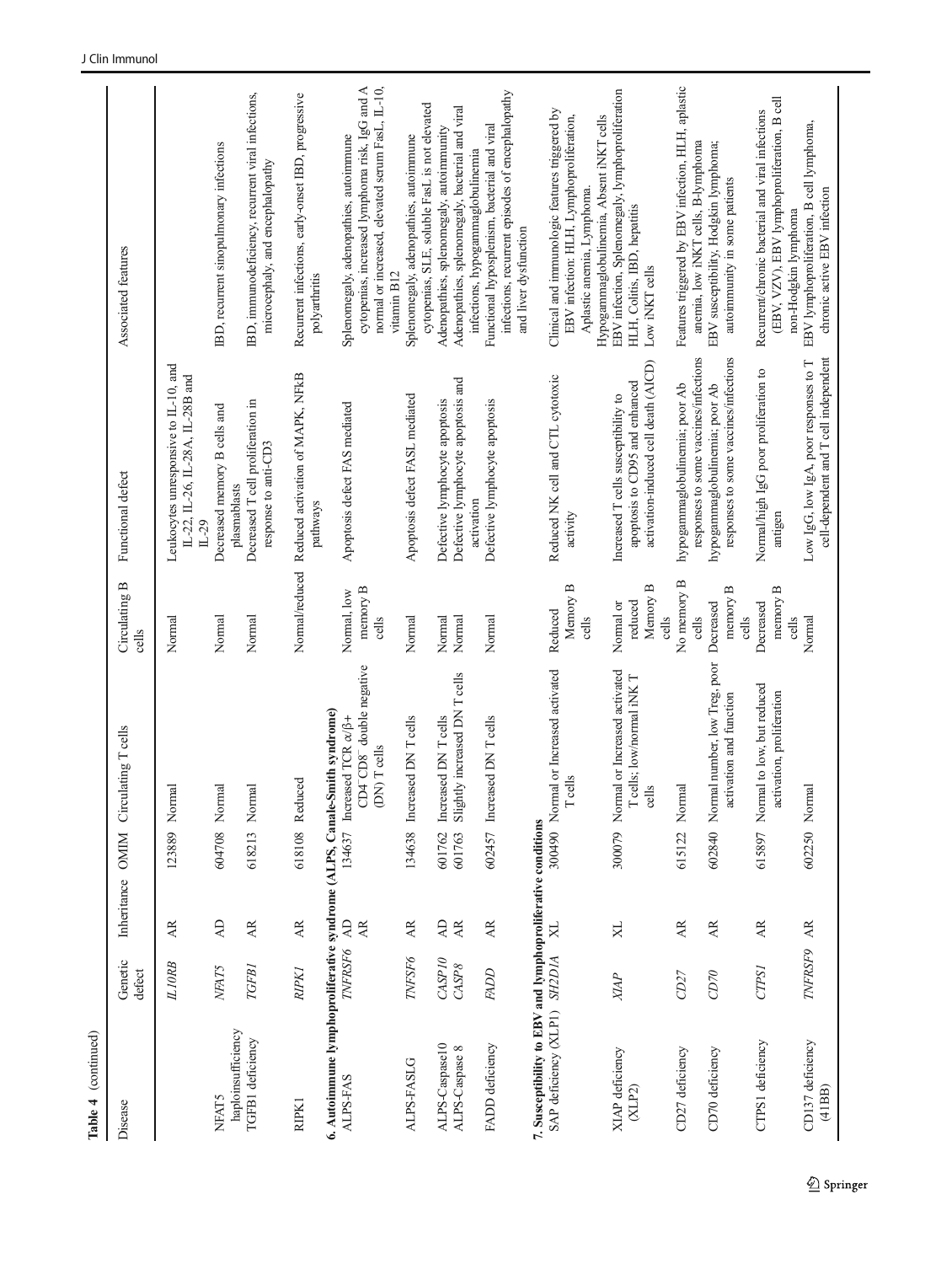| $\sim$ |  |
|--------|--|
| ible 4 |  |

| <b>Disease</b>                                    | Genetic<br>defect |              |               | Inheritance OMIM Circulating T cells                                                                                                      | Circulating B<br>cells                                    | Functional defect                                                                                                                                           | Associated features                                                                                                                                  |
|---------------------------------------------------|-------------------|--------------|---------------|-------------------------------------------------------------------------------------------------------------------------------------------|-----------------------------------------------------------|-------------------------------------------------------------------------------------------------------------------------------------------------------------|------------------------------------------------------------------------------------------------------------------------------------------------------|
|                                                   |                   |              |               |                                                                                                                                           |                                                           | proliferation, IFNy secretion,<br>antigens, decreased T cell<br>cytotoxicity                                                                                |                                                                                                                                                      |
| RASGRP1 deficiency RASGRPI AR                     |                   |              |               | 603962 Poor activation, proliferation,<br>motility. Reduced naïve T<br>cells                                                              | proliferation,<br>motility                                | Poor activation, Normal IgM, IgG, increased IgA                                                                                                             | Recurrent pneumonia, herpesvirus infections, EBV<br>Decreased NK cell function<br>associated lymphoma                                                |
| <b>RLTPR</b> deficiency                           | CARMIL2 AR        |              |               | CD8+T cells, low Treg and<br>AAIT, poor CD28-induced<br>ncreased naïve CD4 <sup>+</sup> and<br>610859 Normal number, high CD4,<br>unction | Normal B cell<br>memory B<br>numbers,<br>reduced<br>cells | Normal to low, poor T dependent<br>antibody response                                                                                                        | lymphoproliferative and other malignancy, atopy<br>infections, viral warts, molluscum and EBV<br>Recurrent bacterial, fungal and mycobacterial       |
| X-linked magnesium<br>EBV and neoplasia<br>(XMEN) | <b>MAGTI</b>      | $\mathbf{X}$ | 300853        | Low CD4 Low recent thymic<br>CD8 ratio, reduced<br>emigrant cels, inverted<br>proliferation to CD3<br>MAIT cells, poor                    | memory B<br>decreased<br>Normal but<br>cells              | activity due to impaired expression of Glycosylation defects<br>Progressive hypogammaglobulinemia<br>Reduced NK cell and CTL cytotoxic<br>NK <sub>G2D</sub> | EBV infection, lymphoma, viral infections,<br>respiratory and GI infections                                                                          |
| PRKCD deficiency                                  | PRKCD             | AR.          | 615559 Normal |                                                                                                                                           | CD5 B cells<br>cells, high                                | Low memory B Apoptotic defect in B cells                                                                                                                    | (nephrotic and antiphospholipid syndromes), low<br>lymphoproliferation, SLE-like autoimmunity<br>Recurrent infections, EBV chronic infection,<br>lgG |

Total number of disorders in Table 4: 44 Total number of disorders in Table [4](#page-18-0): 44

Total number of mutant genes in Table 4: 45 Total number of mutant genes in Table [4](#page-18-0): 45

bowel disease

FHL familial hemophagocytic lymphohistiocytosis, HLH hemophagocytic lymphohistiocytosis, HSM hepatosplenomegaly, DN double-negative, SLE systemic lupus erythematous, IBD Inflammatory<br>bowel disease FHL familial hemophagocytic lymphohistiocytosis, HLH hemophagocytic lymphohistiocytosis, HSM hepatosplenomegaly, DN double-negative, SLE systemic lupus erythematous, IBD Inflammatory New disorders: 8; SLC7A7 [46]; IL2RB [47, 48]; DEF6 [49]; FERMTI [50]; TGFB1 [51]; RIPKI [52, 53]; TNFRSF9 [54-56]; STAT5B AD DN [57] New disorders: 8; SLC7A7 [\[46](#page-37-0)]; IL2RB [[47](#page-37-0), [48](#page-37-0)]; DEF6 [[49](#page-37-0)]; FERMT1 [[50](#page-37-0)]; TGFB1 [[51](#page-37-0)]; RIPK1 [[52](#page-37-0), [53](#page-37-0)]; TNFRSF9 [[54](#page-38-0)–[56\]](#page-38-0); STAT5B AD DN [[57](#page-38-0)]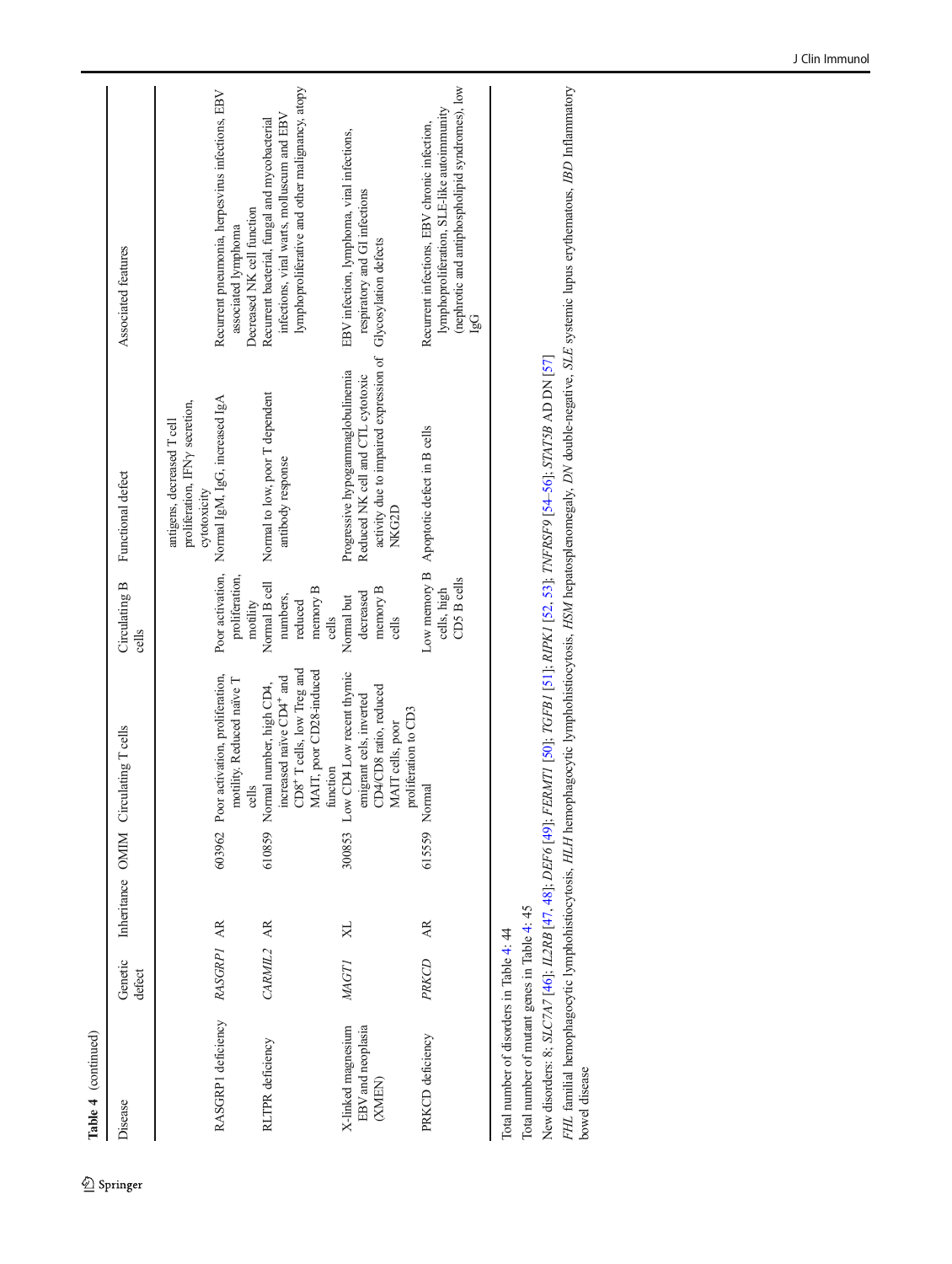<span id="page-22-0"></span>

| Congenital defects of phagocyte number or function<br>Table 5                                |                            |                                                                        |                  |                                                                                                     |                                                                                              |                                                                                                                                         |
|----------------------------------------------------------------------------------------------|----------------------------|------------------------------------------------------------------------|------------------|-----------------------------------------------------------------------------------------------------|----------------------------------------------------------------------------------------------|-----------------------------------------------------------------------------------------------------------------------------------------|
| Disease                                                                                      | Genetic defect             | Inheritance                                                            | <b>OMIM</b>      | Affected cells                                                                                      | Affected function                                                                            | Associated features                                                                                                                     |
| Elastase deficiency (Severe congential<br>1. Congenital neutropenias<br>neutropenia [SCN] 1) | ELANE                      | $\overline{A}$                                                         | 130130           | Z                                                                                                   | Myeloid differentiation                                                                      | Severe congenital neutropenia or cyclic<br>Susceptibility to MDS/leukemia                                                               |
| HAX1 deficiency (Kostmann<br>GFI 1 deficiency (SCN2)<br>Disease) (SCN3)                      | $H\!A X\!I$<br><b>GFII</b> | $\overline{A}$<br>$\overline{\mathbf{A}}\mathbf{R}$                    | 605998<br>600871 | zz                                                                                                  | Myeloid differentiation<br>Myeloid differentiation                                           | patients with defects in both HAX1<br>Cognitive and neurological defects in<br>B/T lymphopenia<br>neutropenia                           |
| G6PC3 deficiency (SCN4)                                                                      | G6PC3                      | $\overline{\mathbf{A}}\mathbf{R}$                                      | 611045           | Z                                                                                                   | chemotaxis, $O_2^-$ production<br>Myeloid differentiation,                                   | isoforms, susceptibility to MDS/leukemia<br>abnormalities, inner ear deafness, and<br>Structural heart defects, urogenital              |
| VPS45 deficiency (SCN5)                                                                      | VPS45                      | $\overline{\mathbf{A}}$                                                | 610035           | Z                                                                                                   | Myeloid differentiation, migration                                                           | venous angiectasias of trunks and limbs<br>Extramedullary hematopoiesis, bone                                                           |
| Glycogen storage disease type 1b                                                             | G6PT1                      | $\overline{\rm AR}$                                                    | 602671           | $N+N$                                                                                               | Myeloid differentiation,                                                                     | Fasting hypoglycemia, lactic acidosis,<br>marrow fibrosis, nephromegaly                                                                 |
| X-linked neutropenia/myelodysplasia                                                          | <b>WAS</b>                 | GOF<br>X                                                               | 300299           | $\mathsf{z}$                                                                                        | Results from GOF mutations in<br>chemotaxis, $O_2^-$ production<br>Differentiation, mitosis. | Neutropenia, myeloid maturation arrest,<br>monocytopenia, variable lymphoid<br>hyperlipidemia, hepatomegaly                             |
| P14/LAMTOR2 deficiency                                                                       | LAMTOR2                    | AR                                                                     | 610389           | $N+N$                                                                                               | GTPase binding domain of WASp<br>Endosomal biogenesis                                        | Hypogammaglobulinemia <sub>J</sub> CD8<br>cytotoxicity, partial albinism,<br>anomalies<br>Neutropenia                                   |
| Barth Syndrome (3-Methylglutaconic<br>aciduria type II)                                      | TAZ                        | XL                                                                     | 300394           | $\frac{1}{X}$                                                                                       | Mitochondrial function                                                                       | Cardiomyopathy, myopathy, growth<br>retardation, neutropenia<br>growth failure                                                          |
| Cohen syndrome                                                                               | VPS13B                     | $\overline{AR}$                                                        | 607817           | $\frac{d}{dz}$                                                                                      | Myeloid differentiation                                                                      | Dysmorphism, mental retardation,<br>obesity, deafness, neutropenia                                                                      |
| Clericuzio syndrome (Poikiloderma<br>with neutropenia)                                       | <b>USBI</b>                | $\overline{\mathbf{A}}\mathbf{R}$                                      | 613276           | Z                                                                                                   | Myeloid differentiation                                                                      | facial dysmorphisms, poikiloderma<br>Retinopathy, developmental delay,                                                                  |
| 3-Methylglutaconic aciduria<br>JAGN1 deficiency                                              | JAGN1<br>CLPB              | $\overline{\mathbf{A}}\mathbf{R}$<br>$\overline{\mathbf{A}}\mathbf{R}$ | 616012<br>616254 | ZZ                                                                                                  | Myeloid differentiation<br>Myeloid differentiation<br>Mitochondrial protein                  | Myeloid maturation arrest, osteopenia<br>hypoglycemia, hypotonia, ataxia,<br>Neurocognitive developmental<br>aberrations, microcephaly, |
| G-CSF receptor deficiency                                                                    | CSF3R                      | $\mathbb{A}\mathbb{R}$                                                 | 138971           | zz                                                                                                  | Stress granulopoiesis disturbed                                                              | seizures, cataracts, IUGR                                                                                                               |
| SMARCD2 deficiency                                                                           | SMARCD <sub>2</sub>        | $\overline{\mathbf{A}}$                                                | 601736           |                                                                                                     | Chromatin remodeling, Myeloid<br>differentiation and neutrophil<br>functional defect         | aberrations, bones, hematopoietic<br>stem cells, myelodysplasia<br>Neutropenia, developmental                                           |
| Specific granule deficiency                                                                  | CEBPE                      | $\overline{\mathbf{A}}\mathbf{R}$                                      | 189965           | Z                                                                                                   | Terminal maturation and<br>global dysfunction                                                | Neutropenia, Neutrophils with<br>bilobed nuclei                                                                                         |
| Shwachman-Diamond Syndrome                                                                   | SBDS                       | $\overline{\mathbf{A}}\mathbf{R}$                                      | 607444           | Z                                                                                                   | Neutrophil maturation, chemotaxis,<br>ribosomal biogenesis                                   | insufficiency, chondrodysplasia<br>Pancytopenia, exocrine pancreatic                                                                    |
|                                                                                              | DNAJC21<br>EFL1            | $\overline{\rm AR}$<br>$\overline{\mathbf{A}}\mathbf{R}$               | 617052<br>617941 | $\begin{array}{c} \mathtt{X} + \mathtt{HSC} \\ \mathtt{X} + \mathtt{HSC} \\ \mathtt{X} \end{array}$ |                                                                                              | Pancytopenia, exocrine pancreatic<br>insufficiency                                                                                      |
| HYOU1 deficiency                                                                             | <b>HYOUI</b>               | $\overline{\mathbf{A}}\mathbf{R}$                                      | 601746           |                                                                                                     | Unfolded protein response                                                                    | Hypoglycemia, inflammatory<br>complications                                                                                             |
| SRP54 deficiency                                                                             | SRP54                      | $\overline{A}$                                                         | 604857           | Z                                                                                                   | neutrophil functional defect<br>myeloid differentiation and<br>Protein translocation to ER,  | Neutropenia, exocrine pancreatic insufficiency                                                                                          |
| Leukocyte adhesion deficiency<br>2. Defects of motility<br>type I (LADI)                     | ГГСВ2                      | $\overline{\mathbf{A}}\mathbf{R}$                                      | 600065           | $\frac{+}{1+NN}$                                                                                    | Adherence, chemotaxis, endocytosis,<br>T/NK cytotoxicity                                     | Delayed cord separation, skin ulcers,<br>periodontitis, leukocytosis                                                                    |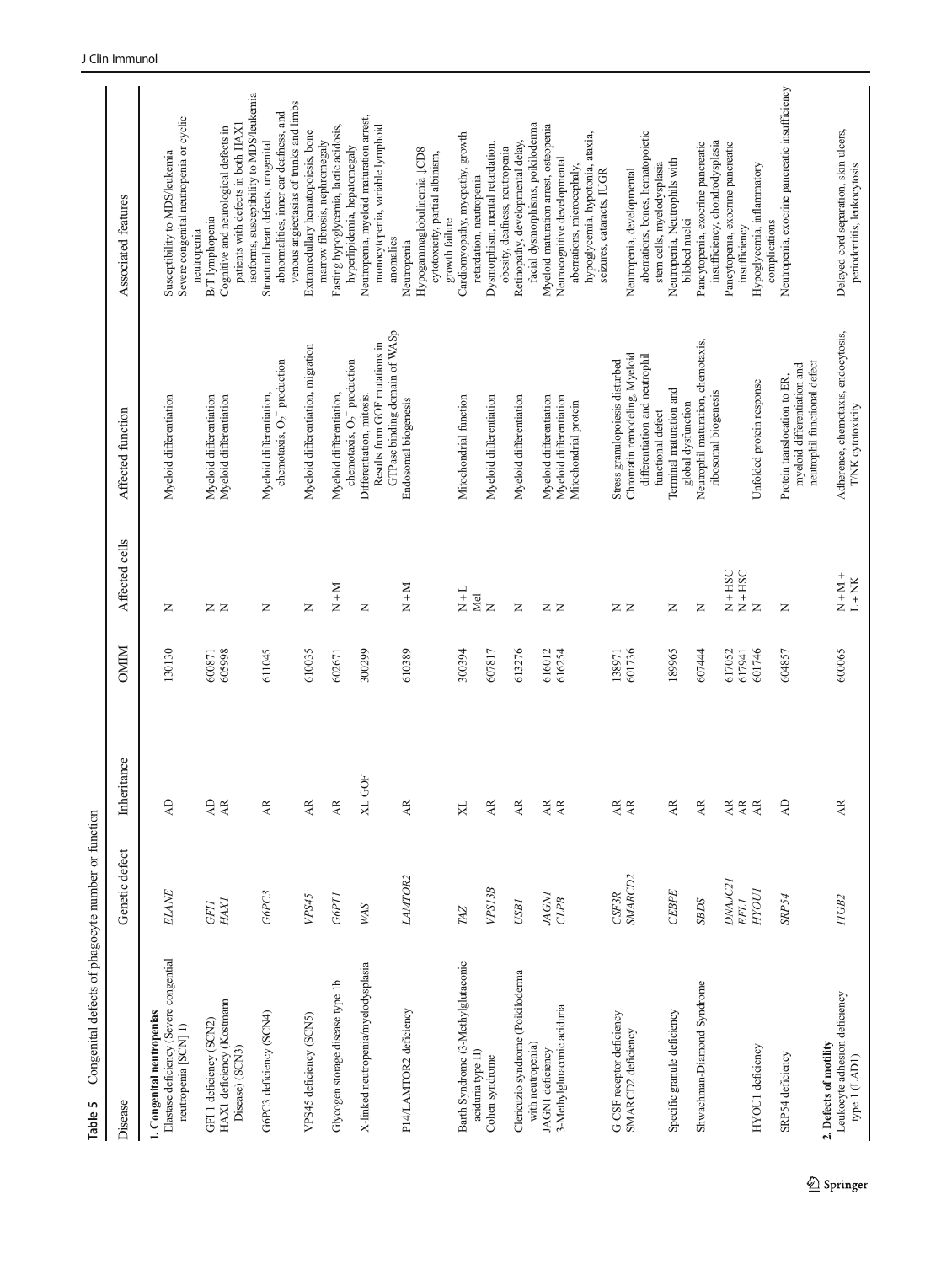| Table 5 (continued)                                                                                         |                                                          |                                                                                                                                                  |                                                |                                                                                                    |                                              |                                                                                                                                              |
|-------------------------------------------------------------------------------------------------------------|----------------------------------------------------------|--------------------------------------------------------------------------------------------------------------------------------------------------|------------------------------------------------|----------------------------------------------------------------------------------------------------|----------------------------------------------|----------------------------------------------------------------------------------------------------------------------------------------------|
| Disease                                                                                                     | Genetic defect                                           | Inheritance                                                                                                                                      | <b>OMIM</b>                                    | Affected cells                                                                                     | Affected function                            | Associated features                                                                                                                          |
| Leukocyte adhesion deficiency<br>type 2 (LAD2)                                                              | SLC35C1                                                  | AR.                                                                                                                                              | 605881                                         | $N + M$                                                                                            | Rolling, chemotaxis                          | hh-blood group, growth retardation,<br>Mild LAD type 1 features with<br>developmental delay                                                  |
| Leukocyte adhesion deficiency<br>type 3 (LAD3)                                                              | FERMT3                                                   | $\overline{\mathbf{A}}$                                                                                                                          | 607901                                         | $\begin{array}{lcl} \displaystyle \frac{1}{N+1}+N+1\\ \displaystyle \frac{1}{N+1}+N+1 \end{array}$ | Adherence, chemotaxis                        | LAD type 1 plus bleeding tendency                                                                                                            |
| Rac2 deficiency                                                                                             | RAC <sub>2</sub>                                         | LOF<br>$\overline{A}$                                                                                                                            | 608203                                         |                                                                                                    | Adherence, chemotaxis<br>$O2$ production     | Poor wound healing, leukocytosis                                                                                                             |
| β actin deficiency                                                                                          | ACTB                                                     | $\overline{A}$                                                                                                                                   | 102630                                         |                                                                                                    | Motility                                     | Mental retardation, short stature                                                                                                            |
| Localized juvenile periodontitis                                                                            | FPR1                                                     | $\overline{AB}$                                                                                                                                  | 136537                                         | $\begin{array}{c}\n\Sigma + N \\ \Sigma + N\n\end{array}$                                          | Formylpeptide induced chemotaxis             | Periodontitis only                                                                                                                           |
| Papillon-Lefèvre syndrome                                                                                   | CTSC                                                     | $\overline{AB}$                                                                                                                                  | 602365                                         |                                                                                                    | Chemotaxis                                   | hyperkeratosis in some patients<br>Periodontitis, palmoplantar                                                                               |
| WDR1 deficiency                                                                                             | WDRI                                                     | AR.                                                                                                                                              | 604734                                         | Z                                                                                                  | Spreading, survival, chemotaxis              | severe stomatitis, neutrophil nuclei herniate<br>Mild neutropenia, poor wound healing,                                                       |
| Cystic fibrosis                                                                                             | <b>CFTR</b>                                              | Æ                                                                                                                                                | 602421                                         | M only                                                                                             | Chemotaxis                                   | insufficiency, elevated sweat chloride<br>Respiratory infections, pancreatic                                                                 |
| 3. Defects of respiratory burst<br>immune deficiency due to<br>Neutropenia with combined<br>MKL1 deficiency | <b>MKL1</b>                                              | AR.                                                                                                                                              | 606078                                         | $N + M + L + NK$                                                                                   | Impaired expression of<br>cytoskeletal genes | Mild thrombocytopenia                                                                                                                        |
| X-linked chronic granulomatous<br>disease (CGD), gp91phox                                                   | <b>CYBB</b>                                              | $\aleph$                                                                                                                                         | 306400                                         | $N + M$                                                                                            | Killing (faulty $O_2$ – production)          | McLeod phenotype in patients with<br>deletions extending into the<br>Infections, autoinflammatory<br>contiguous Kell locus<br>phenotype, IBD |
| Autosomal recessive CGD                                                                                     | CYBC1<br>NCF <sub>2</sub><br>CYBA<br><b>NCFI</b><br>NCF4 | $\overline{AB}$                                                                                                                                  | 608515<br>613960<br>608508<br>618334<br>608512 |                                                                                                    |                                              | Infections, autoinflammatory phenotype                                                                                                       |
| 4. Other non-lymphoid defects<br>G6PD deficiency class I                                                    | G6PD                                                     | $\aleph$                                                                                                                                         | 305900                                         | Z                                                                                                  | Reduced O <sub>2</sub> -production           | Infections                                                                                                                                   |
| GATA2 deficiency                                                                                            | GATA2                                                    | $\overline{A}$                                                                                                                                   | 137295                                         | peripheral DC<br>Monocytes +                                                                       | Multi lineage cytopenias                     | histoplasmosis, alveolar proteinosis,<br>MDS/AML/CMML, lymphedema<br>Susceptibility to mycobacteria, HPV,                                    |
| Pulmonary alveolar proteinosis                                                                              | CSF2RA                                                   | pseudo-autosomal<br>mutations in<br><b>Biallelic</b><br>$_{\mbox{\footnotesize\sc R}}^{\mbox{\footnotesize\sc gene}}$<br>$\overline{\mathbf{X}}$ | 300770                                         | macrophages<br>Alveolar                                                                            | GM-CSF signaling                             | Alveolar proteinosis                                                                                                                         |
|                                                                                                             | CSFR2B                                                   |                                                                                                                                                  | 614370                                         |                                                                                                    |                                              |                                                                                                                                              |

Total number of disorders in Table 5: 34 Total number of disorders in Table [5](#page-22-0): 34

Total number of mutant genes in Table 5: 41 Total number of mutant genes in Table [5](#page-22-0): 41

New disorders: 3; SRP54 [79, 80]; DNAJC21 [81]; CYBC1 [82, 83] New disorders: 3; SRP54 [[79](#page-38-0), [80](#page-38-0)]; DNAJC21 [[81](#page-38-0)]; CYBC1 [\[82](#page-38-0), [83](#page-39-0)]

Removed: Cyclic neutropenia was merged with elastase deficiency Removed: Cyclic neutropenia was merged with elastase deficiency

MDS myelodysplastic syndrome, IUGR intrauterine growth retardation, LAD leukocyte adhesion deficiency, AML acute myelogenous leukemia, CMML chronic myelomonocytic leukemia, N neutrophil, M<br>monocyte, MEL melanocyte, L lymph MDS myelodysplastic syndrome, IUGR intrauterine growth retardation, LAD leukocyte adhesion deficiency, AML acute myelogenous leukemia, CMML chronic myelomonocytic leukemia, N neutrophil, M monocyte, MEL melanocyte, L lymphocyte, NK natural killer

 $\underline{\textcircled{\tiny 2}}$  Springer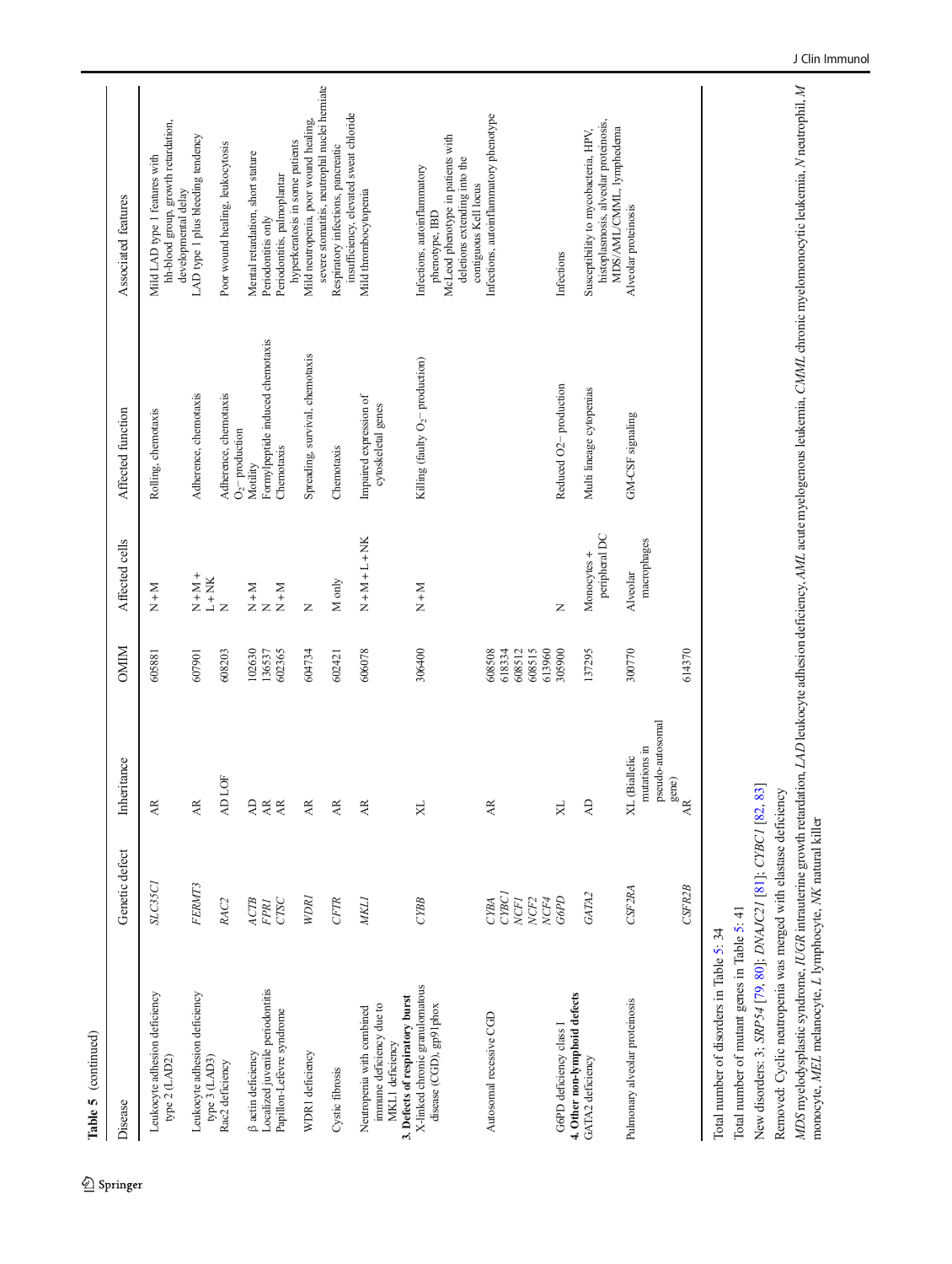<span id="page-24-0"></span>

| Defects in intrinsic and innate immunity<br>Table 6                                                                                                                         |                              |                                                                   |                            |                                                                         |                                                                                                                |                                                                                                                                 |
|-----------------------------------------------------------------------------------------------------------------------------------------------------------------------------|------------------------------|-------------------------------------------------------------------|----------------------------|-------------------------------------------------------------------------|----------------------------------------------------------------------------------------------------------------|---------------------------------------------------------------------------------------------------------------------------------|
| Disease                                                                                                                                                                     | Genetic defect               | Inheritance                                                       | OMIM                       | Affected cells                                                          | Affected function                                                                                              | Associated features                                                                                                             |
| 1. Mendelian susceptibility to mycobacterial disease (MSMD)<br>IL-12 and IL-23 receptor β1 chain deficiency<br>IL-12p40 (IL-12 and IL-23) deficiency<br>IL-12Rβ2 deficiency | ILI2RB2<br>ILI2RBI<br>L12B   | $\overline{\mathcal{A}}$<br>$\overline{\mathcal{A}}$<br>$\rm \AA$ | 601604<br>161561<br>501642 | $L+NK$<br>$L+NK$<br>Σ                                                   | IFN-y secretion                                                                                                | Susceptibility to mycobacteria<br>and Salmonella                                                                                |
| IFN-y receptor 1 deficiency<br>IL-23R deficiency                                                                                                                            | <b>IFNGR1</b><br>IL23R       | $\frac{1}{2}$                                                     | 607562<br>209950           | $L+NK$<br>$M+L$                                                         | IFN- $\gamma$ binding and signaling                                                                            |                                                                                                                                 |
| FN-y receptor 2 deficiency<br>STAT1 deficiency                                                                                                                              | <b>FNGR2</b><br><b>STATI</b> | AD LOF<br>$\Delta \rm D$<br>$\overline{\mathcal{A}}$              | 615978<br>147569<br>614892 | $M+L$<br>$M+L$<br>$M+L$                                                 | IFN-y signaling                                                                                                |                                                                                                                                 |
| Macrophage gp91 phox deficiency<br>IRF8 deficiency                                                                                                                          | CYBB<br>IRF8                 | $\bowtie$<br>$\overline{A}$                                       | 300645<br>614893           | Macrophage only<br>$M+L$                                                | Impaired development of cDCs and<br>Killing (faulty O <sub>2</sub> – production)<br>Th1* cells                 | Isolated susceptibility to mycobacteria<br>Susceptibility to mycobacteria                                                       |
|                                                                                                                                                                             |                              | $\overline{\mathbf{A}}$                                           | 226990                     | Σ                                                                       | and function reported in some patients<br>Lack of circulating monocytes and<br>DCs, reduced NK cell numbers    | Susceptibility to mycobacteria and<br>multiple other infectious agents<br>including EBV                                         |
| SPPL2a deficiency                                                                                                                                                           | SPPL2A                       | $\mathbb{A}^{\mathbb{R}}$                                         | 608238                     | $M+L$                                                                   | Impaired development of cDCs<br>and Th1* cells                                                                 | Susceptibility to mycobacteria and Salmonella                                                                                   |
| Tyk2 deficiency                                                                                                                                                             | TYK2                         | $\overline{AB}$                                                   | 611521                     | $M+L$                                                                   | Impaired cellular responses to                                                                                 | Susceptibility to intracellular bacteria                                                                                        |
| P1104ATYK2 homozygosity<br>ISG15 deficiency                                                                                                                                 | ISG15<br>TYK2                | $\overline{\mathsf{A}}\mathsf{R}$<br>$\overline{\mathbf{A}}$      | 176941<br>147571           | $\overline{\phantom{0}}$                                                | IL-10, IL-12, IL-23, and type I IFNs<br>Impaired cellular responses to IL-23<br>IFNy production defect         | (mycobacteria, Salmonella), and viruses<br>Susceptibility to mycobacteria (BCG),<br>MSMD or tuberculosis<br>brain calcification |
| RORyt deficiency                                                                                                                                                            | RORC                         | $\overline{\mathbf{A}}$                                           | 602943                     | $L+NK$                                                                  | absence of IL-17A/F-producing T cells<br>IFNy production defect, complete<br>Lack of functional RORYT protein, | Susceptibility to mycobacteria and candida                                                                                      |
| JAK1 deficiency                                                                                                                                                             | <b>JAKI</b>                  | AR LOF                                                            | 147795                     | $\frac{1}{X}$                                                           | Reduced JAK1 activation to cytokines,<br>Reduced IFNy production                                               | Susceptibility to mycobacteria and<br>viruses, urothelial carcinoma                                                             |
| 2. Epidermodysplasia verruciformis (HPV)<br>EVER2 deficiency<br>EVER1 deficiency<br>CIB1 deficiency                                                                         | TMC8<br>TMC6<br>CIBI         | $\overline{AB}$                                                   | 605828<br>605829<br>618267 | Keratinocytes                                                           | EVER1, EVER2 and CIB1 form<br>a complex in keratinocytes                                                       | (group B1) infections and cancer<br>Human papillomavirus (HPV)<br>of the skin (typical EV)                                      |
| WHIM (warts, hypogammaglobulinemia,<br>infections, myelokathexis) syndrome                                                                                                  | CXCR4                        | AD GOF                                                            | 162643                     | Leukocytes                                                              | chemokine receptor to its ligand<br>Increased response of the CXCR4<br>CXCL12 (SDF-1)                          | Warts (HPV) infection, neutropenia,<br>hypogammaglobulinemia<br>low B cell number,                                              |
| 3. Predisposition to severe viral infection<br>STAT1 deficiency                                                                                                             | <b>STATI</b>                 | AR LOF                                                            | 600555                     | Leukocytes and other cells                                              | IFN- $\alpha/\beta$ , $\gamma$ and $\lambda$ responses<br>STAT1-dependent                                      | mycobacterial infection<br>Severe viral infections,                                                                             |
| STAT2 deficiency                                                                                                                                                            | STAT <sub>2</sub>            | $\overline{AB}$                                                   | 600556                     | Leukocytes and other cells                                              | IFN-α/β and λ response<br>STAT2-dependent                                                                      | Severe viral infections (disseminated<br>vaccine-strain measles)                                                                |
| IRF9 deficiency                                                                                                                                                             | IRF9                         | $\overline{AB}$                                                   | 147574*                    | Leukocytes and other cells                                              | IRF9- and ISGF3-dependent<br>IFN- $\alpha/\beta$ and $\lambda$ responses                                       | Severe influenza disease                                                                                                        |
| IRF7 deficiency                                                                                                                                                             | RF7                          | $\overline{\mathbf{A}}$                                           | 605047                     | non-hematopoietic cells<br>Leukocytes, plasmacytoid<br>dendritic cells, | IFN-α, β and γ production<br>and IFN-A production                                                              |                                                                                                                                 |
| IFNAR1 deficiency                                                                                                                                                           | <b>IFNARI</b>                | $\overline{\mathbf{A}}\mathbf{R}$                                 | 107450*                    | Leukocytes and other cells                                              | responses to IFN- $\alpha/\beta$<br>IFNAR1-dependent                                                           | Severe disease caused by Yellow Fever<br>vaccine and Measles vaccine                                                            |
| IFNAR2 deficiency                                                                                                                                                           | <b>IFNAR2</b>                | Æ                                                                 | 602376                     | Broadly expressed                                                       | responses to $\text{IFN-}\alpha/\beta$<br>IFNAR2-dependent                                                     | Severe viral infections (disseminated<br>vaccine-strain measles, HHV6)                                                          |
|                                                                                                                                                                             |                              |                                                                   |                            |                                                                         |                                                                                                                |                                                                                                                                 |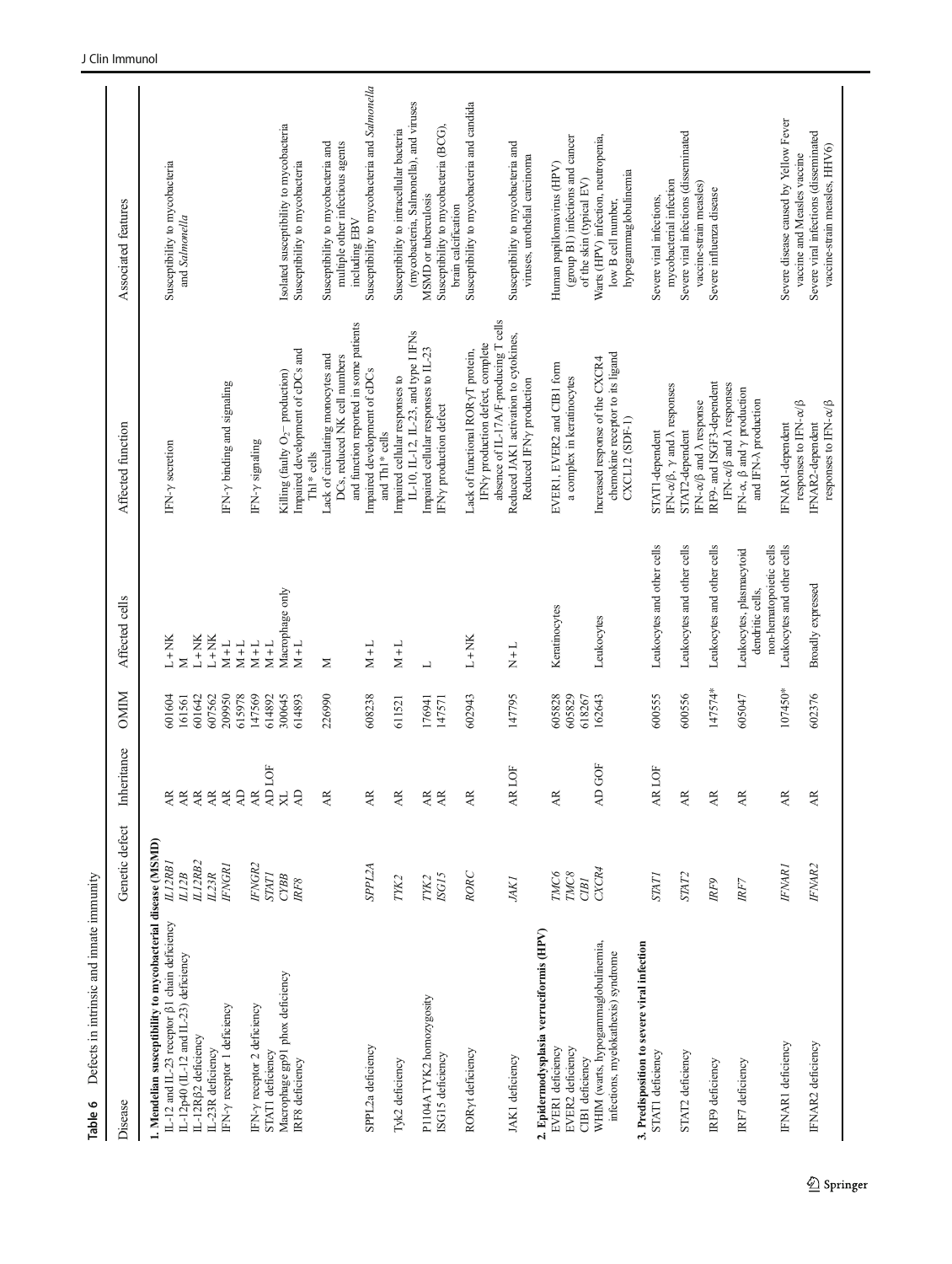| Table 6 (continued)                                                                   |                                                               |                                                                |                            |                                                                         |                                                                                                                                                               |                                                                                                                                                     |
|---------------------------------------------------------------------------------------|---------------------------------------------------------------|----------------------------------------------------------------|----------------------------|-------------------------------------------------------------------------|---------------------------------------------------------------------------------------------------------------------------------------------------------------|-----------------------------------------------------------------------------------------------------------------------------------------------------|
| Disease                                                                               | Genetic defect                                                | Inheritance                                                    | <b>OMIM</b>                | Affected cells                                                          | Affected function                                                                                                                                             | Associated features                                                                                                                                 |
| CD16 deficiency                                                                       | FCGR3A                                                        | $\approx$<br>≺                                                 | 146740                     | NK cells                                                                | Altered NK cells function                                                                                                                                     | Severe herpes viral infections, particularly<br>VZV, Epstein-Barr virus (EBV),<br>and (HPV)                                                         |
| MDA5 deficiency                                                                       | <b>IFIH1</b>                                                  | R LOF<br>≺                                                     | 606951                     | Broadly expressed                                                       | Viral recognition and IFN<br>induction                                                                                                                        | Rhinovirus and other RNA viruses                                                                                                                    |
| RNA polymerase III deficiency                                                         | POLR3C<br><b>POLR3F</b><br><b>POLR3A</b>                      | $\Box$<br>$\Delta$<br>$\Delta \rm D$<br>≺                      | 614258<br>617454<br>617455 | Leukocytes and other cells                                              | Impaired viral recognition and<br>IFN induction in response<br>to VZV or poly I:C                                                                             | Severe VZV infection                                                                                                                                |
| 4. Herpes simplex encephalitis (HSE)<br>TLR3 deficiency                               | TLR3                                                          | $\overline{A}$<br>$\overline{\mathcal{A}}$                     | 613002                     | Central nervous system<br>(CNS) resident cells<br>and fibroblasts       | TLR3-dependent IFN-a,<br>$\beta$ and $\gamma$ response                                                                                                        | (incomplete clinical penetrance for<br>Herpes simplex virus 1 encephalitis<br>all etiologies listed here); severe                                   |
| UNC93B1 deficiency                                                                    | UNC93B1                                                       | $\simeq$<br>≺                                                  | 608204                     |                                                                         | UNC-93B-dependent IFN-a,                                                                                                                                      | Herpes simplex virus 1 encephalitis<br>pulmonary influenza; VZV                                                                                     |
| TRAF3 deficiency                                                                      | TRAF3                                                         | ≏<br>≺                                                         | 601896                     |                                                                         | TRAF3-dependent IFN-a,<br>$\beta$ and $\gamma$ response                                                                                                       |                                                                                                                                                     |
| TRIF deficiency                                                                       | <b>TICAMI</b>                                                 | $\mathsf{R}$                                                   | 607601                     |                                                                         | TRIF-dependent IFN-a,<br>$\upbeta$ and $\upgamma$ response<br>$\upbeta$ and $\upgamma$ response                                                               |                                                                                                                                                     |
| TBK1 deficiency                                                                       | <b>TBK1</b>                                                   | <b>以为</b>                                                      | 604834                     |                                                                         | TBK1-dependent                                                                                                                                                |                                                                                                                                                     |
| IRF3 deficiency                                                                       | IRF3                                                          | $\overline{A}$                                                 | 616532                     |                                                                         | Low IFN- $\alpha$ / $\beta$ production in<br>IFN-α, β and γ response                                                                                          |                                                                                                                                                     |
|                                                                                       |                                                               |                                                                |                            |                                                                         | decreased IRF3 phosphorylation<br>response to HSV1 and                                                                                                        |                                                                                                                                                     |
| DBR1 deficiency                                                                       | <b>DBRI</b>                                                   | ≃<br>≺                                                         | 607024                     |                                                                         | Impaired production of anti-viral IFNs                                                                                                                        | HSE of the brainstem. Other viral<br>infections of the brainstem.                                                                                   |
| 5. Predisposition to invasive fungal diseases<br>CARD9 deficiency                     | CARD9                                                         | $\overrightarrow{AR}$                                          | 607212                     | Mononuclear phagocytes                                                  | CARD9 signaling pathway                                                                                                                                       | Invasive candidiasis infection, deep<br>dermatophytoses, other invasive<br>fungal infections                                                        |
| 6. Predisposition to mucocutaneous candidiasis<br>IL-17RA deficiency                  | <b>ILITRA</b>                                                 | $\simeq$<br>≺                                                  | 605461                     | Epithelial cells, fibroblasts,                                          | IL-17RA signaling pathway                                                                                                                                     | CMC, folliculitis                                                                                                                                   |
| IL-17RC deficiency<br>IL-17F deficiency<br>STATI GOF                                  | <b>ILITRC</b><br><b>ILITF</b><br>$\ensuremath{\mathit{STAT}}$ | $\frac{\text{AD}}{\text{AD GOF}}$<br>$\mathbb{A}^{\mathbb{R}}$ | 606496<br>610925<br>600555 | mononuclear phagocytes<br>T cells, B cells, monocytes<br><b>T</b> cells | IL-17RC signaling pathway<br>IL-17F-containing dimers<br>Gain-of-function STAT1                                                                               | CMC, various fungal, bacterial and<br>CMC, folliculitis<br>CMC                                                                                      |
| ACT1 deficiency                                                                       | TRAF3IP <sub>2</sub>                                          | ≃<br>≺                                                         | 607043                     | T cells, fibroblasts                                                    | Fibroblasts fail to respond to<br>mutations that impair the<br>IL-17A and IL-17F, and<br>IL-17-producing T cells<br>their T cells to IL-17E<br>development of | viral (HSV) infections, auto-immunity<br>(thyroiditis, diabetes, cytopenias),<br>CMC, blepharitis, folliculitis, and<br>macroglossia<br>enteropathy |
| 7. TLR signaling pathway deficiency with bacterial susceptibility<br>IRAK4 deficiency | IRAK4                                                         | $\approx$<br>≺                                                 | 606883                     | Lymphocytes +                                                           | TIR-IRAK4 signaling pathway                                                                                                                                   | Bacterial infections (pyogens)                                                                                                                      |
| MyD88 deficiency                                                                      | MTDS8                                                         | ≃<br>≺                                                         | 602170                     | granulocytes + monocytes<br>granulocytes+ monocytes<br>Lymphocytes +    | TIR-MyD88 signaling pathway                                                                                                                                   |                                                                                                                                                     |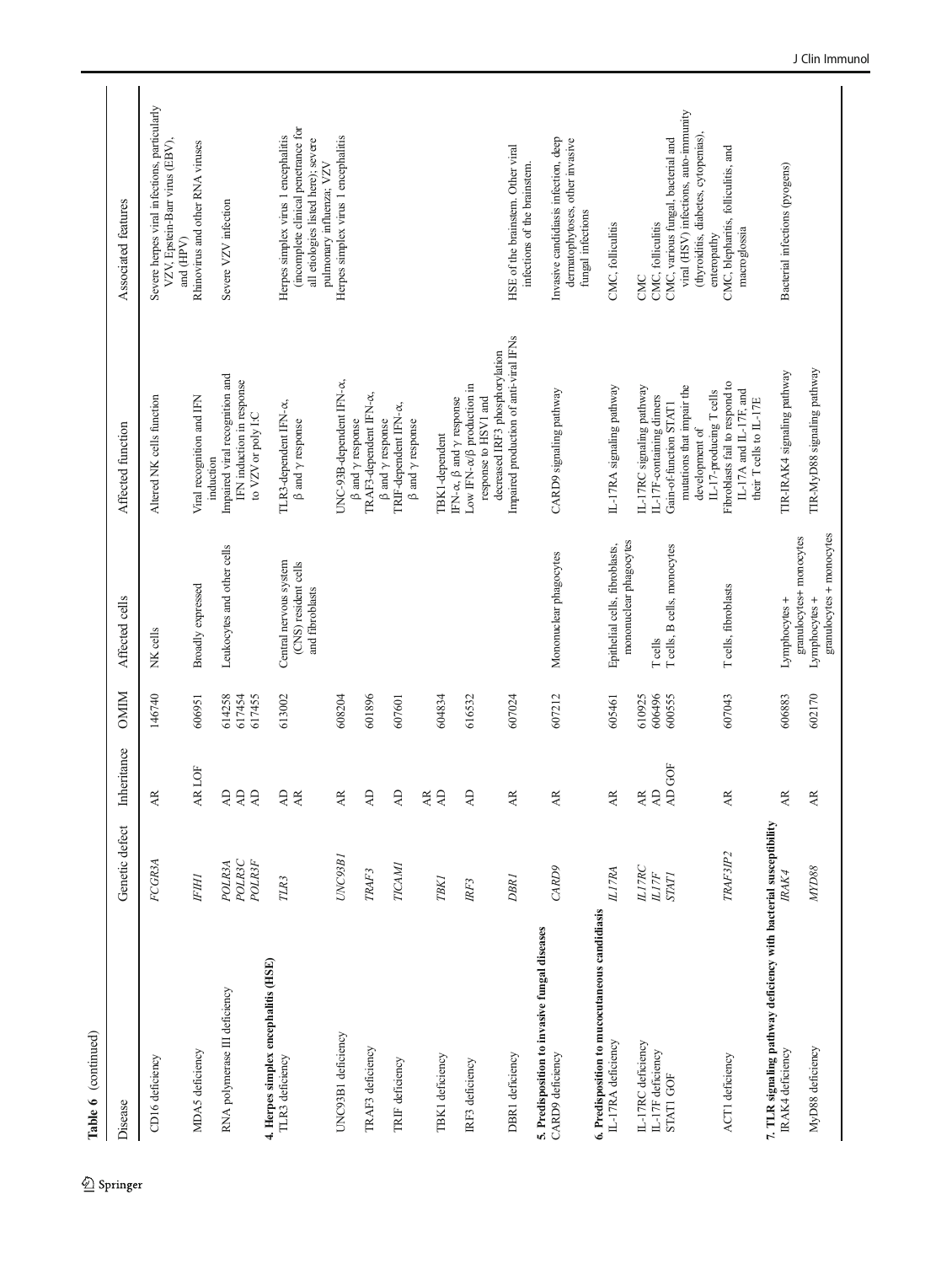| Disease                                                                                                       | Genetic defect                                                 | Inheritance                                                                                              | <b>OMIM</b>                          | Affected cells                            | Affected function                                                                                                    | Associated features                                                                                                                                             |
|---------------------------------------------------------------------------------------------------------------|----------------------------------------------------------------|----------------------------------------------------------------------------------------------------------|--------------------------------------|-------------------------------------------|----------------------------------------------------------------------------------------------------------------------|-----------------------------------------------------------------------------------------------------------------------------------------------------------------|
| <b>IRAK1</b> deficiency                                                                                       | <b>IRAK1</b>                                                   | X                                                                                                        | 300283                               | granulocytes + monocytes<br>Lymphocytes + | TIR-IRAK1 signaling pathway                                                                                          | to a large de novo Xq28 chromosomal<br>deletion encompassing both MECP2<br>Bacterial infections, X-linked MECP2<br>deficiency-related syndrome due<br>and IRAK1 |
| <b>TIRAP</b> deficiency                                                                                       | <b>TIRAP</b>                                                   | AR.                                                                                                      | 614382                               | granulocytes + monocytes<br>Lymphocytes + | agonists were impaired in the<br>TLR1/2, TLR2/6, and TLR4<br>fibroblasts and leukocytes<br>TIRAP- signaling pathway, | Staphylococcal disease during childhood                                                                                                                         |
| 8. Other inborn errors of immunity related to non-hematopoietic tissues<br>Isolated congenital asplenia (ICA) | <b>RPSA</b>                                                    | $\Delta$                                                                                                 | 271400                               | No spleen                                 | RPSA encodes ribosomal protein<br>SA, a component of the small<br>subunit of the ribosome                            | Bacteremia (encapsulated bacteria)                                                                                                                              |
|                                                                                                               | HMOX                                                           | $\overline{AB}$                                                                                          | 141250                               | Macrophages                               | and heme-dependent damage occurs<br>HO-1 regulates iron recycling                                                    | Hemolysis, nephritis, inflammation                                                                                                                              |
| Acute liver failure due to NBAS deficiency<br>Trypanosomiasis                                                 | <b>APOLI</b><br>NBAS                                           | $\overline{A}$<br>$\overline{\mathbf{A}}$                                                                | 603743<br>608025                     | Somatic and hematopoietic<br>Somatic      | Pore forming serum protein<br>ER stress                                                                              | Fever induces liver failure<br>Trypanosomiasis                                                                                                                  |
| Acute necrotizing encephalopathy<br>Osteopetrosis                                                             | RANBP <sub>2</sub><br>CLCN7                                    | $\overline{\mathbb{A}}$<br>$\overline{\mathbb{A}}$                                                       | 601181<br>602727                     | Ubiquitous expression<br>Osteoclasts      | Secretory lysosomes<br>Nuclear pore                                                                                  | Fever induces acute encephalopathy<br>Osteopetrosis with hypocalcemia,<br>neurologic features                                                                   |
|                                                                                                               | <b>OSTM1</b><br>SNXI <sub>0</sub>                              | $\overline{AB}$<br>$\overline{AB}$                                                                       | 614780<br>607649                     |                                           |                                                                                                                      | Osteopetrosis with visual impairment<br>Osteopetrosis with hypocalcemia,                                                                                        |
|                                                                                                               | <b>TNFRSF11A</b><br>PLEKHMI<br><b>TNFSF11</b><br><b>TCIRGI</b> | $\overrightarrow{AR}$<br>$\overline{\mathbf{A}}$<br>$\mathbb{A}^{\mathbb{R}}$<br>$\overline{\mathbf{A}}$ | 611466<br>604592<br>603499<br>602642 | Stromal                                   | Osteoclastogenesis<br>Osteoclastogenesis                                                                             | Osteopetrosis with hypocalcemia<br>Osteopetrosis with severe growth<br>neurologic features<br>Osteopetrosis<br>Osteopetrosis                                    |
| Hidradenitis suppurativa                                                                                      | NCSTN<br>PSEN                                                  | $\overline{A}$<br>$\overline{A}$                                                                         | 605254<br>613737                     | Epidermis                                 | in hair follicle regulates keratinization<br>Notch signaling/gamma-secretase                                         | Verneuil's disease/Hidradenitis<br>Verneuil's disease/Hidradenitis<br>suppurative with cutaneous<br>suppurativa with acne<br>hyperpigmentation<br>retardation   |
| 9. Other inborn errors of immunity related to leukocytes<br>IRF4 haploinsufficiency                           | PSENEN<br>IRF4                                                 | $\overline{A}$<br>$\Delta$                                                                               | 601900<br>613736                     | $L+M$                                     | IRF4 is a pleiotropic transcription                                                                                  | Verneuil's disease/Hidradenitis<br>Whipple's disease<br>suppurativa                                                                                             |
| IL-18BP deficiency                                                                                            | L18BP                                                          | $\overline{AB}$                                                                                          | 604113                               | Leukocytes and other cells                | IL-18BP neutralizes secreted IL-18<br>factor                                                                         | Fulminant viral hepatitis                                                                                                                                       |
| Total number of mutant genes in Table 6: 64<br>Total number of disorders in Table 6: 53                       |                                                                |                                                                                                          |                                      |                                           |                                                                                                                      |                                                                                                                                                                 |

NF-kB nuclear factor kappa B, TIR Toll and Interleukin 1 receptor, IFN interferon, TLR Toll-like receptor, MDC myeloid dendritic cell, CNS central nervous system, CMC chronic mucocutaneous<br>candidiasis, HPV human papillomav New genes: 13, IL12RB2 [58]; IL23R [58]; SPPL2A [59]; TYK2 P1104A allele [60]; CIBI [61]; IRF9 [62]; IFNARI [63]; POLR3A [64]; POLR3C [64]; POLR3F [65]; DBRI [66]; IRF4 [67]; IL18BP [68] NF-<sub>KB</sub> nuclear factor kappa B, TIR Toll and Interleukin 1 receptor, IFN interferon, TLR Toll-like receptor, MDC myeloid dendritic cell, CNS central nervous system, CMC chronic mucocutaneous New genes: 13, *IL12RB2* [[58](#page-38-0)]; *IL23R* [\[58](#page-38-0)]; *SPPL2A* [[59](#page-38-0)]; *TYK2 P1104A allele* [[60](#page-38-0)]; *CIB1* [[61](#page-38-0)]; *IRF9* [[62](#page-38-0)]; *IFNAR1* [[63](#page-38-0)]; *POLR*3A [[64](#page-38-0)]; *POLR3F* [[65](#page-38-0)]; *DBR1* [[66](#page-38-0)]; *IRF4* [[67](#page-38-0)]; *IL18BP* [[68](#page-38-0)] candidiasis, HPV human papillomavirus, VZV varicella zoster virus, EBV, Epstein-Barr virus

Table 6 (continued)

Table 6 (continued)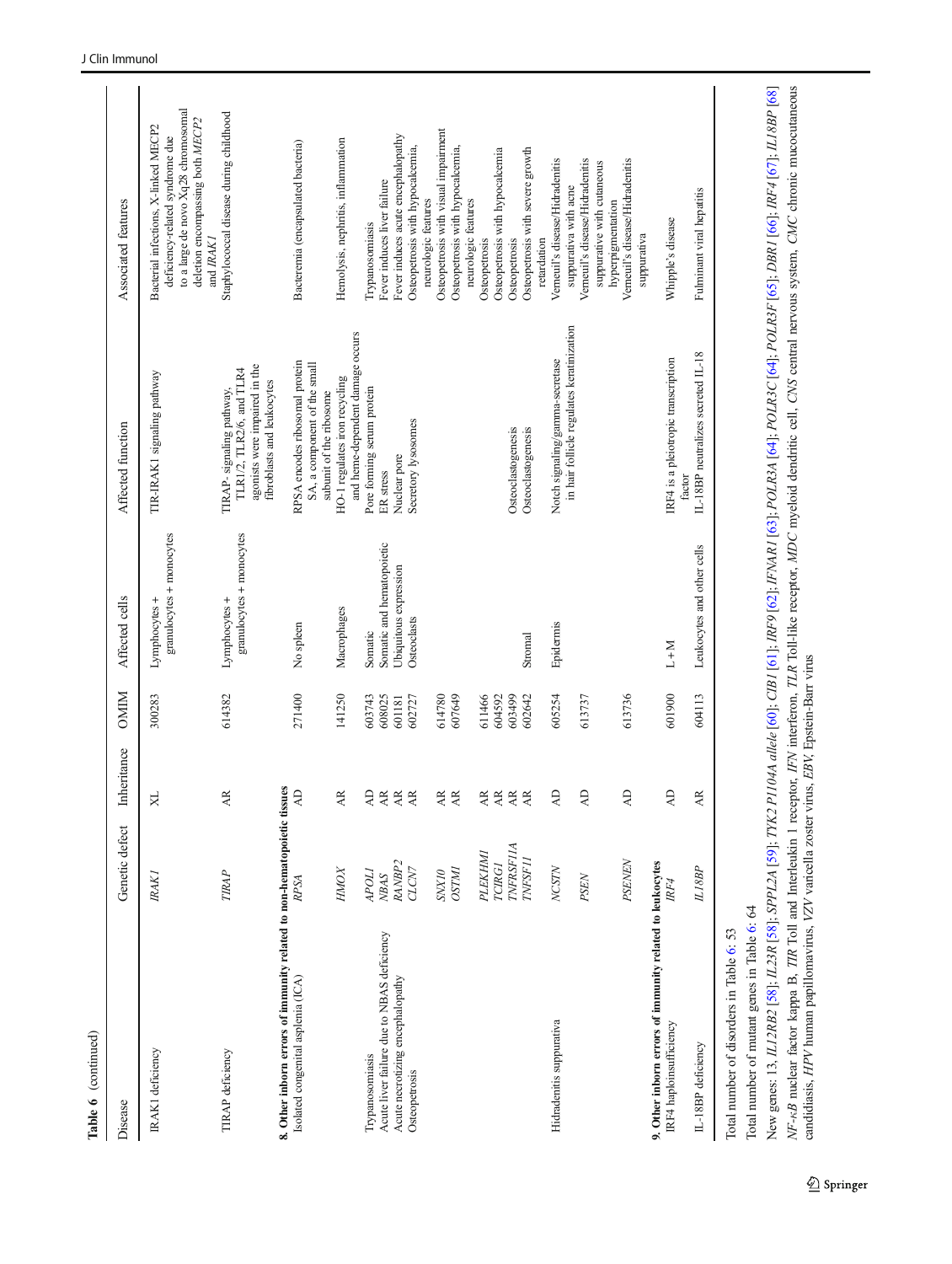<span id="page-27-0"></span>

| Autoinflammatory disorders<br>Table 7                                                    |                                         |                                                           |                            |                                              |                                              |                                                                                                                                                                   |                                                                                                                                        |
|------------------------------------------------------------------------------------------|-----------------------------------------|-----------------------------------------------------------|----------------------------|----------------------------------------------|----------------------------------------------|-------------------------------------------------------------------------------------------------------------------------------------------------------------------|----------------------------------------------------------------------------------------------------------------------------------------|
| Disease                                                                                  | Genetic<br>defect                       | Inheritance                                               | <b>OMIM</b>                | <b>T</b> cells                               | <b>B</b> cells                               | Functional defect                                                                                                                                                 | Associated features                                                                                                                    |
| STING-associated vasculopathy,<br>1. Type 1 interferonopathies<br>infantile-onset (SAVI) | TMEM173                                 | Æ                                                         | 612374                     | Not assessed                                 | Not assessed                                 | transcription pathways to induce<br>STING activates both the<br>NF-kappa-B and IRF3                                                                               | Skin vasculopathy, inflammatory lung<br>disease, systemic autoinflammation<br>and ICC, FCL                                             |
| ADA2 deficiency                                                                          | ADA2                                    | AR                                                        | 607575                     | Not assessed                                 | Not assessed                                 | signaling through adenosine<br>ADAs deactivate extracellular<br>adenosine and terminate<br>expression of IFN                                                      | early-onset recurrent ischemic stroke<br>Polyarteritis nodosa, childhood-onset,<br>and fever; some patients develop                    |
| Aicardi-Goutieres syndrome 1<br>TREX1 deficiency,<br>(AGS1)                              | <b>TREXI</b>                            | AR                                                        | 606609                     | Not assessed                                 | Not assessed                                 | leading to increased type I IFN<br>Intracellular accumulation of<br>abnormal ss DNA species<br>receptors                                                          | hypogammaglobulinemia<br>Classical AGS, SLE, FCL                                                                                       |
| RNASEH2A deficiency, AGS4<br>RNASEH2C deficiency, AGS3<br>RNASEH2B deficiency, AGS2      | <b>RNASEH2C</b><br>RNASEH2B<br>RNASEH2A | <b>AR</b><br>$\overline{\rm AR}$<br>$\overrightarrow{AR}$ | 610326<br>610330<br>606034 | Not assessed<br>Not assessed<br>Not assessed | Not assessed<br>Not assessed<br>Not assessed | species leading to increased type<br>abnormal RNA-DNA hybrid<br>Intracellular accumulation of<br>production                                                       | Classical AGS, SP<br>Classical AGS<br>Classical AGS                                                                                    |
| SAMHD1 deficiency, AGS5                                                                  | <b>IGHNAS</b>                           | Æ                                                         | 606754                     | Not assessed                                 | Not assessed                                 | Controls dNTPs in the cytosol,<br>failure of which leads to<br>I IFN production                                                                                   | Classical AGS, FCL                                                                                                                     |
| ADAR1 deficiency, AGS6                                                                   | <b>ADARI</b>                            | $\overline{\mathbf{A}}$                                   | 146920                     | Not assessed                                 | Not assessed                                 | substrates, failure of which leads<br>increased type I IFN production<br>adenosine to inosine in dsRNA<br>Catalyzes the deamination of<br>to increased type I IFN | Classical AGS, BSN, SP                                                                                                                 |
| Aicardi-Goutieres syndrome 7<br>(AGST)                                                   | <b>FIHI</b>                             | AD GOF                                                    | 615846                     | Not assessed                                 | Not assessed                                 | IFIH1 gene encodes a cytoplasmic<br>viral RNA receptor that activates<br>through the MAVS adaptor<br>type I interferon signaling<br>production                    | Classical AGS, SLE, SP, SMS                                                                                                            |
| DNAse II deficiency                                                                      | DNASE <sub>2</sub>                      | AR.                                                       | 126350                     | Not assessed                                 | Not assessed                                 | DNAse II degrades and eliminates<br>DNA. Loss of DNase II activity<br>induces type I interferon<br>molecule                                                       | AGS                                                                                                                                    |
| DNASEIL3 deficiency<br>Pediatric systemic lupus<br>erythematosus due to                  | DNASEIL3                                | Æ                                                         | 614420                     |                                              |                                              | decreases clearance of apoptotic<br>DNA. DNASE1L3 deficiency<br>DNASEIL3 is an endonuclease<br>that degrades extracellular<br>signaling                           | complement levels, autoantibodies<br>(dsDNA, ANCA), lupus nephritis,<br>hypocomplementemic urticarial<br>Very early onset SLE, reduced |
| Spondyloenchondro-dysplasia<br>with immune dysregulation<br>(SPENCD)                     | ACP5                                    | AR.                                                       | 1640<br>$\overline{17}$    | Not assessed                                 | Not assessed                                 | mechanism possibly relating to<br>Upregulation of IFN through<br>pDCS<br>cells                                                                                    | hemolytic anemia, possibly recurrent<br>thrombocytopenia and autoimmune<br>Short stature, SP, ICC, SLE,<br>vasculitis syndrome         |
| X-linked reticulate pigmentary<br>disorder                                               | POLA <sub>I</sub>                       | $\times$                                                  | 301220                     | Not assessed                                 | Not assessed                                 | POLA1 is required for synthesis of<br>production of type I interferon<br>cytosolic RNA:DNA and its<br>deficiency leads to increase                                | Hyperpigmentation, characteristic facies,<br>bacterial and viral infections<br>lung and GI involvement                                 |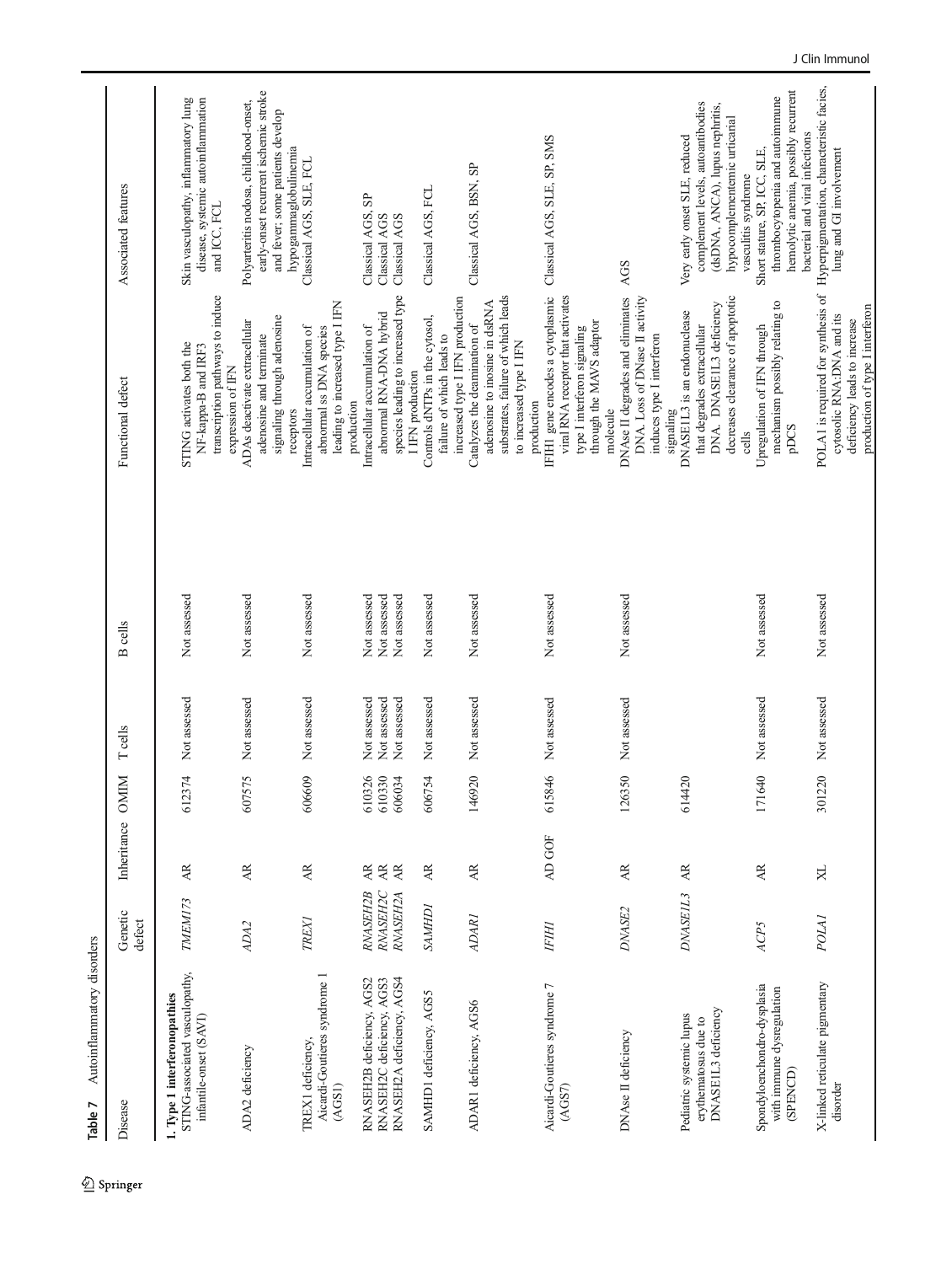| Table 7 (continued)                                                   |                   |                |                         |                                                   |                                                                                  |                                                                                                                           |                                              |
|-----------------------------------------------------------------------|-------------------|----------------|-------------------------|---------------------------------------------------|----------------------------------------------------------------------------------|---------------------------------------------------------------------------------------------------------------------------|----------------------------------------------|
| Disease                                                               | Genetic<br>defect | Inheritance    | Z<br>DNI                | <b>T</b> cells                                    | cells<br>$\mathbf{r}$                                                            | Functional defect                                                                                                         | Associated features                          |
| USP18 deficiency                                                      | $USP18$           | Æ              | 607057                  | Not assessed                                      | Not assessed                                                                     | ISG15 leading to increased IFN<br>Defective negative regulation of                                                        | TORCH-like syndrome                          |
| OAS1 deficiency                                                       | <b>OASI</b>       | AD GOF         | 164350                  |                                                   | Low                                                                              | Increased interferon from<br>recognition of RNA                                                                           | Pulmonary alveolar proteinosis,<br>skin rash |
| 2. Defects affecting the inflammasome<br>Familial Mediterranean fever | <b>MEFV</b>       | AR LOF         | 249100                  |                                                   | Increased inflammasome-mediated                                                  |                                                                                                                           |                                              |
|                                                                       |                   |                |                         | granulocytes,<br>cytokine-<br>activated<br>Mature | induction of IL1 <sup>[2]</sup> .                                                | to vasculitis and inflammatory<br>and inflammation responsive<br>to colchicine. Predisposes<br>Recurrent fever, serositis |                                              |
|                                                                       |                   | $\overline{A}$ | 134610                  | monocytes.<br>Mature                              | Usually M694del variant.                                                         | bowel disease.                                                                                                            |                                              |
|                                                                       |                   |                |                         | granulocytes,<br>cytokine-<br>activated           |                                                                                  |                                                                                                                           |                                              |
| Mevalonate kinase deficiency                                          | <b>MVK</b>        | AR             | 260920                  | monocytes.<br>Somatic and                         | affecting cholesterol synthesis,                                                 | Periodic fever and leukocytosis                                                                                           |                                              |
| (Hyper IgD syndrome)                                                  |                   |                |                         | hemaotpoietic                                     | pathogenesis of disease unclear                                                  | with high IgD levels                                                                                                      |                                              |
| Muckle-Wells syndrome                                                 | NLRP3             | AD GOF         | 191900                  | <b>PMNs Monocytes</b>                             | Defect in cryopyrin, involved in                                                 | Urticaria, SNHL, amyloidosis.                                                                                             |                                              |
| Familial cold autoinflammatory<br>syndrome 1                          |                   | AD GOF         | 120100                  | PMNs, monocytes                                   | leukocyte apoptosis and NFkB<br>signaling and IL-1 processing                    | chills, fever and leukocytosis<br>Non-pruritic urticaria, arthritis,                                                      |                                              |
|                                                                       |                   |                |                         |                                                   |                                                                                  | after cold exposure.                                                                                                      |                                              |
| inflammatory disease (NOMID)<br>Neonatal onset multisystem            |                   | AD GOF         | 607115                  | chondrocytes<br>PMN <sub>S</sub>                  |                                                                                  | meningitis, and arthropathy<br>Neonatal onset rash, chronic                                                               |                                              |
| or chronic infantile neurologic                                       |                   |                |                         |                                                   |                                                                                  | with fever and inflammation.                                                                                              |                                              |
| cutaneous and articular<br>syndrome (CINCA)                           |                   |                |                         |                                                   |                                                                                  |                                                                                                                           |                                              |
| Familial cold autoinflammatory<br>syndrome $2$                        | NLRP12            | AD GOF         | 611762                  | PMNs, monocytes                                   |                                                                                  | chills, fever and leukocytosis<br>Non-pruritic urticaria, arthritis,                                                      |                                              |
| NLRC4-MAS (macrophage                                                 | NLRC4             | AD GOF         | 616050                  | PMNs monocytes                                    | Gain of function mutation in NLRC4                                               | Severe enterocolitis and<br>after cold exposure.                                                                          |                                              |
| activating syndrome)                                                  |                   |                |                         | macrophages                                       | results in elevated secretion of                                                 | macrophage activation syndrome                                                                                            |                                              |
| Familial cold autoinflammatory<br>syndrome 4                          |                   |                | $\overline{15}$<br>6161 |                                                   | $IL-1\beta$ and $IL-18$ as well as<br>macrophage activation                      |                                                                                                                           |                                              |
| PLAID (PLCy2 associated                                               | PLCG2             | AD GOF         | 614878                  | B cells, NK, Mast                                 | Mutations activate IL-1 pathways                                                 | Cold urticaria hypogammaglobulinemia,                                                                                     |                                              |
| antibody deficiency and immune<br>dysregulation)                      |                   |                |                         | cells                                             |                                                                                  | impaired humoral immunity,<br>autoinflammation                                                                            |                                              |
| Familial cold autoinflammatory<br>syndrome 3 or APLAID<br>(2120A > C) |                   |                | 614468                  |                                                   |                                                                                  |                                                                                                                           |                                              |
| NLRP1 deficiency                                                      | NLRP <sub>I</sub> | Æ              | 617388                  | leukocytes                                        | Systemic elevation of IL-18 and<br>involvement of NLRP1<br>caspase 1, suggesting | Dyskeratosis, autoimmunity<br>and arthritis                                                                               |                                              |
| NLRPI GOF                                                             | <b>NLRPI</b>      | AD GOF         | 615225                  | Keratinocytes                                     | inflammasome<br>Increased $IL1\beta$                                             | Palmoplantar carcinoma, corneal<br>scarring; recurrent respiratory<br>papillomatosis                                      |                                              |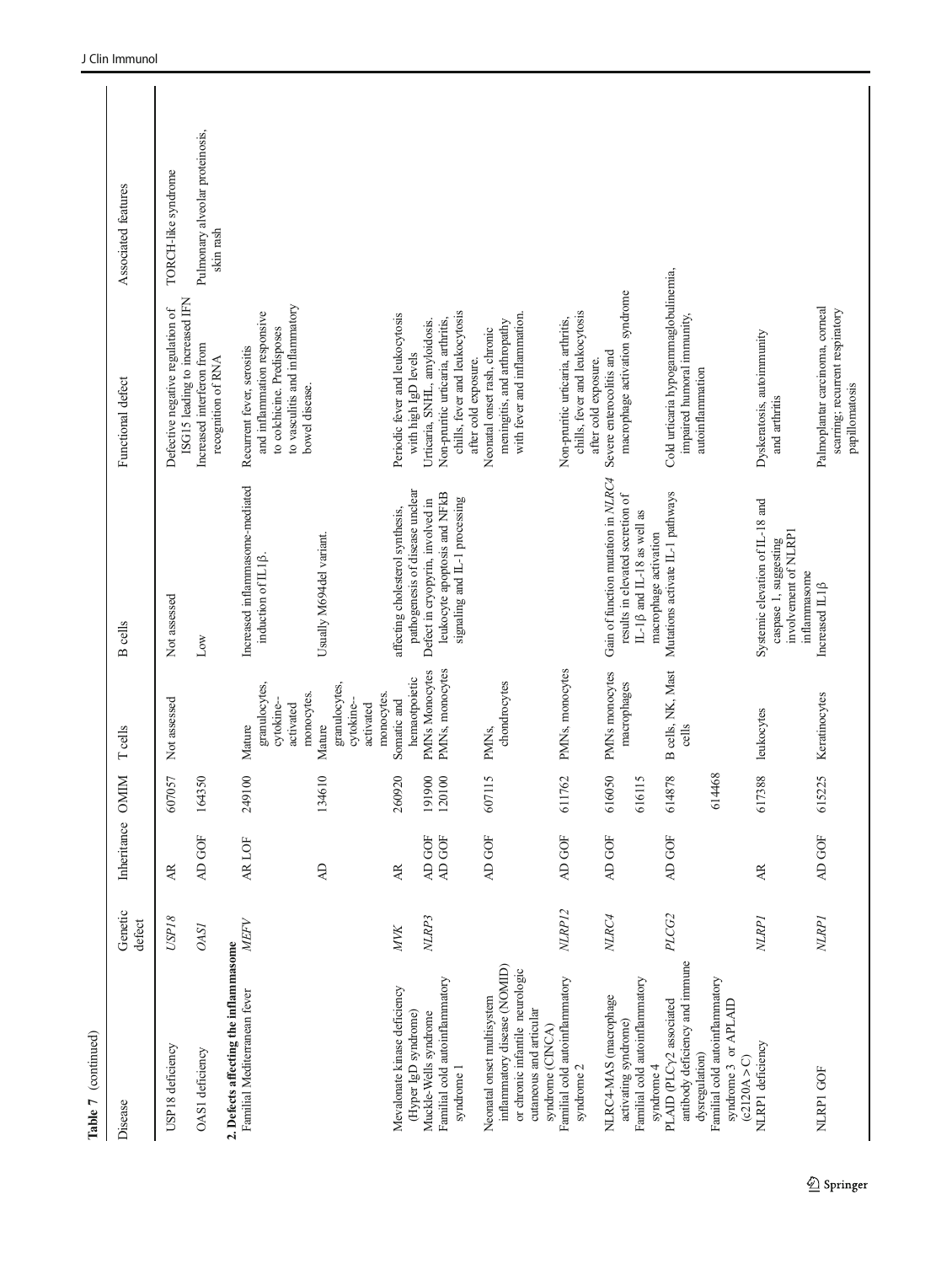| Table 7 (continued)                                                                                                         |                   |                |                            |                                                                  |                                                                                                                                                       |                                                                                                                           |                     |
|-----------------------------------------------------------------------------------------------------------------------------|-------------------|----------------|----------------------------|------------------------------------------------------------------|-------------------------------------------------------------------------------------------------------------------------------------------------------|---------------------------------------------------------------------------------------------------------------------------|---------------------|
| Disease                                                                                                                     | Genetic<br>defect | Inheritance    | $\mathbb N$<br>$_{\rm NO}$ | <b>T</b> cells                                                   | cells<br>$\mathbf{\Omega}$                                                                                                                            | Functional defect                                                                                                         | Associated features |
| 3. Non-inflammasome-related conditions<br>TNF receptor-associated periodic<br>syndrome (TRAPS)                              | <b>TNFRSF1A</b>   | $\overline{A}$ | 142680                     | PMNs, monocytes                                                  | Mutations of 55-kD TNF receptor<br>retention or diminished soluble<br>leading to intracellular receptor<br>cytokine receptor available to<br>bind TNF | and ocular or joint inflammation<br>Recurrent fever, serositis, rash,                                                     |                     |
| pyoderma gangrenosum, acne<br>Pyogenic sterile arthritis,<br>hypercalprotectinemia<br>hyperzincemia and<br>(PAPA) syndrome, | <b>PSTPIP1</b>    | $\overline{A}$ | 604416                     | activated T cells<br>upregulated in<br>Hematopoietic<br>tissues, | Disordered actin reorganization<br>physiologic signaling during<br>leading to compromised<br>inflammatory response                                    | Destructive arthritis, inflammatory<br>skin rash, myositis                                                                |                     |
| Blau syndrome                                                                                                               | NOD <sub>2</sub>  | $\overline{A}$ | 580<br>1865                | Monocytes                                                        | Mutations in nucleotide binding site<br>of CARD15, possibly disrupting<br>lipopolysaccharides and NF-kB<br>interactions with<br>signaling             | camptodactyly, rash and cranial<br>Uveitis, granulomatous synovitis,<br>neuropathies, 30% develop<br>Crohn colitis        |                     |
| ADAM17 deficiency                                                                                                           | ADAM17            | AR             | 528<br>6143                | epithelial cells<br>Leukocytes and                               | Defective TNF & production                                                                                                                            | Early onset diarrhea and skin lesions                                                                                     |                     |
| osteomyelitis and congenital<br>Chronic recurrent multifocal<br>dyserythropoietic anemia<br>(Majeed syndrome)               | LPIN <sub>2</sub> | AR             | 609628                     | Neutrophils, bone<br>marrow cells                                | Undefined                                                                                                                                             | osteomyelitis, transfusion-dependent<br>anemia, cutaneous inflammatory<br>Chronic recurent multifocal<br>disorders        |                     |
| DIRA (Deficiency of the<br>Interleukin 1 Receptor<br>Antagonist)                                                            | <b>ILIRN</b>      | AR             | 52<br>6128                 | PMNs, Monocytes                                                  | antagonist allow unopposed<br>Mutations in the IL1 receptor<br>action of Interleukin 1                                                                | osteomyelitis, periostitis and pustulosis.<br>Neonatal onset of sterile multifocal                                        |                     |
| DITRA (Deficiency of IL-36<br>receptor antagonist)                                                                          | <b>IL36RN</b>     | <b>AR</b>      | 614204                     | Keratinocytes,<br>leukocytes                                     | Mutations in IL-36RN leads to<br>increase IL-8 production                                                                                             | Pustular psoriasis                                                                                                        |                     |
| SLC29A3 mutation                                                                                                            | SLC29A3           | $A$ R          | 82<br>6027                 | Leukocytes, bone<br>cells                                        |                                                                                                                                                       | Hyperpigmentation hypertrichosis,<br>histiocytosis-lymphadenopathy<br>plus syndrome                                       |                     |
| CAMPS (CARD14 mediated<br>psoriasis)                                                                                        | CARD14            | $\overline{A}$ | 723<br>6027                | keratinocytes<br>Mainly in                                       | NF-kB pathway and production of<br>Mutations in CARD14 activate the<br>$L-8$                                                                          | Psoriasis                                                                                                                 |                     |
| Cherubism                                                                                                                   | SH3BP2            | $\overline{A}$ | $\odot$<br>1184            | Stroma cells, bone<br>cells                                      | Hyperactived macrophage and<br>increase NF-kB                                                                                                         | Bone degeneration in jaws                                                                                                 |                     |
| neutrophilic dermatitis with<br>CANDLE (chronic atypical<br>lipodystrophy)                                                  | PSMB8*            | AR and AD      | 256040                     | Keratinocytes, B<br>cell adipose<br>cells                        | signaling through an undefined<br>Mutations cause increased IFN<br>mechanism                                                                          | Contractures, panniculitis, ICC, fevers                                                                                   |                     |
|                                                                                                                             | PSMG2             | AR             | 20 <sub>1</sub><br>6097    | Lymphocytes                                                      |                                                                                                                                                       | Panniculitis, lipodystrophy, autoimmune<br>hemolytic anemia                                                               |                     |
| COPA defect                                                                                                                 | COPA              | $\overline{A}$ | 924<br>6011                | PMN and tissue<br>specific cells                                 | the coat protein complex I (COPI)<br>Defective intracellular transport via                                                                            | dysregulation and autoantibody production<br>Autoimmune inflammatory arthritis and<br>interstitial lung disease with Th17 |                     |
| Otulipenia/ORAS                                                                                                             | <b>OTULIN</b>     | AR.            | 615712                     | Leukocytes                                                       | NF-KB activation leading to high<br>proinflamatory cytokines levels.<br>Increase LUBAC induction of                                                   | Fever, diarrhea, dermatitis                                                                                               |                     |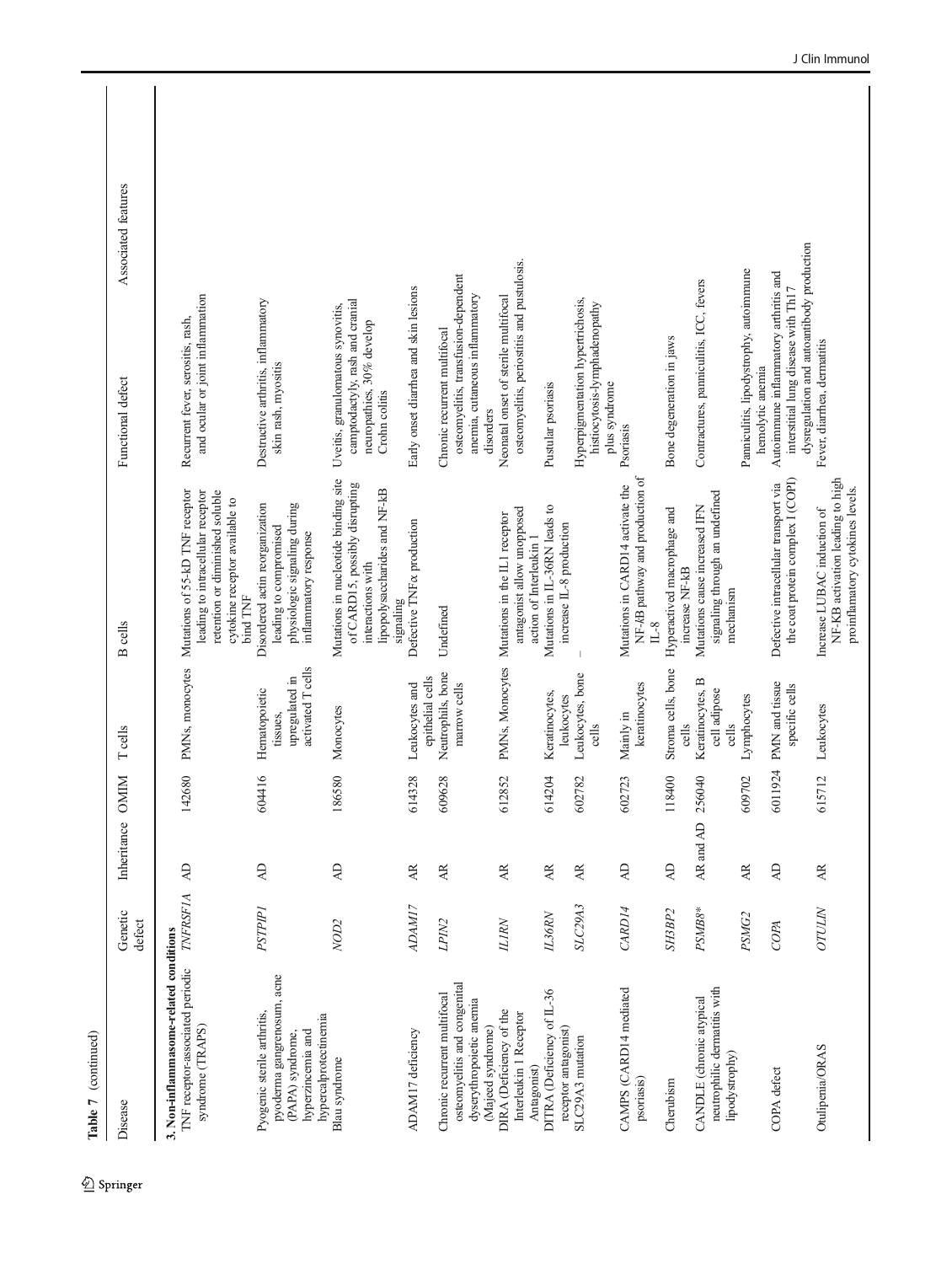| Table 7 (continued)                                                                                                                                                                                                       |                   |                         |                  |                                                 |                                                                                                                                           |                                                                                                                                                                                                                                                                                                                                                                                                                                                                                                                                                                                                     |                     |
|---------------------------------------------------------------------------------------------------------------------------------------------------------------------------------------------------------------------------|-------------------|-------------------------|------------------|-------------------------------------------------|-------------------------------------------------------------------------------------------------------------------------------------------|-----------------------------------------------------------------------------------------------------------------------------------------------------------------------------------------------------------------------------------------------------------------------------------------------------------------------------------------------------------------------------------------------------------------------------------------------------------------------------------------------------------------------------------------------------------------------------------------------------|---------------------|
| Disease                                                                                                                                                                                                                   | Genetic<br>defect | Inheritance OMIM Teells |                  |                                                 | <b>B</b> cells                                                                                                                            | Functional defect                                                                                                                                                                                                                                                                                                                                                                                                                                                                                                                                                                                   | Associated features |
| A20 deficiency                                                                                                                                                                                                            | TNFAIP3           | Æ                       |                  | 616744 Lymphocytes                              | Defective inhibition of NF-KB                                                                                                             | Arthralgia, mucosal ulcers, ocular inflammation                                                                                                                                                                                                                                                                                                                                                                                                                                                                                                                                                     |                     |
| APIS3 deficiency<br>ALPI deficiency                                                                                                                                                                                       | APIS3<br>ALPI     | Æ<br>AR.                | 171740<br>615781 | Intestinal epithelial<br>Keratinocytes<br>cells | Disrupted TLR3 translocation<br>Deficient inhibition of LPS in<br>signaling pathway<br>intestine                                          | Inflammatory bowel disease<br>Pustular psoriasis                                                                                                                                                                                                                                                                                                                                                                                                                                                                                                                                                    |                     |
| TRIM22                                                                                                                                                                                                                    | TRIM22            | AR.                     | 606559           | Macrophages,<br>intestinal                      | Granulomatous colitis                                                                                                                     | Inflammatory bowel disease                                                                                                                                                                                                                                                                                                                                                                                                                                                                                                                                                                          |                     |
| T cell lymphoma subcutaneous<br>panniculitis-like (TIM3<br>deficiency)                                                                                                                                                    | HAVCR2            | Æ                       | 618398           | epithelial cells<br>Leukocytes                  | Increased inflammasome activity<br>due to defective checkpoint<br>signaling                                                               | Panniculitis, HLH, polyclonal cutaneous<br>T cell infiltrates or T cell lymphoma                                                                                                                                                                                                                                                                                                                                                                                                                                                                                                                    |                     |
| spastic paraparesis, SMS Singleton-Merten syndrome, ss single-stranded DNA<br>PSMB4/PSMB8) and AD monogenic (POMP) models [18]<br>Total number of mutant genes in Table 7: 42<br>Total number of disorders in Table 7: 45 |                   |                         |                  |                                                 | New disorders: 9; DNASE2 [6]; DNASE1L3 [7-9]; OASY [10]; AD MEFV; NLRPI GOF [11, 12]; ALPI [13]; TRIM22 [14]; PSMG2 [15]; HAVCR2 [16, 17] | hearing loss, AGS Aicardi-Goutières syndrome, BSN bilateral striatal necrosis, FCL familial chilblain lupus, ICC intracranial calcification, IFN interferon type I, pDCs plasmacytoid dendritic cells, SP<br>*Variants in PSMB4, PSMB9, PSMA3, and POMP have been proposed to cause a similar CANDLE phenotype in compound heterozygous monogenic (PSMB4), digenic (PSMA3/PSMB8, PSMB9/PSMB4,<br>IFN interferon, HSM hepatosplenomegaly, CSF cerebrospinal fluid, SLE systemic lupus erythematosus, TORCH toxoplasmosis, other, rubella, cytomegalovirus, and herpes infections, SNHL sensorineural |                     |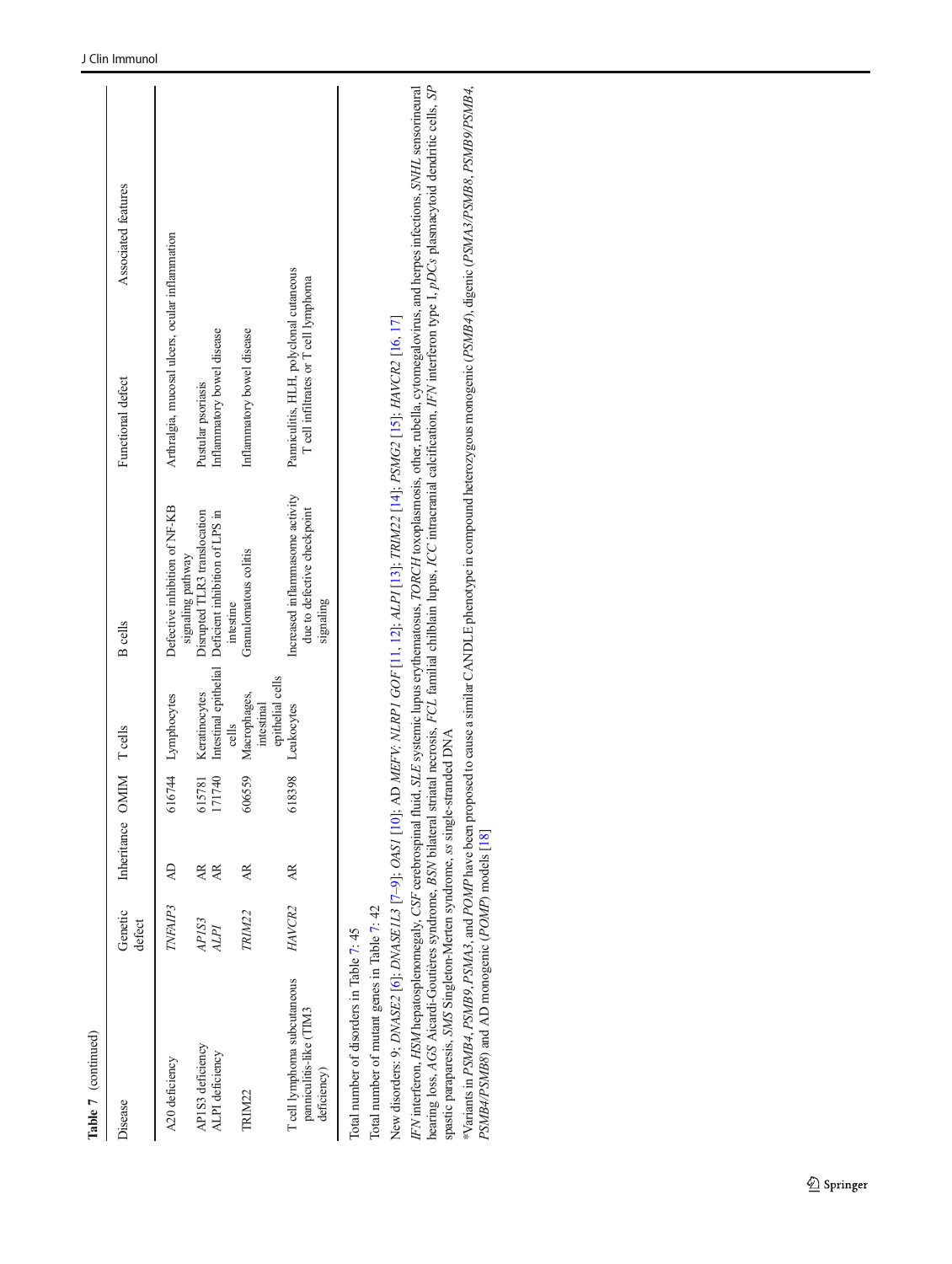<span id="page-31-0"></span>

| Complement deficiencies<br>Table 8 |                      |                                                             |                            |                                                                                                                                                                                     |                                                                                                                                                            |
|------------------------------------|----------------------|-------------------------------------------------------------|----------------------------|-------------------------------------------------------------------------------------------------------------------------------------------------------------------------------------|------------------------------------------------------------------------------------------------------------------------------------------------------------|
| Disease                            | Genetic defect       | Inheritance                                                 | Gene OMIM                  | Laboratory features                                                                                                                                                                 | Associated features                                                                                                                                        |
| C1q deficiency due to defects      | CIQC<br>CIQB<br>CIQA | <b>AR</b><br>$\overline{\mathbf{A}}\mathbf{R}$<br><b>AR</b> | 120570<br>120575<br>120550 | activation of the classical pathway, diminished<br>Absent CH50 hemolytic activity, defective<br>clearance of apoptotic cells                                                        | SLE, infections with encapsulated organisms                                                                                                                |
| C1r deficiency                     | <b>CIR</b>           | <b>AR</b>                                                   | 613785                     | Absent CH50 hemolytic activity, defective<br>activation of the classical pathway                                                                                                    | SLE, infections with encapsulated organisms,<br>Ehlers-Danlos phenotype                                                                                    |
| C1r Periodontal Ehlers-Danlos      | <b>CIR</b>           | GOF<br>$\overline{A}$                                       | 613785                     | Normal CH50                                                                                                                                                                         | Hyperpigmentation, skin fragility                                                                                                                          |
| C1s deficiency                     | CIS                  | <b>AR</b>                                                   | 613785                     | Absent CH50 hemolytic activity, defective<br>activation of the classical pathway                                                                                                    | SLE, infections with encapsulated organisms,<br>Ehlers-Danlos phenotype                                                                                    |
| C1s Periodontal Ehlers-Danlos      | CIS                  | GOF<br>$\overline{A}$                                       | 613785                     | Normal CH50                                                                                                                                                                         | Hyperpigmentation, skin fragility                                                                                                                          |
| Complete C4 deficiency             | $C4A + C4B$          | <b>AR</b>                                                   | 120810                     | activation of the classical pathway, complete<br>deletions/conversions of both C4A and C4B<br>Absent CH50 hemolytic activity, defective<br>deficiency requires biallelic mutations/ | SLE, infections with encapsulated organisms,<br>partial deficiency is common (either C4A<br>or C4B) and appears to have a modest<br>effect on host defense |
| C <sub>2</sub> deficiency          | $\mathbb{C}^2$       | AR.                                                         | 217000                     | Absent CH50 hemolytic activity, defective<br>activation of the classical pathway                                                                                                    | SLE, infections with encapsulated organisms,<br>atherosclerosis                                                                                            |
| C3 deficiency (LOF)                | $\mathbb{C}^3$       | AR.                                                         | 120700                     | defective opsonization, defective humoral<br>Absent CH50 and AH50 hemolytic activity,<br>immune response                                                                            | Infections, glomerulonephritis, atypical<br>hemolytic-uremic syndrome with<br>GOF mutations.                                                               |
| C3 GOF                             | $\mathbb{C}^3$       | GOF<br>$\overline{A}$                                       | 120700                     | Increased activation of complement                                                                                                                                                  | Atypical hemolytic-uremic syndrome                                                                                                                         |
| C5 deficiency                      | $\mathcal{C}$        | <b>AR</b>                                                   | 120900                     | Absent CH50 and AH50 hemolytic activity<br>Defective bactericidal activity                                                                                                          | Disseminated neisserial infections                                                                                                                         |
| C6 deficiency                      | $\mathcal{G}$        | <b>AR</b>                                                   | 217050                     | Absent CH50 and AH50 hemolytic activity,                                                                                                                                            |                                                                                                                                                            |
| C7 deficiency                      | $\mathcal{C}$        | $\overline{\mathbf{A}}\mathbf{R}$                           | 217070                     | defective bactericidal activity                                                                                                                                                     |                                                                                                                                                            |
| C8x deficiency                     | C8A                  | $\overline{\mathsf{AR}}$                                    | 120950                     |                                                                                                                                                                                     |                                                                                                                                                            |
| $CS \gamma$ deficiency             | C8G                  | $\overline{\mathsf{AR}}$                                    | 120930                     |                                                                                                                                                                                     |                                                                                                                                                            |
| C8 ß deficiency                    | C8B                  | <b>AR</b>                                                   | 120960                     |                                                                                                                                                                                     |                                                                                                                                                            |
| C9 deficiency                      | $\mathcal{O}$        | <b>AR</b>                                                   | 120940                     | Reduced CH50 and AP50 hemolytic activity,<br>deficient bactericidal activity                                                                                                        | Mild susceptibility to disseminated<br>neisserial infections                                                                                               |
| MASP2 deficiency                   | MASP <sub>2</sub>    | <b>AR</b>                                                   | 605102                     | Deficient activation of the lectin activation<br>pathway                                                                                                                            | Pyogenic infections, inflammatory<br>lung disease, autoimmunity                                                                                            |
| Ficolin 3 deficiency               | FCN3                 | AR.                                                         | 604973                     | Absence of complement activation by the<br>Ficolin 3 pathway.                                                                                                                       | Respiratory infections, abscesses                                                                                                                          |
| C1 inhibitor deficiency            | <b>SERPING1</b>      | $\overline{A}$                                              | 606860                     | spontaneous activation of the contact system<br>with generation of bradykinin from high<br>Spontaneous activation of the complement<br>pathway with consumption of C4/C2,           | Hereditary angioedema                                                                                                                                      |
| Factor B GOF                       | CFB                  | GOF<br>$\overline{A}$                                       | 612924                     | Gain-of-function mutation with increased<br>molecular weight kininogen                                                                                                              | Atypical hemolytic-uremic syndrome                                                                                                                         |
| Factor B deficiency                | CFB                  | <b>AR</b>                                                   | 615561                     | Deficient activation of the alternative pathway<br>spontaneous AH50                                                                                                                 | Infections with encapsulated organisms                                                                                                                     |

 $\underline{\textcircled{\tiny 2}}$  Springer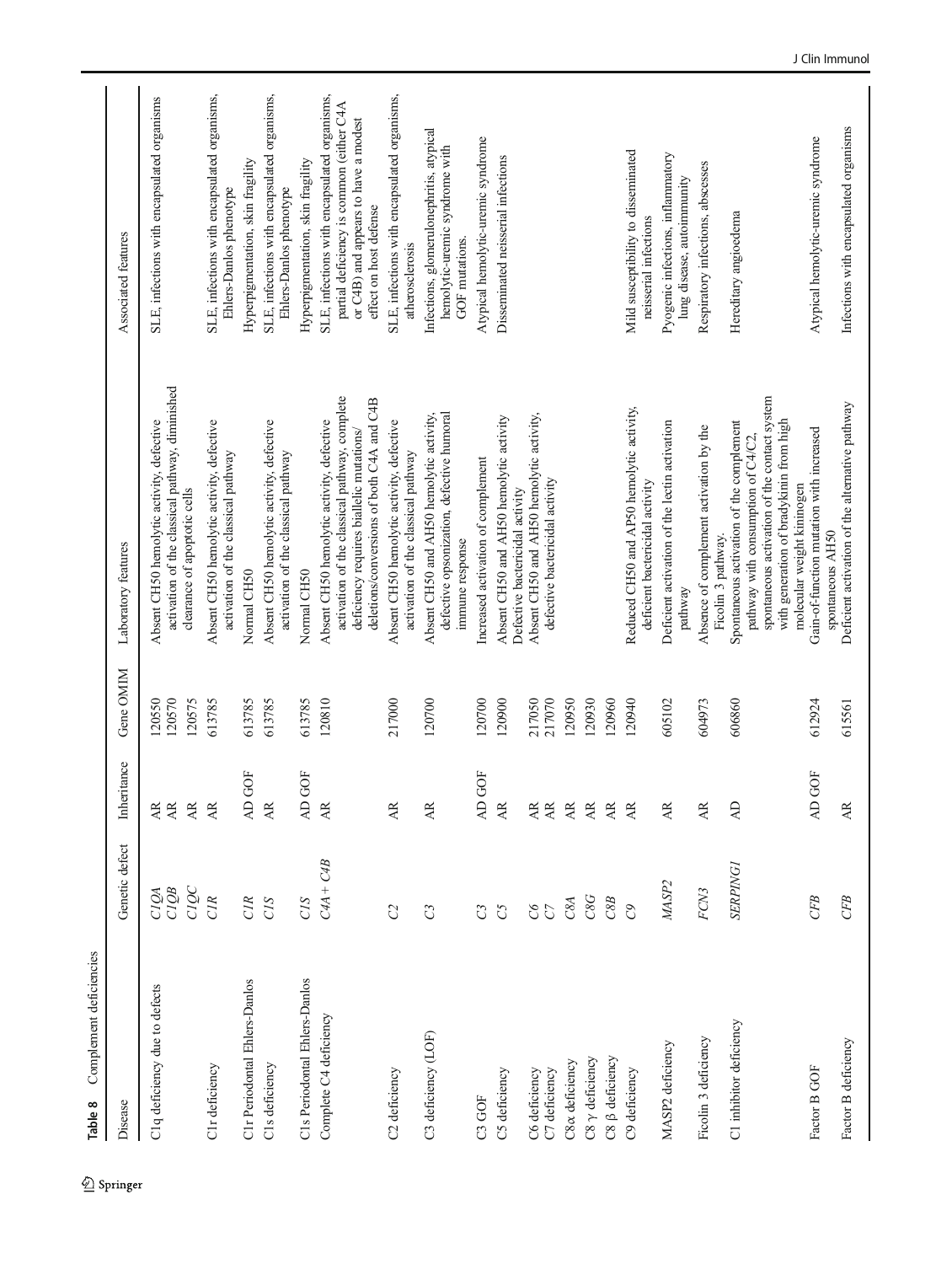| Disease                                                       | Genetic defect                    | tance<br>Inheri         | Gene OMIM          | Laboratory features                                                                           | Associated features                                                                    |
|---------------------------------------------------------------|-----------------------------------|-------------------------|--------------------|-----------------------------------------------------------------------------------------------|----------------------------------------------------------------------------------------|
| Factor D deficiency                                           | CFD                               | AR                      | 134350             | Absent AH50 hemolytic activity                                                                | Neisserial infections                                                                  |
| Properdin deficiency                                          | <b>CFP</b>                        | X                       | 300383             | Absent AH50 hemolytic activity                                                                | Neisserial infections                                                                  |
| Factor I deficiency                                           | <b>CFI</b>                        | AR                      | 217030             | complement pathway with consumption of C3<br>Spontaneous activation of the alternative        | Infections, disseminated neisserial infections,<br>atypical Hemolytic-uremic syndrome, |
| Factor H deficiency                                           | <b>CFH</b>                        | $\overline{A}$<br>AR or | 134370             | Spontaneous activation of the alternative complement<br>pathway with consumption of C3        | preeclampsia                                                                           |
| Factor H-related protein deficiencies                         | CFHR <sub>2</sub><br><b>CFHR1</b> | $\overline{A}$<br>AR or | 134371,<br>600889, | Normal CH50, AH50, autoantibodies to Factor H.,<br>linked deletions of one or more CFHR genes | syndrome, disseminated neisserial infections<br>Older onset atypical hemolytic-uremic  |
|                                                               | CFHR3                             |                         | 605336,            | leads to susceptibility autoantibody-mediated aHUS                                            |                                                                                        |
|                                                               | CFHR4                             |                         | 605337,            |                                                                                               |                                                                                        |
|                                                               | <b>CFHR5</b>                      |                         | 608593             |                                                                                               |                                                                                        |
| Thrombomodulin deficiency                                     | THBD                              | $\overline{AD}$         | 188040             | Normal CH50, AH50                                                                             | Atypical hemolytic-uremic syndrome                                                     |
| Membrane Cofactor Protein (CD46)<br>deficiency                | CD46                              | $\overline{A}$          | 120920             | Inhibitor of complement alternate pathway,<br>decreased C3b binding                           | Atypical hemolytic-uremic syndrome,<br>infections, preeclampsia                        |
| Membrane Attack Complex Inhibitor<br>(CD59) deficiency        | CD59                              | AR                      | 107271             | Erythrocytes highly susceptible to<br>complement-mediated lysis                               | Hemolytic anemia, polyneuropathy                                                       |
| CD55 deficiency (CHAPEL disease)                              | CD55                              | AR.                     | 125240             | Hyperactivation of complement on<br>endothelium                                               | Protein losing enteropathy, thrombosis                                                 |
| Total number of disorders in Table 8: 30                      |                                   |                         |                    |                                                                                               |                                                                                        |
| Total number of mutant genes in Table 8: 36                   |                                   |                         |                    |                                                                                               |                                                                                        |
| New disorders: 2; CIS AD GOF [84], CIR AD GOF [84]            |                                   |                         |                    |                                                                                               |                                                                                        |
|                                                               |                                   |                         |                    |                                                                                               |                                                                                        |
| MAC membrane attack complex, SLE systemic lupus erythematosus |                                   |                         |                    |                                                                                               |                                                                                        |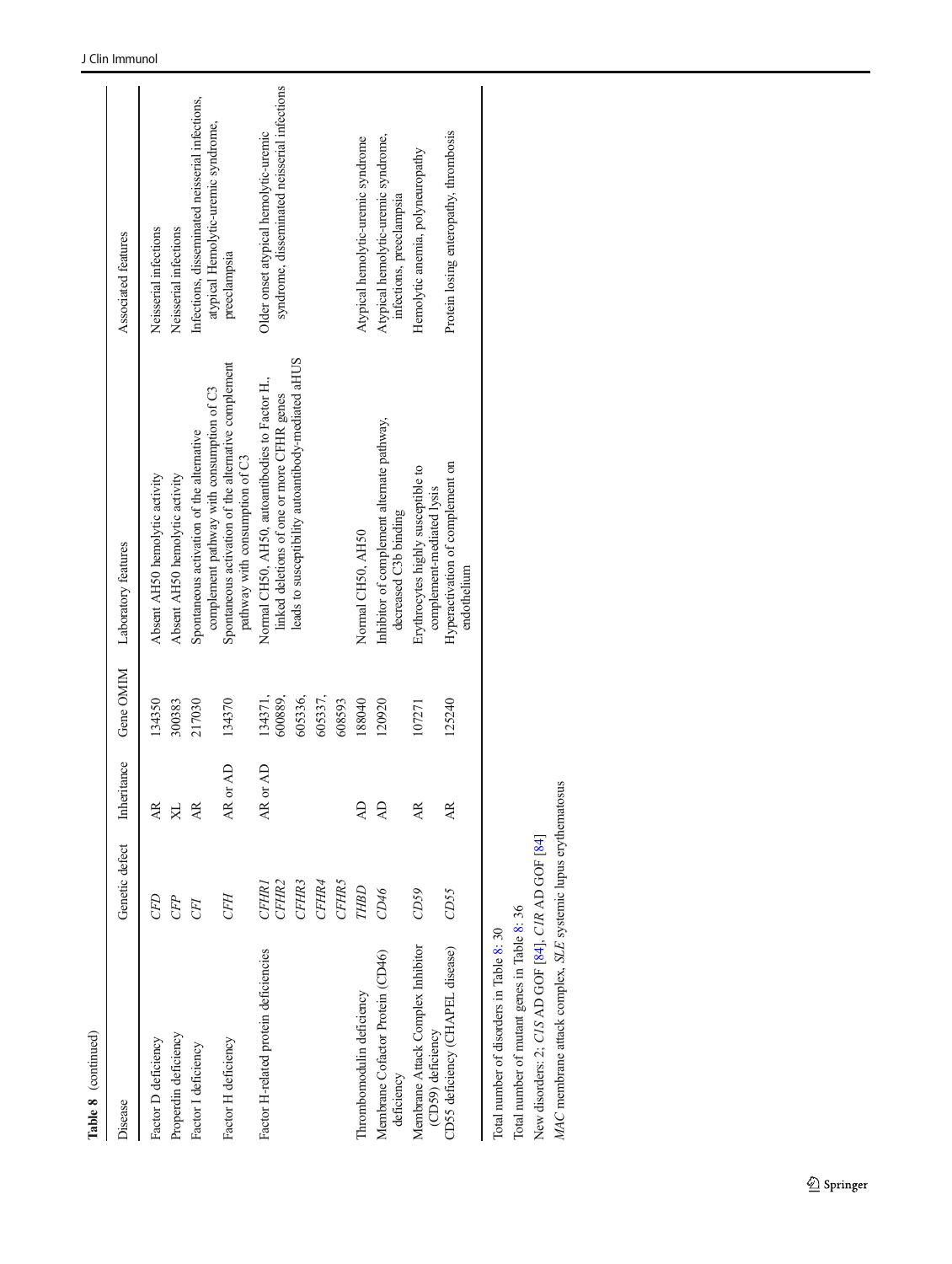<span id="page-33-0"></span>

| Bone marrow failure<br>Table 9                                                                                                                                                                                                                                                                                                                                                                                                                                                                                                              |                                                                                                                                                                                                                                                                             |                                                                                                                                                                                                                                                                                          |                                                                                                                                                                                                         |                                               |                                                                    |                            |                                                                                                                                                                                                                                                                                                                                                                                                                                                                                                                                                               |                                                  |                           |
|---------------------------------------------------------------------------------------------------------------------------------------------------------------------------------------------------------------------------------------------------------------------------------------------------------------------------------------------------------------------------------------------------------------------------------------------------------------------------------------------------------------------------------------------|-----------------------------------------------------------------------------------------------------------------------------------------------------------------------------------------------------------------------------------------------------------------------------|------------------------------------------------------------------------------------------------------------------------------------------------------------------------------------------------------------------------------------------------------------------------------------------|---------------------------------------------------------------------------------------------------------------------------------------------------------------------------------------------------------|-----------------------------------------------|--------------------------------------------------------------------|----------------------------|---------------------------------------------------------------------------------------------------------------------------------------------------------------------------------------------------------------------------------------------------------------------------------------------------------------------------------------------------------------------------------------------------------------------------------------------------------------------------------------------------------------------------------------------------------------|--------------------------------------------------|---------------------------|
| Disease                                                                                                                                                                                                                                                                                                                                                                                                                                                                                                                                     | Genetic<br>defect                                                                                                                                                                                                                                                           | Inheritance                                                                                                                                                                                                                                                                              | $\frac{1}{\text{Gen}}$                                                                                                                                                                                  | <b>T</b> cells                                | cells<br>$\mathbf{z}$                                              | affected<br>Other<br>cells | Associated features                                                                                                                                                                                                                                                                                                                                                                                                                                                                                                                                           | Major Category                                   | Subcategory               |
| Fanconi anemia type D2<br>Fanconi anemia type D1<br>Fanconi anemia type M<br>Fanconi anemia type C<br>Fanconi anemia type N<br>Fanconi anemia type B<br>Fanconi anemia type G<br>Fanconi anemia type E<br>Fanconi anemia type O<br>Fanconi anemia type Q<br>Fanconi anemia type U<br>Fanconi anemia type V<br>Fanconi anemia type A<br>Fanconi anemia type P<br>Fanconi anemia type R<br>Fanconi anemia type T<br>Fanconi anemia type F<br>Fanconi anemia type L<br>Fanconi anemia type S<br>Fanconi anemia type I<br>Fanconi anemia type J | RADSIC<br>MAD2L2<br>FANCD <sub>2</sub><br>FANCM<br>FANCC<br><b>FANCE</b><br>FANCF<br><b>XRCC9</b><br>XRCC <sub>2</sub><br><b>FANCB</b><br>BRCA2<br><b>FANCL</b><br>ERCC4<br><b>UBE2T</b><br>PALB2<br><b>BRCAI</b><br>FANCA<br><b>FANCI</b><br>RAD51<br><b>BRIPI</b><br>SLX4 | XLR<br>$\overline{\mathbf{A}}$<br>$\overrightarrow{AR}$<br>$\overrightarrow{AR}$<br>$\overline{AB}$<br>$\overline{\mathbf{A}}\mathbf{R}$<br>AR.<br>$\overline{AB}$<br>AR.<br>Æ<br>Æ<br>$\overline{\mathbf{A}}$<br>AE<br>AR<br>AR<br>AR.<br>AR<br>AR<br>AE<br>$\overline{A}$<br>$\approx$ | 227650<br>3005145<br>30057246<br>3057246<br>60090<br>618096<br>613390<br>603467<br>614082<br>609053<br>609054<br>614083<br>610832<br>617244<br>617883<br>616435<br>617243<br>613951<br>615272<br>617247 | Normal to<br>10W                              | Normal to<br>$\overline{\text{low}}$                               | ESC                        | GI, urogenital anomalies,<br>increased chromosomal<br>Normal to low NK, CNS,<br>skeletal, skin, cardiac,<br>breakage                                                                                                                                                                                                                                                                                                                                                                                                                                          | Bone marrow failure<br>with immune<br>deficiency | Anemia<br>Fanconi         |
| Ataxia pancytopenia syndrome<br>growth, adrenal hypoplasia,<br>MIRAGE (myelodysplasia,<br>infection, restriction of<br>Fanconi anemia type W<br>genital phenotypes,<br>enteropathy)<br><b>DKCA5</b><br>DKCA2<br>DKCA3<br>DKCA4<br>DKCA6<br>DKCB1<br>DKCB2<br>DKCB3<br>DKCB4<br>DKCB5<br><b>DKCX1</b><br><b>DKCA1</b>                                                                                                                                                                                                                        | <b>TGUVYS</b><br>WRAP53<br>RFWD3<br><b>GUVVS</b><br>NOLA <sub>2</sub><br>NOLA3<br>RTEL1<br>RTEL <sub>I</sub><br>TINF <sub>2</sub><br>TINF <sub>2</sub><br><b>DKCI</b><br>TERC<br>TERT<br><b>TERT</b><br>ACD                                                                 | AD GOF<br>AD GOF<br>$\overline{A}$<br>$\overline{A}$<br>$\overline{A}$<br>$\overline{A}$<br>$\overline{A}$<br>$\overline{A}$<br>$\overline{AB}$<br>$\overline{\mathbf{A}}\mathbf{R}$<br>$\mathbb A$<br>$\overline{AB}$<br>$\overline{AB}$<br>Æ<br>$\boxtimes$                            | 1170<br>305000<br>127550<br>187270<br>604319<br>616373<br>268130<br>224230<br>616553<br>613988<br>613989<br>615190<br>617784<br>617053<br>613987<br>$\mathfrak{S}$                                      | Not reported<br>Normal to<br>Normal<br>$\log$ | Not reported<br>Normal to<br>$\overline{\text{low}}$<br>Low<br>Low | cells<br>cells<br>HSC      | Nail dystrophy, leukoplakia, bone<br>immunodeficiency, intrauterine<br>Bone marrow failure, pulmonary<br>narrow failure, severe B cell<br>reticulate skin pigmentation;<br>HSC, myeloid Intrauterine growth retardation,<br>predisposition to infections,<br>chromosome 7 aberrations,<br>growth retardation, growth<br>enteropathy, absent spleen<br>adrenal failure, MDS with<br>HSC, myeloid MDS, neurological features<br>and hepatic fibrosis, nail<br>dystrophy, leukoplakia,<br>gonadal abnormalities,<br>neurodevelopmental<br>microcephaly,<br>delay |                                                  | Congenita<br>Dyskeratosis |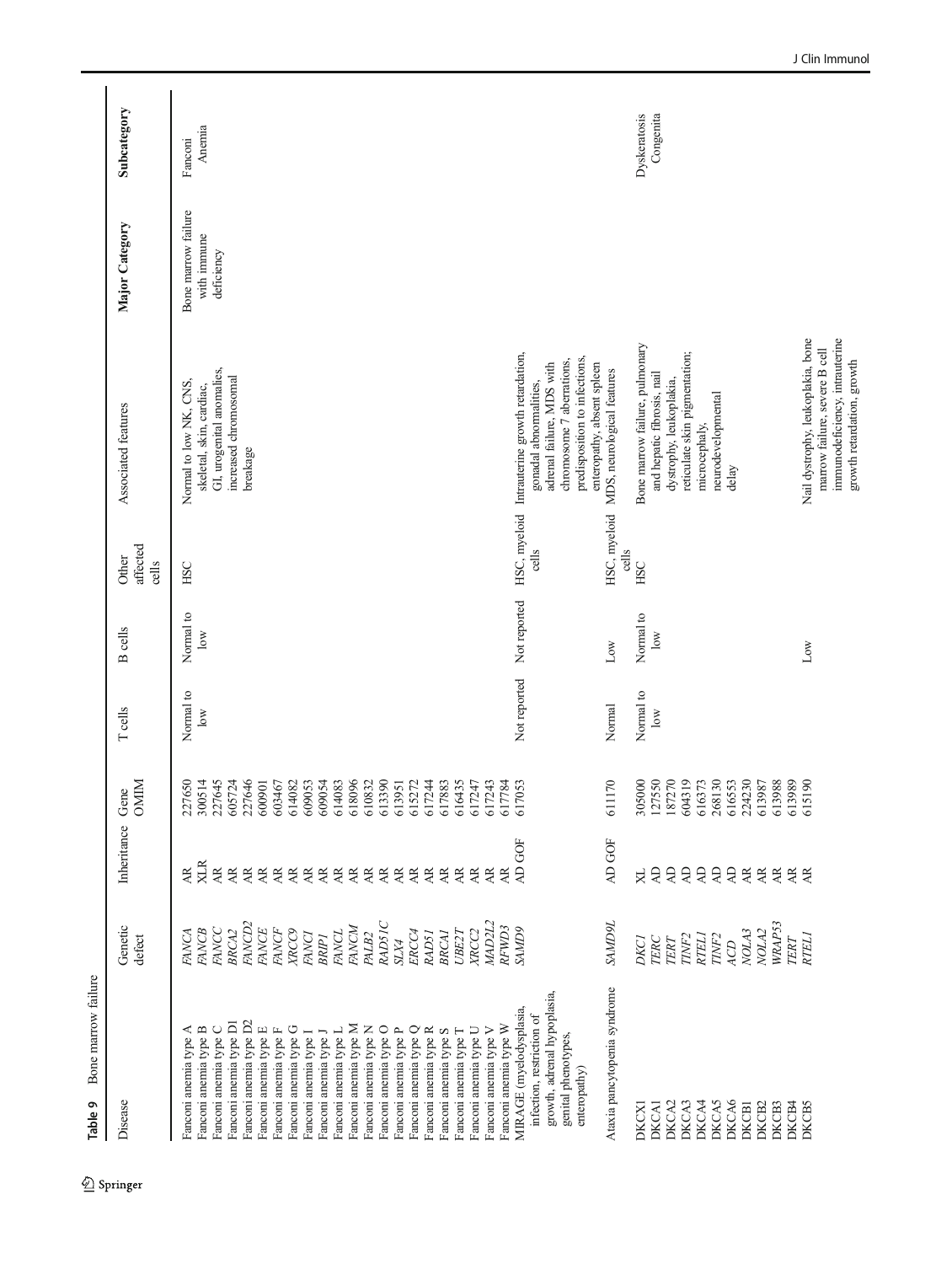| Table 9 (continued)                      |                     |                  |                  |                        |                                      |                            |                                                                                                                                                                                                              |                |             |
|------------------------------------------|---------------------|------------------|------------------|------------------------|--------------------------------------|----------------------------|--------------------------------------------------------------------------------------------------------------------------------------------------------------------------------------------------------------|----------------|-------------|
| Disease                                  | Genetic<br>defect   | Inheritance Gene | <b>OMIM</b>      | <b>T</b> cells         | <b>B</b> cells                       | affected<br>Other<br>cells | Associated features                                                                                                                                                                                          | Major Category | Subcategory |
|                                          |                     |                  |                  |                        |                                      |                            | cerebellar hypoplasia, and<br>retardation, microcephaly,<br>esophageal dysfunction                                                                                                                           |                |             |
| DKCB6                                    | PARN                | AR.              | 616353           |                        | Normal to<br>$\overline{\text{low}}$ |                            | Developmental delay, microcephaly,<br>and cerebellar hypoplasia                                                                                                                                              |                |             |
| DKCB7                                    | ACD                 | AR.              | 616553           |                        | Normal to<br>$\overline{\text{low}}$ |                            | Bone marrow failure, pulmonary<br>and hepatic fibrosis, nail                                                                                                                                                 |                |             |
|                                          |                     |                  |                  |                        |                                      |                            | pigmentation; microcephaly,<br>leukoplakia, reticulate skin<br>dystrophy,                                                                                                                                    |                |             |
| BMFS1 (SRP72-deficiency)                 | SRP72               | $\overline{A}$   | 1122<br>602      | Ž                      | Ź                                    |                            | Bone marrow failure and congenital<br>neurodevelopmental delay                                                                                                                                               |                |             |
| <b>BMFS5</b>                             | TP53                | $\overline{A}$   | 618165           | Ź                      | Low B                                |                            | Erythroid hypoplasia, B cell<br>nerve deafness<br>deficiency                                                                                                                                                 |                |             |
| Coats plus syndrome                      | <b>STNI</b><br>CTCI | AR<br>AR         | 613129<br>617053 | Not reported<br>Normal | Not reported<br>Normal               |                            | due to vascular ectasia, intracranial<br>calcification, abnormal telomeres<br>premature aging, pancytopenia,<br>Intrauterine growth retardation,<br>gastrointestinal hemorrhage<br>hypocellular bone marrow, |                |             |
| Total number of disorders in Table 9: 43 |                     |                  |                  |                        |                                      |                            |                                                                                                                                                                                                              |                |             |

Total number of mutant genes in Table 9: 43 Total number of mutant genes in Table [9](#page-33-0): 43

HSC hematopoietic stem cell, NK natural killer, CNS central nervous system, GI gastrointestinal, MDS myelodysplastic syndrome, DKCX X-inked dyskeratosis congenital, DKCA autosomal dominant<br>dyskeratosis congenita, DKCB auto HSC hematopoietic stem cell, NK natural killer, CNS central nervous system, GI gastrointestinal, MDS myelodysplastic syndrome, DKCX X-inked dyskeratosis congenital, DKCA autosomal dominant dyskeratosis congenita, DKCB autosomal recessive dyskeratosis congenita, BMFS bone marrow failure syndrome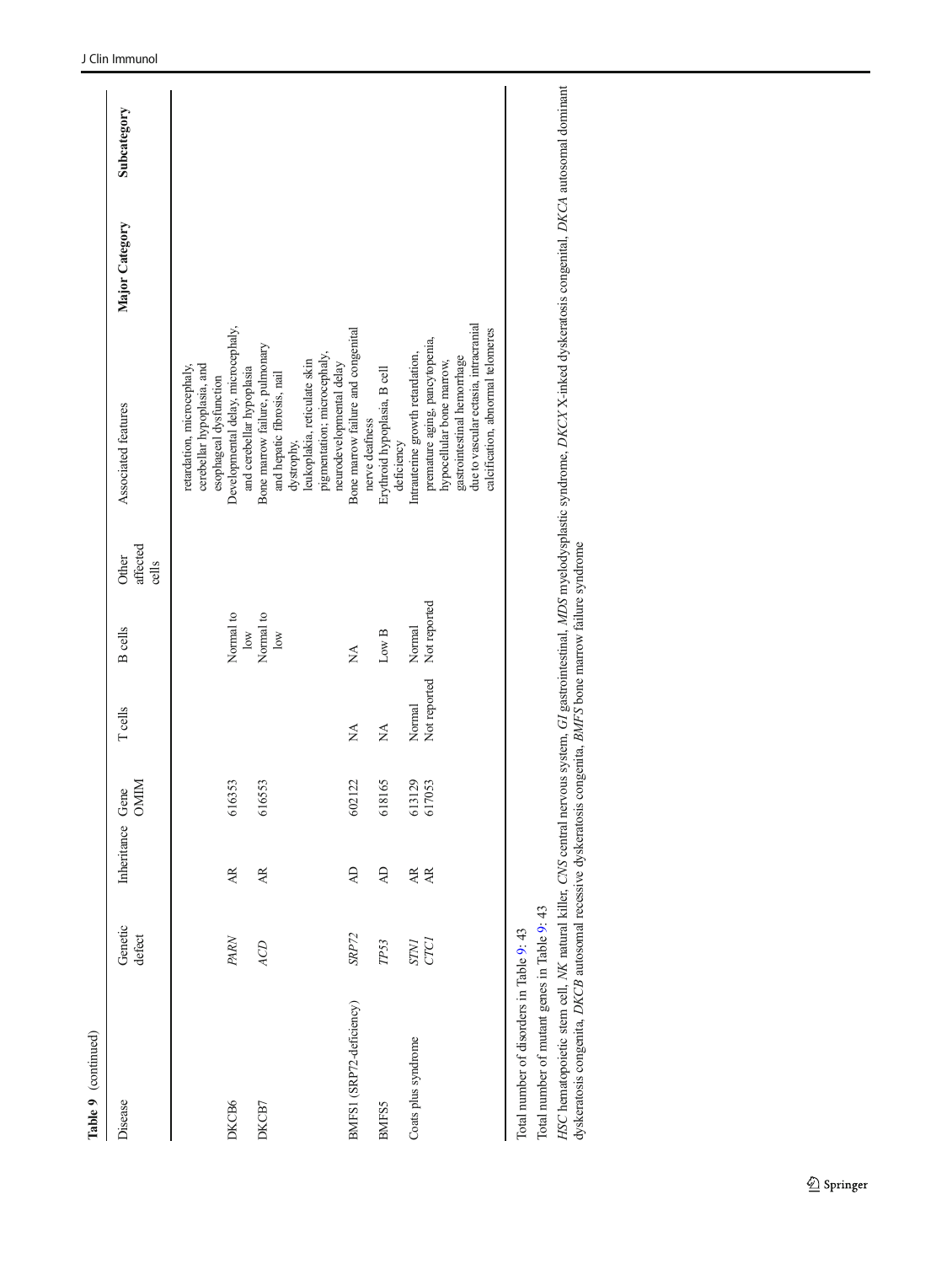| and la course.       | i |
|----------------------|---|
| $\ddot{\phantom{a}}$ |   |
| homooning            |   |
|                      |   |

<span id="page-35-0"></span>

| Phenocopies of inborn errors of immunity<br>Table 10                                               |                                         |                                                                                           |                                                 |                     |                                                                                                                                         |
|----------------------------------------------------------------------------------------------------|-----------------------------------------|-------------------------------------------------------------------------------------------|-------------------------------------------------|---------------------|-----------------------------------------------------------------------------------------------------------------------------------------|
| Disease                                                                                            | Genetic defect/presumed<br>pathogenesis | Circulating T cells                                                                       | Circulating B cells                             | Serum Ig            | Associated features/similar PID                                                                                                         |
| Associated with somatic mutations<br>Autoimmune lymphoproliferative<br>syndrome (ALPS-SFAS)        | Somatic mutation in<br>TNFRSF6          | Increased CD4 <sup>-</sup> CD8 <sup>-</sup> double<br>negative (DN) $\alpha\beta$ T cells | number of CD5+ B cells<br>Normal, but increased | Normal or increased | autoimmune cytopenias, Defective<br>lymphocyte apoptosis/ALPS-FAS<br>Splenomegaly, lymphadenopathy,                                     |
| leukoproliferative disease (RALD)<br>RAS-associated autoimmune                                     | Somatic mutation in<br>KRAS (GOF)       | Normal                                                                                    | <b>B</b> cell lymphocytosis                     | Normal or increased | granulocytosis, monocytosis/ALPS-like<br>Splenomegaly, lymphadenopathy,<br>autoimmune cytopenias,<br>$(=\Delta LPS$ type $Im)$          |
| RAS-associated autoimmune<br>leukoproliferative disease<br>(RALD)                                  | Somatic mutation in<br>NRAS (GOF)       | negative (DN) T alpha/beta cells<br>Increased CD4-CD8-double                              | Lymphocytosis                                   | Normal or increased | Splenomegaly, lymphadenopathy,<br>autoantibodies/ALPS-like                                                                              |
| CINCA/NOMID-like syndrome)<br>Cryopyrinopathy, (Muckle-Wells/                                      | Somatic mutation in NLRP3               | Normal                                                                                    | Normal                                          | Normal              | Urticaria-like rash, arthropathy,<br>neurological signs                                                                                 |
| to somatic mutations in STAT5b<br>Hypereosinophilic syndrome due<br>Associated with autoantibodies | Somatic mutation in<br>STAT5B (GOF)     | Normal                                                                                    | Normal                                          | Normal              | Eosinophilia, atopic dermatitis,<br>urticarial rash, diarrhea                                                                           |
| Chronic mucocutaneous candidiasis                                                                  | AutoAb to L-17 and/or L-22              | Normal                                                                                    | Normal                                          | Normal              | mucocutaneous candidiasis/CMC<br>Endocrinopathy, chronic                                                                                |
| with susceptibility to mycobacteria<br>Adult-onset immunodeficiency                                | AutoAb to IFNy                          | Decreased naive T cells                                                                   | Normal                                          | Normal              | VZV infections/MSMD, or CID<br>Mycobacterial, fungal, Salmonella                                                                        |
| Recurrent skin infection                                                                           | AutoAb to IL-6                          | Normal                                                                                    | Normal                                          | Normal              | Staphylococcal infections/STAT3<br>deficiency                                                                                           |
| Pulmonary alveolar proteinosis                                                                     | AutoAb to GM-CSF                        | Normal                                                                                    | Normal                                          | Normal              | disseminated nocardiosis/CSF2RA<br>Pulmonary alveolar proteinosis,<br>cryptococcal meningitis,<br>deficiency                            |
| Acquired angioedema                                                                                | AutoAb to CI inhibitor                  | Normal                                                                                    | Normal                                          | Normal              | Angioedema/C1 INH deficiency<br>(hereditary angioedema)                                                                                 |
| Atypical hemolytic uremic syndrome                                                                 | AutoAb to Complement<br>Factor H        | Normal                                                                                    | Normal                                          | Normal              | the alternative complement pathway<br>aHUS = Spontaneous activation of                                                                  |
| hypogammaglobulinemia<br>(Good syndrome)<br>Thymoma with                                           | AutoAb to various cytokines             | Increased CD8+Tcells                                                                      | No B cells                                      | Decreased           | Invasive bacterial, viral or opportunistic<br>infections, autoimmunity, PRCA,<br>lichen planus, cytopenia, colitis,<br>chronic diarrhea |

aHUS atypical hemolytic uremic syndrome, XL X-linked inheritance, AR autosomal recessive inheritance, AD autosomal dominant inheritance, LOF loss-of-function, GOF gain-of-function, PRCA pure<br>red cell aplasia aHUS atypical hemolytic uremic syndrome, XL X-linked inheritance, AR autosomal recessive inheritance, AD autosomal dominant inheritance, LOF loss-of-function, GOF gain-of-function, PRCA pure Total number of conditions for Table 10:12 Total number of conditions for Table 10: 12 red cell aplasia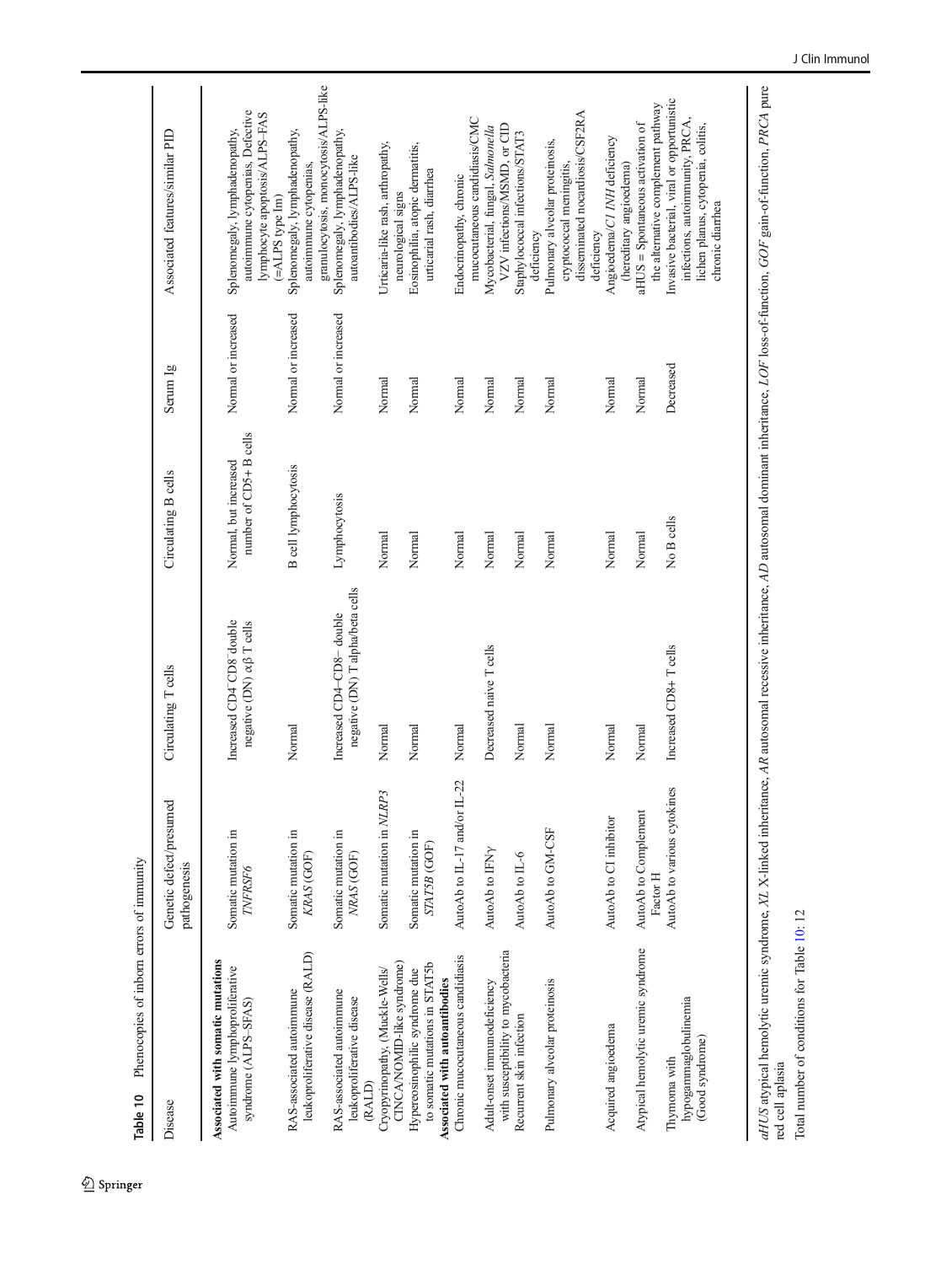<span id="page-36-0"></span>Acknowledgments The members of the Inborn Errors of Immunity committee would like to thanks the International Union of Immunological Societies (IUIS) for funding, as well as CSL Behring, Baxalta and Shire/Takeda for providing educational grants to enable us to compile this classification update.

#### Compliance with Ethical Standards

Conflict of Interest The authors declare that they have no conflict of interest.

Open Access This article is licensed under a Creative Commons Attribution 4.0 International License, which permits use, sharing, adaptation, distribution and reproduction in any medium or format, as long as you give appropriate credit to the original author(s) and the source, provide a link to the Creative Commons licence, and indicate if changes were made. The images or other third party material in this article are included in the article's Creative Commons licence, unless indicated otherwise in a credit line to the material. If material is not included in the article's Creative Commons licence and your intended use is not permitted by statutory regulation or exceeds the permitted use, you will need to obtain permission directly from the copyright holder. To view a copy of this licence, visit http://creativecommons.org/licenses/by/4.0/.

### References

- 1. Picard C, Bobby Gaspar H, Al-Herz W, Bousfiha A, Casanova JL, Chatila T, et al. International Union of Immunological Societies: 2017 primary immunodeficiency diseases committee report on inborn errors of immunity. J Clin Immunol. 2018;38(1):96–128. <https://doi.org/10.1007/s10875-017-0464-9>.
- 2. Bousfiha A, Jeddane L, Picard C, Ailal F, Bobby Gaspar H, Al-Herz W, et al. The 2017 IUIS phenotypic classification for primary immunodeficiencies. J Clin Immunol. 2018;38(1):129–43. [https://](https://doi.org/10.1007/s10875-017-0465-8) [doi.org/10.1007/s10875-017-0465-8.](https://doi.org/10.1007/s10875-017-0465-8)
- 3. Casanova JL, Abel L. Human genetics of infectious diseases: unique insights into immunological redundancy. Semin Immunol. 2018;36:1–12. [https://doi.org/10.1016/j.smim.2017.](https://doi.org/10.1016/j.smim.2017.12.008) [12.008](https://doi.org/10.1016/j.smim.2017.12.008).
- 4. Fischer A, Rausell A. What do primary immunodeficiencies tell us about the essentiality/redundancy of immune responses? Semin Immunol. 2018;36:13–6. [https://doi.org/10.1016/j.smim.2017.](https://doi.org/10.1016/j.smim.2017.12.001) [12.001](https://doi.org/10.1016/j.smim.2017.12.001).
- 5. Zhang SY, Jouanguy E, Zhang Q, Abel L, Puel A, Casanova JL. Human inborn errors of immunity to infection affecting cells other than leukocytes: from the immune system to the whole organism. Curr Opin Immunol. 2019;59:88–100. [https://doi.org/10.1016/j.](https://doi.org/10.1016/j.coi.2019.03.008) [coi.2019.03.008.](https://doi.org/10.1016/j.coi.2019.03.008)
- 6. Bucciol G, Moens L, Bosch B, Bossuyt X, Casanova JL, Puel A, et al. Lessons learned from the study of human inborn errors of innate immunity. J Allergy Clin Immunol. 2019;143(2):507–27. [https://doi.org/10.1016/j.jaci.2018.07.013.](https://doi.org/10.1016/j.jaci.2018.07.013)
- 7. Meyts I, Bosch B, Bolze A, Boisson B, Itan Y, Belkadi A, et al. Exome and genome sequencing for inborn errors of immunity. J Allergy Clin Immunol. 2016;138(4):957–69. [https://doi.org/10.](https://doi.org/10.1016/j.jaci.2016.08.003) [1016/j.jaci.2016.08.003](https://doi.org/10.1016/j.jaci.2016.08.003).
- 8. Picard C, Fischer A. Contribution of high-throughput DNA sequencing to the study of primary immunodeficiencies. Eur J

Immunol. 2014;44(10):2854–61. [https://doi.org/10.1002/eji.](https://doi.org/10.1002/eji.201444669) [201444669.](https://doi.org/10.1002/eji.201444669)

- 9. Zhang Q, Frange P, Blanche S, Casanova JL. Pathogenesis of infections in HIV-infected individuals: insights from primary immunodeficiencies. Curr Opin Immunol. 2017;48:122–33. [https://](https://doi.org/10.1016/j.coi.2017.09.002) [doi.org/10.1016/j.coi.2017.09.002.](https://doi.org/10.1016/j.coi.2017.09.002)
- 10. Kerner G, Ramirez-Alejo N, Seeleuthner Y, Yang R, Ogishi M, Cobat A, et al. Homozygosity for TYK2 P1104A underlies tuberculosis in about 1% of patients in a cohort of European ancestry. Proc Natl Acad Sci U S A. 2019;116(21):10430–4. [https://doi.org/](https://doi.org/10.1073/pnas.1903561116) [10.1073/pnas.1903561116](https://doi.org/10.1073/pnas.1903561116).
- 11. Leiding JW, Forbes LR. Mechanism-based precision therapy for the treatment of primary immunodeficiency and primary immunodysregulatory diseases. J Allergy Clin Immunol Pract. 2019;7(3):761–73. <https://doi.org/10.1016/j.jaip.2018.12.017>.
- 12. Conley ME, Dobbs AK, Farmer DM, Kilic S, Paris K, Grigoriadou S, et al. Primary B cell immunodeficiencies: comparisons and contrasts. Annu Rev Immunol. 2009;27:199–227. [https://doi.org/10.1146/annurev.immunol.021908.132649.](https://doi.org/10.1146/annurev.immunol.021908.132649)
- 13. Fischer A, Rausell A. Primary immunodeficiencies suggest redundancy within the human immune system. Sci Immunol. 2016;1(6). [https://doi.org/10.1126/sciimmunol.aah5861.](https://doi.org/10.1126/sciimmunol.aah5861)
- 14. Gayko U, Fung M, Clow F, Sun S, Faust E, Price S, et al. Development of the Bruton's tyrosine kinase inhibitor ibrutinib for B cell malignancies. Ann N Y Acad Sci. 2015;1358:82–94. <https://doi.org/10.1111/nyas.12878>.
- 15. Ma CS, Tangye SG. Flow Cytometric-based analysis of defects in lymphocyte differentiation and function due to inborn errors of immunity. Front Immunol. 2019;10:2108. [https://doi.org/10.](https://doi.org/10.3389/fimmu.2019.02108) [3389/fimmu.2019.02108](https://doi.org/10.3389/fimmu.2019.02108).
- 16. Bruton OC. Agammaglobulinemia. Pediatrics. 1952;9(6):722–8.
- 17. Casanova JL, Conley ME, Seligman SJ, Abel L, Notarangelo LD. Guidelines for genetic studies in single patients: lessons from primary immunodeficiencies. J Exp Med. 2014;211(11):2137–49. [https://doi.org/10.1084/jem.20140520.](https://doi.org/10.1084/jem.20140520)
- 18. Hsu AP, Donko A, Arrington ME, Swamydas M, Fink D, Das A, et al. Dominant activating RAC2 mutation with lymphopenia, immunodeficiency, and cytoskeletal defects. Blood. 2019;133(18):1977–88. [https://doi.org/10.1182/blood-2018-11-](https://doi.org/10.1182/blood-2018-11-886028) [886028](https://doi.org/10.1182/blood-2018-11-886028).
- 19. Lougaris V, Chou J, Beano A, Wallace JG, Baronio M, Gazzurelli L, et al. A monoallelic activating mutation in RAC2 resulting in a combined immunodeficiency. J Allergy Clin Immunol. 2019;143(4):1649–53 e3. [https://doi.org/10.1016/j.jaci.2019.01.](https://doi.org/10.1016/j.jaci.2019.01.001) [001.](https://doi.org/10.1016/j.jaci.2019.01.001)
- 20. Sharapova SO, Haapaniemi E, Sakovich IS, Kostyuchenko LV, Donko A, Dulau-Florea A, et al. Heterozygous activating mutation in RAC2 causes infantile-onset combined immunodeficiency with susceptibility to viral infections. Clin Immunol. 2019;205:1– 5. [https://doi.org/10.1016/j.clim.2019.05.003.](https://doi.org/10.1016/j.clim.2019.05.003)
- 21. Smits BM, Lelieveld PHC, Ververs FA, Turkenburg M, de Koning C, van Dijk M, et al. A dominant activating RAC2 variant associated with immunodeficiency and pulmonary disease. Clin Immunol. 2019;108248. [https://doi.org/10.1016/j.clim.2019.](https://doi.org/10.1016/j.clim.2019.108248) [108248](https://doi.org/10.1016/j.clim.2019.108248).
- 22. Roussel L, Landekic M, Golizeh M, Gavino C, Zhong MC, Chen J, et al. Loss of human ICOSL results in combined immunodeficiency. J Exp Med. 2018;215(12):3151–64. [https://doi.org/10.](https://doi.org/10.1084/jem.20180668) [1084/jem.20180668.](https://doi.org/10.1084/jem.20180668)
- 23. Boutboul D, Kuehn HS, Van de Wyngaert Z, Niemela JE, Callebaut I, Stoddard J, et al. Dominant-negative IKZF1 mutations cause a T, B, and myeloid cell combined immunodeficiency.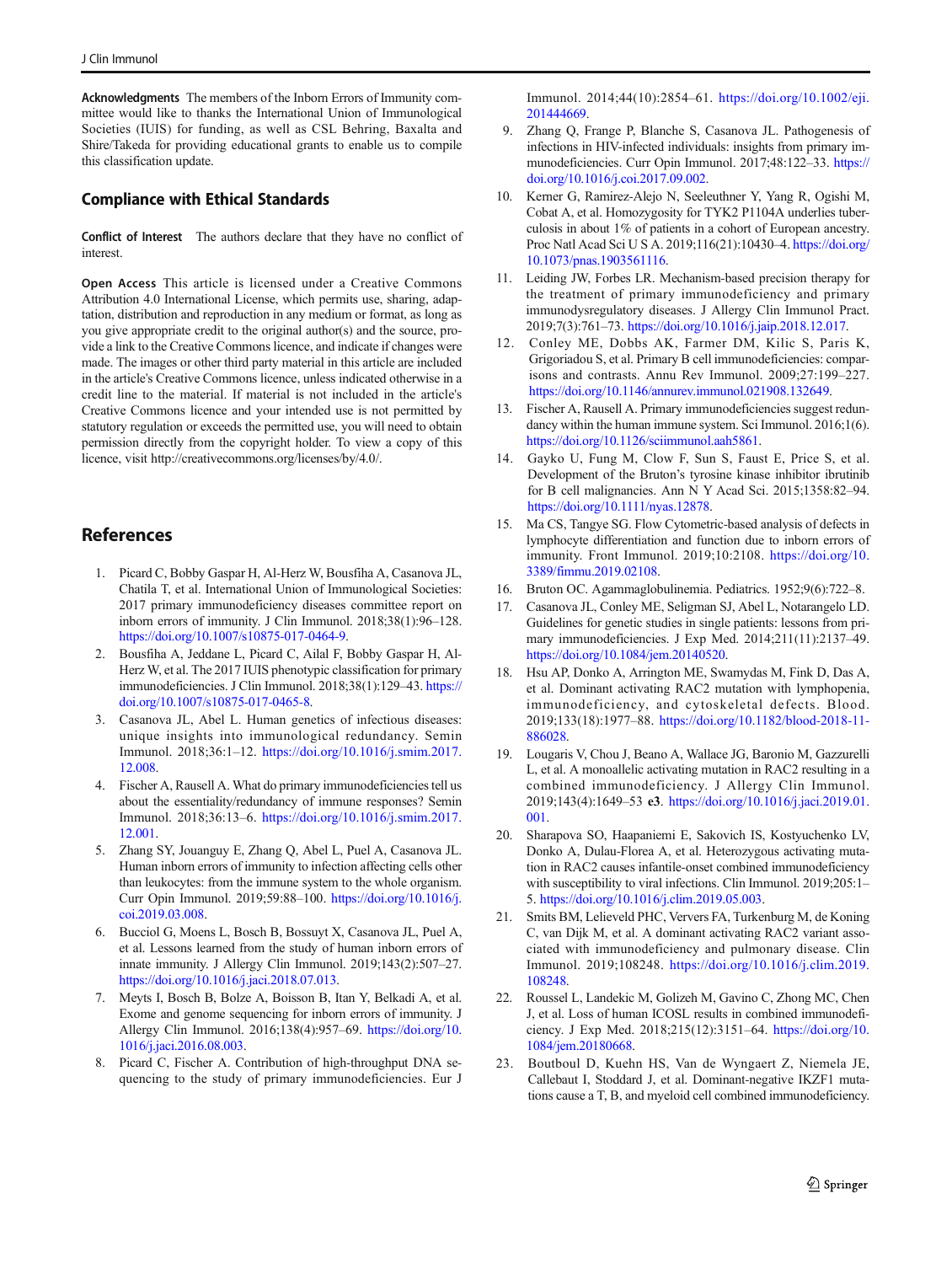<span id="page-37-0"></span>J Clin Invest. 2018;128(7):3071–87. [https://doi.org/10.1172/](https://doi.org/10.1172/JCI98164) [JCI98164](https://doi.org/10.1172/JCI98164).

- 24. Conde CD, Petronczki OY, Baris S, Willmann KL, Girardi E, Salzer E, et al. Polymerase delta deficiency causes syndromic immunodeficiency with replicative stress. J Clin Invest. 2019;129(10):4194–206. [https://doi.org/10.1172/JCI128903.](https://doi.org/10.1172/JCI128903)
- 25. Cui Y, Keles S, Charbonnier LM, Jule AM, Henderson L, Celik SC, et al. Combined immunodeficiency due to a loss of function mutation in DNA polymerase delta 1. J Allergy Clin Immunol. 2019. <https://doi.org/10.1016/j.jaci.2019.10.004>.
- 26. Badran YR, Dedeoglu F, Leyva Castillo JM, Bainter W, Ohsumi TK, Bousvaros A, et al. Human RELA haploinsufficiency results in autosomal-dominant chronic mucocutaneous ulceration. J Exp Med. 2017;214(7):1937–47. [https://doi.org/10.1084/jem.](https://doi.org/10.1084/jem.20160724) [20160724](https://doi.org/10.1084/jem.20160724).
- 27. Comrie WA, Faruqi AJ, Price S, Zhang Y, Rao VK, Su HC, et al. RELA haploinsufficiency in CD4 lymphoproliferative disease with autoimmune cytopenias. J Allergy Clin Immunol. 2018;141(4):1507–10 e8. [https://doi.org/10.1016/j.jaci.2017.11.](https://doi.org/10.1016/j.jaci.2017.11.036) [036.](https://doi.org/10.1016/j.jaci.2017.11.036)
- 28. Beaussant-Cohen S, Jaber F, Massaad MJ, Weeks S, Jones J, Alosaimi MF, et al. Combined immunodeficiency in a patient with c-Rel deficiency. J Allergy Clin Immunol. 2019;144(2):606–8 e4. [https://doi.org/10.1016/j.jaci.2019.05.003.](https://doi.org/10.1016/j.jaci.2019.05.003)
- 29. Calzoni E, Platt CD, Keles S, Kuehn HS, Beaussant-Cohen S, Zhang Y, et al. F-BAR domain only protein 1 (FCHO1) deficiency is a novel cause of combined immune deficiency in human subjects. J Allergy Clin Immunol. 2019;143(6):2317–21 e12. [https://](https://doi.org/10.1016/j.jaci.2019.02.014) [doi.org/10.1016/j.jaci.2019.02.014](https://doi.org/10.1016/j.jaci.2019.02.014).
- 30. Maffucci P, Chavez J, Jurkiw TJ, O'Brien PJ, Abbott JK, Reynolds PR, et al. Biallelic mutations in DNA ligase 1 underlie a spectrum of immune deficiencies. J Clin Invest. 2018;128(12):5489–504. <https://doi.org/10.1172/JCI99629>.
- 31. Bosticardo M, Yamazaki Y, Cowan J, Giardino G, Corsino C, Scalia G, et al. Heterozygous FOXN1 variants cause low TRECs and severe T cell lymphopenia, revealing a crucial role of FOXN1 in supporting early thymopoiesis. Am J Hum Genet. 2019;105(3):549–61. [https://doi.org/10.1016/j.ajhg.2019.07.014.](https://doi.org/10.1016/j.ajhg.2019.07.014)
- 32. Spencer S, Kostel Bal S, Egner W, Lango Allen H, Raza SI, Ma CA, et al. Loss of the interleukin-6 receptor causes immunodeficiency, atopy, and abnormal inflammatory responses. J Exp Med. 2019;216(9):1986–98. [https://doi.org/10.1084/jem.20190344.](https://doi.org/10.1084/jem.20190344)
- 33. Nahum A, Sharfe N, Broides A, Dadi H, Naghdi Z, Mandola AB, et al. Defining the biological responses of IL-6 by the study of a novel IL-6 receptor chain (IL6R) immunodeficiency. J Allergy Clin Immunol. 2019. [https://doi.org/10.1016/j.jaci.2019.11.015.](https://doi.org/10.1016/j.jaci.2019.11.015)
- 34. Shahin T, Aschenbrenner D, Cagdas D, Bal SK, Conde CD, Garncarz W, et al. Selective loss of function variants in IL6ST cause hyper-IgE syndrome with distinct impairments of T-cell phenotype and function. Haematologica. 2019;104(3):609–21. <https://doi.org/10.3324/haematol.2018.194233>.
- 35. Schwerd T, Twigg SRF, Aschenbrenner D, Manrique S, Miller KA, Taylor IB, et al. A biallelic mutation in IL6ST encoding the GP130 co-receptor causes immunodeficiency and craniosynostosis. J Exp Med. 2017;214(9):2547–62. [https://doi.org/10.1084/](https://doi.org/10.1084/jem.20161810) [jem.20161810.](https://doi.org/10.1084/jem.20161810)
- 36. Beziat V, Li J, Lin JX, Ma CS, Li P, Bousfiha A, et al. A recessive form of hyper-IgE syndrome by disruption of ZNF341-dependent STAT3 transcription and activity. Sci Immunol. 2018;3(24). [https://doi.org/10.1126/sciimmunol.aat4956.](https://doi.org/10.1126/sciimmunol.aat4956)
- 37. Frey-Jakobs S, Hartberger JM, Fliegauf M, Bossen C, Wehmeyer ML, Neubauer JC, et al. ZNF341 controls STAT3 expression and thereby immunocompetence. Sci Immunol. 2018;3(24). [https://](https://doi.org/10.1126/sciimmunol.aat4941) [doi.org/10.1126/sciimmunol.aat4941](https://doi.org/10.1126/sciimmunol.aat4941).
- 38. Lyons JJ, Liu Y, Ma CA, Yu X, O'Connell MP, Lawrence MG, et al. ERBIN deficiency links STAT3 and TGF-beta pathway defects

with atopy in humans. J Exp Med. 2017;214(3):669–80. [https://](https://doi.org/10.1084/jem.20161435) [doi.org/10.1084/jem.20161435](https://doi.org/10.1084/jem.20161435).

- Schepers D, Tortora G, Morisaki H, MacCarrick G, Lindsay M, Liang D, et al. A mutation update on the LDS-associated genes TGFB2/3 and SMAD2/3. Hum Mutat. 2018;39(5):621–34. [https://doi.org/10.1002/humu.23407.](https://doi.org/10.1002/humu.23407)
- 40. Ma CA, Stinson JR, Zhang Y, Abbott JK, Weinreich MA, Hauk PJ, et al. Germline hypomorphic CARD11 mutations in severe atopic disease. Nat Genet. 2017;49(8):1192–201. [https://doi.org/](https://doi.org/10.1038/ng.3898) [10.1038/ng.3898](https://doi.org/10.1038/ng.3898).
- 41. Dorjbal B, Stinson JR, Ma CA, Weinreich MA, Miraghazadeh B, Hartberger JM, et al. Hypomorphic caspase activation and recruitment domain 11 (CARD11) mutations associated with diverse immunologic phenotypes with or without atopic disease. J Allergy Clin Immunol. 2019;143(4):1482–95. [https://doi.org/10.](https://doi.org/10.1016/j.jaci.2018.08.013) [1016/j.jaci.2018.08.013](https://doi.org/10.1016/j.jaci.2018.08.013).
- 42. Cardinez C, Miraghazadeh B, Tanita K, da Silva E, Hoshino A, Okada S, et al. Gain-of-function IKBKB mutation causes human combined immune deficiency. J Exp Med. 2018;215(11):2715– 24. <https://doi.org/10.1084/jem.20180639>.
- 43. Fabre A, Charroux B, Martinez-Vinson C, Roquelaure B, Odul E, Sayar E, et al. SKIV2L mutations cause syndromic diarrhea, or trichohepatoenteric syndrome. Am J Hum Genet. 2012;90(4): 689–92. <https://doi.org/10.1016/j.ajhg.2012.02.009>.
- 44. Huppke P, Weissbach S, Church JA, Schnur R, Krusen M, Dreha-Kulaczewski S, et al. Activating de novo mutations in NFE2L2 encoding NRF2 cause a multisystem disorder. Nat Commun. 2017;8(1):818. [https://doi.org/10.1038/s41467-017-00932-7.](https://doi.org/10.1038/s41467-017-00932-7)
- 45. Rodriguez R, Fournier B, Cordeiro DJ, Winter S, Izawa K, Martin E, et al. Concomitant PIK3CD and TNFRSF9 deficiencies cause chronic active Epstein-Barr virus infection of T cells. J Exp Med. 2019. [https://doi.org/10.1084/jem.20190678.](https://doi.org/10.1084/jem.20190678)
- 46. Sogkas G, Fedchenko M, Dhingra A, Jablonka A, Schmidt RE, Atschekzei F. Primary immunodeficiency disorder caused by phosphoinositide 3-kinase delta deficiency. J Allergy Clin Immunol. 2018;142(5):1650–3 e2. [https://doi.org/10.1016/j.jaci.](https://doi.org/10.1016/j.jaci.2018.06.039) [2018.06.039.](https://doi.org/10.1016/j.jaci.2018.06.039)
- 47. Cohen SB, Bainter W, Johnson JL, Lin TY, Wong JCY, Wallace JG, et al. Human primary immunodeficiency caused by expression of a kinase-dead p110delta mutant. J Allergy Clin Immunol. 2019;143(2):797–9 e2. <https://doi.org/10.1016/j.jaci.2018.10.005>.
- 48. Ben-Ali M, Yang J, Chan KW, Ben-Mustapha I, Mekki N, Benabdesselem C, et al. Homozygous transcription factor 3 gene (TCF3) mutation is associated with severe hypogammaglobulinemia and B-cell acute lymphoblastic leukemia. J Allergy Clin Immunol. 2017;140(4):1191–4 e4. [https://doi.](https://doi.org/10.1016/j.jaci.2017.04.037) [org/10.1016/j.jaci.2017.04.037](https://doi.org/10.1016/j.jaci.2017.04.037).
- 49. Qureshi S, Sheikh MDA, Qamar FN. Autosomal recessive agammaglobulinemia - first case with a novel TCF3 mutation from Pakistan. Clin Immunol. 2019;198:100–1. [https://doi.org/10.](https://doi.org/10.1016/j.clim.2018.07.016) [1016/j.clim.2018.07.016](https://doi.org/10.1016/j.clim.2018.07.016).
- 50. Anzilotti C, Swan DJ, Boisson B, Deobagkar-Lele M, Oliveira C, Chabosseau P, et al. An essential role for the Zn(2+) transporter ZIP7 in B cell development. Nat Immunol. 2019;20(3):350–61. <https://doi.org/10.1038/s41590-018-0295-8>.
- 51. Broderick L, Yost S, Li D, McGeough MD, Booshehri LM, Guaderrama M, et al. Mutations in topoisomerase IIbeta result in a B cell immunodeficiency. Nat Commun. 2019;10(1):3644. [https://doi.org/10.1038/s41467-019-11570-6.](https://doi.org/10.1038/s41467-019-11570-6)
- 52. Bouafia A, Lofek S, Bruneau J, Chentout L, Lamrini H, Trinquand A, et al. Loss of ARHGEF1 causes a human primary antibody deficiency. J Clin Invest. 2019;129(3):1047–60. [https://doi.org/](https://doi.org/10.1172/JCI120572) [10.1172/JCI120572](https://doi.org/10.1172/JCI120572).
- 53. Keller B, Shoukier M, Schulz K, Bhatt A, Heine I, Strohmeier V, et al. Germline deletion of CIN85 in humans with X chromosome-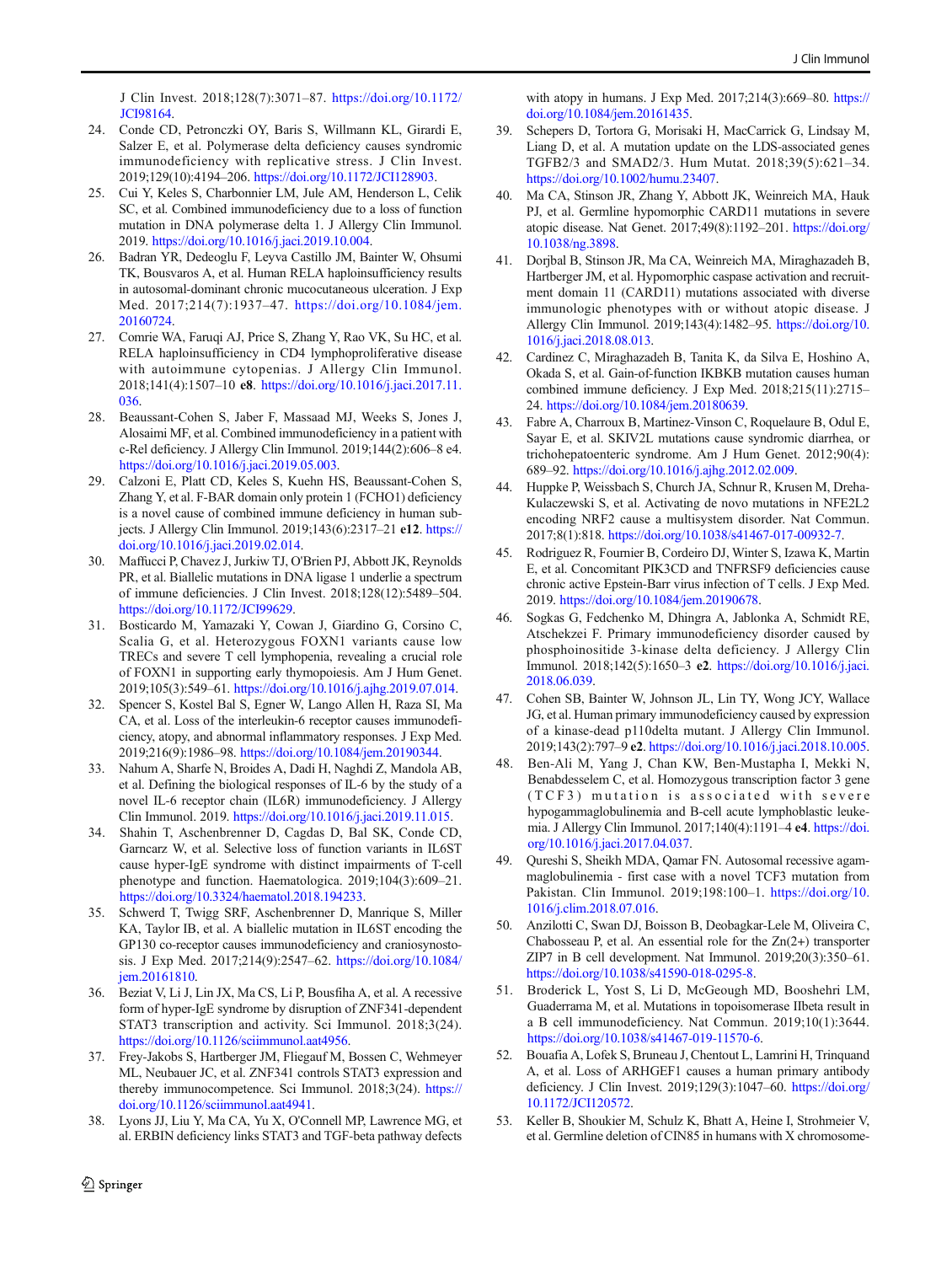<span id="page-38-0"></span>linked antibody deficiency. J Exp Med. 2018;215(5):1327–36. [https://doi.org/10.1084/jem.20170534.](https://doi.org/10.1084/jem.20170534)

- 54. Schubert D, Klein MC, Hassdenteufel S, Caballero-Oteyza A, Yang L, Proietti M, et al. Plasma cell deficiency in human subjects with heterozygous mutations in Sec61 translocon alpha 1 subunit (SEC61A1). J Allergy Clin Immunol. 2018;141(4):1427–38. [https://doi.org/10.1016/j.jaci.2017.06.042.](https://doi.org/10.1016/j.jaci.2017.06.042)
- 55. Alkhairy OK, Rezaei N, Graham RR, Abolhassani H, Borte S, Hultenby K, et al. RAC2 loss-of-function mutation in 2 siblings with characteristics of common variable immunodeficiency. J Allergy Clin Immunol. 2015;135(5):1380–4 e1–5. [https://doi.](https://doi.org/10.1016/j.jaci.2014.10.039) [org/10.1016/j.jaci.2014.10.039.](https://doi.org/10.1016/j.jaci.2014.10.039)
- 56. Mauhin W, Habarou F, Gobin S, Servais A, Brassier A, Grisel C, et al. Update on Lysinuric protein intolerance, a multi-faceted disease retrospective cohort analysis from birth to adulthood. Orphanet J Rare Dis. 2017;12(1):3. [https://doi.org/10.1186/](https://doi.org/10.1186/s13023-016-0550-8) [s13023-016-0550-8](https://doi.org/10.1186/s13023-016-0550-8).
- 57. Fernandez IZ, Baxter RM, Garcia-Perez JE, Vendrame E, Ranganath T, Kong DS, et al. A novel human IL2RB mutation results in T and NK cell-driven immune dysregulation. J Exp Med. 2019;216(6):1255–67. [https://doi.org/10.1084/jem.](https://doi.org/10.1084/jem.20182015) [20182015.](https://doi.org/10.1084/jem.20182015)
- 58. Zhang Z, Gothe F, Pennamen P, James JR, McDonald D, Mata CP, et al. Human interleukin-2 receptor beta mutations associated with defects in immunity and peripheral tolerance. J Exp Med. 2019;216(6):1311–27. <https://doi.org/10.1084/jem.20182304>.
- 59. Serwas NK, Hoeger B, Ardy RC, Stulz SV, Sui Z, Memaran N, et al. Human DEF6 deficiency underlies an immunodeficiency syndrome with systemic autoimmunity and aberrant CTLA-4 homeostasis. Nat Commun. 2019;10(1):3106. [https://doi.org/10.1038/](https://doi.org/10.1038/s41467-019-10812-x) [s41467-019-10812-x](https://doi.org/10.1038/s41467-019-10812-x).
- 60. Has C, Castiglia D, del Rio M, Diez MG, Piccinni E, Kiritsi D, et al. Kindler syndrome: extension of FERMT1 mutational spectrum and natural history. Hum Mutat. 2011;32(11):1204–12. [https://doi.](https://doi.org/10.1002/humu.21576) [org/10.1002/humu.21576.](https://doi.org/10.1002/humu.21576)
- 61. Kotlarz D, Marquardt B, Baroy T, Lee WS, Konnikova L, Hollizeck S, et al. Human TGF-beta1 deficiency causes severe inflammatory bowel disease and encephalopathy. Nat Genet. 2018;50(3):344–8. [https://doi.org/10.1038/s41588-018-0063-6.](https://doi.org/10.1038/s41588-018-0063-6)
- 62. Cuchet-Lourenco D, Eletto D, Wu C, Plagnol V, Papapietro O, Curtis J, et al. Biallelic RIPK1 mutations in humans cause severe immunodeficiency, arthritis, and intestinal inflammation. Science. 2018;361(6404):810–3. <https://doi.org/10.1126/science.aar2641>.
- 63. Li Y, Fuhrer M, Bahrami E, Socha P, Klaudel-Dreszler M, Bouzidi A, et al. Human RIPK1 deficiency causes combined immunodeficiency and inflammatory bowel diseases. Proc Natl Acad Sci U S A. 2019;116(3):970–5. <https://doi.org/10.1073/pnas.1813582116>.
- 64. Alosaimi MF, Hoenig M, Jaber F, Platt CD, Jones J, Wallace J, et al. Immunodeficiency and EBV-induced lymphoproliferation caused by 4-1BB deficiency. J Allergy Clin Immunol. 2019;144(2):574–83 e5. [https://doi.org/10.1016/j.jaci.2019.03.](https://doi.org/10.1016/j.jaci.2019.03.002) [002.](https://doi.org/10.1016/j.jaci.2019.03.002)
- 65. Somekh I, Thian M, Medgyesi D, Gulez N, Magg T, Gallon Duque A, et al. CD137 deficiency causes immune dysregulation with predisposition to lymphomagenesis. Blood. 2019. [https://doi.](https://doi.org/10.1182/blood.2019000644) [org/10.1182/blood.2019000644.](https://doi.org/10.1182/blood.2019000644)
- 66. Klammt J, Neumann D, Gevers EF, Andrew SF, Schwartz ID, Rockstroh D, et al. Dominant-negative STAT5B mutations cause growth hormone insensitivity with short stature and mild immune dysregulation. Nat Commun. 2018;9(1):2105. [https://doi.org/10.](https://doi.org/10.1038/s41467-018-04521-0) [1038/s41467-018-04521-0](https://doi.org/10.1038/s41467-018-04521-0).
- 67. Carapito R, Konantz M, Paillard C, Miao Z, Pichot A, Leduc MS, et al. Mutations in signal recognition particle SRP54 cause syndromic neutropenia with Shwachman-Diamond-like features. J Clin Invest. 2017;127(11):4090–103. [https://doi.org/10.1172/](https://doi.org/10.1172/JCI92876) [JCI92876](https://doi.org/10.1172/JCI92876).
- 68. Bellanne-Chantelot C, Schmaltz-Panneau B, Marty C, Fenneteau O, Callebaut I, Clauin S, et al. Mutations in the SRP54 gene cause severe congenital neutropenia as well as Shwachman-Diamondlike syndrome. Blood. 2018;132(12):1318–31. [https://doi.org/10.](https://doi.org/10.1182/blood-2017-12-820308) [1182/blood-2017-12-820308](https://doi.org/10.1182/blood-2017-12-820308).
- 69. Dhanraj S, Matveev A, Li H, Lauhasurayotin S, Jardine L, Cada M, et al. Biallelic mutations in DNAJC21 cause Shwachman-Diamond syndrome. Blood. 2017;129(11):1557–62. [https://doi.](https://doi.org/10.1182/blood-2016-08-735431) [org/10.1182/blood-2016-08-735431.](https://doi.org/10.1182/blood-2016-08-735431)
- 70. Arnadottir GA, Norddahl GL, Gudmundsdottir S, Agustsdottir AB, Sigurdsson S, Jensson BO, et al. A homozygous loss-offunction mutation leading to CYBC1 deficiency causes chronic granulomatous disease. Nat Commun. 2018;9(1):4447. [https://](https://doi.org/10.1038/s41467-018-06964-x) [doi.org/10.1038/s41467-018-06964-x](https://doi.org/10.1038/s41467-018-06964-x).
- 71. Thomas DC, Charbonnier LM, Schejtman A, Aldhekri H, Coomber EL, Dufficy ER, et al. EROS/CYBC1 mutations: decreased NADPH oxidase function and chronic granulomatous disease. J Allergy Clin Immunol. 2019;143(2):782–5 e1. [https://](https://doi.org/10.1016/j.jaci.2018.09.019) [doi.org/10.1016/j.jaci.2018.09.019](https://doi.org/10.1016/j.jaci.2018.09.019).
- 72. Martinez-Barricarte R, Markle JG, Ma CS, Deenick EK, Ramirez-Alejo N, Mele F, et al. Human IFN-gamma immunity to mycobacteria is governed by both IL-12 and IL-23. Sci Immunol. 2018;3:–30. [https://doi.org/10.1126/sciimmunol.](https://doi.org/10.1126/sciimmunol.aau6759) [aau6759](https://doi.org/10.1126/sciimmunol.aau6759).
- 73. Kong XF, Martinez-Barricarte R, Kennedy J, Mele F, Lazarov T, Deenick EK, et al. Disruption of an antimycobacterial circuit between dendritic and helper T cells in human SPPL2a deficiency. Nat Immunol. 2018;19(9):973–85. [https://doi.org/10.1038/](https://doi.org/10.1038/s41590-018-0178-z) [s41590-018-0178-z.](https://doi.org/10.1038/s41590-018-0178-z)
- 74. de Jong SJ, Crequer A, Matos I, Hum D, Gunasekharan V, Lorenzo L, et al. The human CIB1-EVER1-EVER2 complex governs keratinocyte-intrinsic immunity to beta-papillomaviruses. J Exp Med. 2018;215(9):2289–310. [https://doi.org/10.1084/jem.](https://doi.org/10.1084/jem.20170308) [20170308](https://doi.org/10.1084/jem.20170308).
- 75. Hernandez N, Melki I, Jing H, Habib T, Huang SSY, Danielson J, et al. Life-threatening influenza pneumonitis in a child with inherited IRF9 deficiency. J Exp Med. 2018;215(10):2567–85. [https://doi.org/10.1084/jem.20180628.](https://doi.org/10.1084/jem.20180628)
- 76. Hernandez N, Bucciol G, Moens L, Le Pen J, Shahrooei M, Goudouris E, et al. Inherited IFNAR1 deficiency in otherwise healthy patients with adverse reaction to measles and yellow fever live vaccines. J Exp Med. 2019;216(9):2057–70. [https://doi.org/](https://doi.org/10.1084/jem.20182295) [10.1084/jem.20182295](https://doi.org/10.1084/jem.20182295).
- 77. Ogunjimi B, Zhang SY, Sorensen KB, Skipper KA, Carter-Timofte M, Kerner G, et al. Inborn errors in RNA polymerase III underlie severe varicella zoster virus infections. J Clin Invest. 2017;127(9):3543–56. [https://doi.org/10.1172/JCI92280.](https://doi.org/10.1172/JCI92280)
- 78. Carter-Timofte ME, Hansen AF, Mardahl M, Fribourg S, Rapaport F, Zhang SY, et al. Varicella-zoster virus CNS vasculitis and RNA polymerase III gene mutation in identical twins. Neurol Neuroimmunol Neuroinflamm. 2018;5(6):e500. [https://doi.org/](https://doi.org/10.1212/NXI.0000000000000500) [10.1212/NXI.0000000000000500](https://doi.org/10.1212/NXI.0000000000000500).
- 79. Zhang SY, Clark NE, Freije CA, Pauwels E, Taggart AJ, Okada S, et al. Inborn errors of RNA lariat metabolism in humans with brainstem viral infection. Cell. 2018;172(5):952–65 e18. [https://](https://doi.org/10.1016/j.cell.2018.02.019) [doi.org/10.1016/j.cell.2018.02.019](https://doi.org/10.1016/j.cell.2018.02.019).
- 80. Guerin A, Kerner G, Marr N, Markle JG, Fenollar F, Wong N, et al. IRF4 haploinsufficiency in a family with Whipple's disease. Elife. 2018;7. <https://doi.org/10.7554/eLife.32340>.
- 81. Belkaya S, Michailidis E, Korol CB, Kabbani M, Cobat A, Bastard P, et al. Inherited IL-18BP deficiency in human fulminant viral hepatitis. J Exp Med. 2019;216(8):1777–90. [https://doi.org/](https://doi.org/10.1084/jem.20190669) [10.1084/jem.20190669](https://doi.org/10.1084/jem.20190669).
- 82. Rodero MP, Tesser A, Bartok E, Rice GI, Della Mina E, Depp M, et al. Type I interferon-mediated autoinflammation due to DNase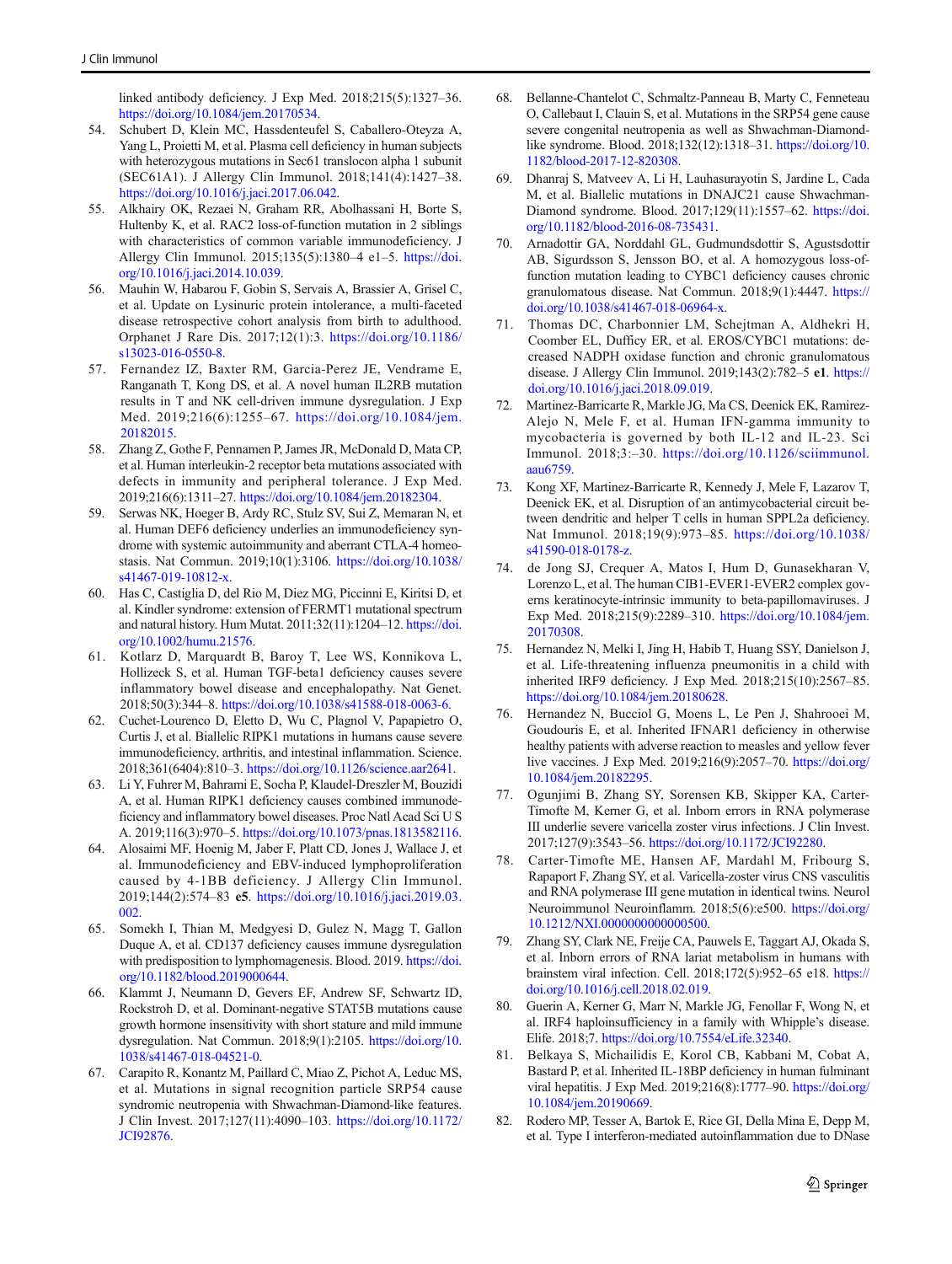<span id="page-39-0"></span>II deficiency. Nat Commun. 2017;8(1):2176. [https://doi.org/10.](https://doi.org/10.1038/s41467-017-01932-3) [1038/s41467-017-01932-3](https://doi.org/10.1038/s41467-017-01932-3).

- 83. Al-Mayouf SM, Sunker A, Abdwani R, Abrawi SA, Almurshedi F, Alhashmi N, et al. Loss-of-function variant in DNASE1L3 causes a familial form of systemic lupus erythematosus. Nat Genet. 2011;43(12):1186–8. <https://doi.org/10.1038/ng.975>.
- 84. Ozcakar ZB, Foster J 2nd, Diaz-Horta O, Kasapcopur O, Fan YS, Yalcinkaya F, et al. DNASE1L3 mutations in hypocomplementemic urticarial vasculitis syndrome. Arthritis Rheum. 2013;65(8):2183–9. <https://doi.org/10.1002/art.38010>.
- 85. Carbonella A, Mancano G, Gremese E, Alkuraya FS, Patel N, Gurrieri F, et al. An autosomal recessive DNASE1L3-related autoimmune disease with unusual clinical presentation mimicking systemic lupus erythematosus. Lupus. 2017;26(7):768–72. <https://doi.org/10.1177/0961203316676382>.
- 86. Cho K, Yamada M, Agematsu K, Kanegane H, Miyake N, Ueki M, et al. Heterozygous mutations in OAS1 cause infantile-onset pulmonary alveolar proteinosis with hypogammaglobulinemia. Am J Hum Genet. 2018;102(3):480–6. [https://doi.org/10.1016/j.](https://doi.org/10.1016/j.ajhg.2018.01.019) [ajhg.2018.01.019.](https://doi.org/10.1016/j.ajhg.2018.01.019)
- 87. Zhong FL, Mamai O, Sborgi L, Boussofara L, Hopkins R, Robinson K, et al. Germline NLRP1 mutations cause skin inflammatory and cancer susceptibility syndromes via Inflammasome activation. Cell. 2016;167(1):187–202 e17. [https://doi.org/10.](https://doi.org/10.1016/j.cell.2016.09.001) [1016/j.cell.2016.09.001.](https://doi.org/10.1016/j.cell.2016.09.001)
- 88. Drutman SB, Haerynck F, Zhong FL, Hum D, Hernandez NJ, Belkaya S, et al. Homozygous NLRP1 gain-of-function mutation in siblings with a syndromic form of recurrent respiratory papillomatosis. Proc Natl Acad Sci U S A. 2019;116(38):19055– 63. <https://doi.org/10.1073/pnas.1906184116>.
- 89. Parlato M, Charbit-Henrion F, Pan J, Romano C, Duclaux-Loras R, Le Du MH, et al. Human ALPI deficiency causes inflammatory bowel disease and highlights a key mechanism of gut homeostasis. EMBO Mol Med. 2018;10(4). [https://doi.org/10.15252/emmm.](https://doi.org/10.15252/emmm.201708483) [201708483.](https://doi.org/10.15252/emmm.201708483)
- 90. Li Q, Lee CH, Peters LA, Mastropaolo LA, Thoeni C, Elkadri A, et al. Variants in TRIM22 that affect NOD2 signaling are associated with very-early-onset inflammatory bowel disease. Gastroenterology. 2016;150(5):1196–207. [https://doi.org/10.](https://doi.org/10.1053/j.gastro.2016.01.031) [1053/j.gastro.2016.01.031](https://doi.org/10.1053/j.gastro.2016.01.031).
- 91. de Jesus AA, Brehm A, VanTries R, Pillet P, Parentelli AS, Montealegre Sanchez GA, et al. Novel proteasome assembly chaperone mutations in PSMG2/PAC2 cause the autoinflammatory interferonopathy CANDLE/PRAAS4. J Allergy Clin Immunol. 2019;143(5):1939–43 e8. [https://doi.org/](https://doi.org/10.1016/j.jaci.2018.12.1012) [10.1016/j.jaci.2018.12.1012](https://doi.org/10.1016/j.jaci.2018.12.1012).
- 92. Gayden T, Sepulveda FE, Khuong-Quang DA, Pratt J, Valera ET, Garrigue A, et al. Germline HAVCR2 mutations altering TIM-3 characterize subcutaneous panniculitis-like T cell lymphomas with hemophagocytic lymphohistiocytic syndrome. Nat Genet. 2018;50(12):1650–7. [https://doi.org/10.1038/s41588-018-0251-](https://doi.org/10.1038/s41588-018-0251-4) [4.](https://doi.org/10.1038/s41588-018-0251-4)
- 93. Polprasert C, Takeuchi Y, Kakiuchi N, Yoshida K, Assanasen T, Sitthi W, et al. Frequent germline mutations of HAVCR2 in sporadic subcutaneous panniculitis-like T-cell lymphoma. Blood Adv. 2019;3(4):588–95. [https://doi.org/10.1182/bloodadvances.](https://doi.org/10.1182/bloodadvances.2018028340) [2018028340.](https://doi.org/10.1182/bloodadvances.2018028340)
- 94. Brehm A, Liu Y, Sheikh A, Marrero B, Omoyinmi E, Zhou Q, et al. Additive loss-of-function proteasome subunit mutations in

CANDLE/PRAAS patients promote type I IFN production. J Clin Invest. 2015;125(11):4196–211. [https://doi.org/10.1172/](https://doi.org/10.1172/JCI81260) [JCI81260.](https://doi.org/10.1172/JCI81260)

- 95. Kapferer-Seebacher I, Pepin M, Werner R, Aitman TJ, Nordgren A, Stoiber H, et al. Periodontal Ehlers-Danlos syndrome is caused by mutations in C1R and C1S, which encode subcomponents C1r and C1s of complement. Am J Hum Genet. 2016;99(5):1005–14. [https://doi.org/10.1016/j.ajhg.2016.08.019.](https://doi.org/10.1016/j.ajhg.2016.08.019)
- 96. Byun M, Abhyankar A, Lelarge V, Plancoulaine S, Palanduz A, Telhan L, et al. Whole-exome sequencing-based discovery of STIM1 deficiency in a child with fatal classic Kaposi sarcoma. J Exp Med. 2010;207(11):2307–12. [https://doi.org/10.1084/jem.](https://doi.org/10.1084/jem.20101597) [20101597.](https://doi.org/10.1084/jem.20101597)
- 97. Lu HY, Bauman BM, Arjunaraja S, Dorjbal B, Milner JD, Snow AL, et al. The CBM-opathies-A rapidly expanding Spectrum of human inborn errors of immunity caused by mutations in the CARD11-BCL10-MALT1 complex. Front Immunol. 2018;9: 2078. <https://doi.org/10.3389/fimmu.2018.02078>.
- 98. Nadeau K, Hwa V, Rosenfeld RG. STAT5b deficiency: an unsuspected cause of growth failure, immunodeficiency, and severe pulmonary disease. J Pediatr. 2011;158(5):701–8. [https://doi.org/](https://doi.org/10.1016/j.jpeds.2010.12.042) [10.1016/j.jpeds.2010.12.042](https://doi.org/10.1016/j.jpeds.2010.12.042).
- Boisson B, Wang YD, Bosompem A, Ma CS, Lim A, Kochetkov T, et al. A recurrent dominant negative E47 mutation causes agammaglobulinemia and BCR(−) B cells. J Clin Invest. 2013;123(11): 4781–5. <https://doi.org/10.1172/JCI71927>.
- 100. Pannicke U, Baumann B, Fuchs S, Henneke P, Rensing-Ehl A, Rizzi M, et al. Deficiency of innate and acquired immunity caused by an IKBKB mutation. N Engl J Med. 2013;369(26):2504–14. [https://doi.org/10.1056/NEJMoa1309199.](https://doi.org/10.1056/NEJMoa1309199)
- 101. Tangye SG, Bier J, Lau A, Nguyen T, Uzel G, Deenick EK. Immune Dysregulation and disease pathogenesis due to activating mutations in PIK3CD-the Goldilocks' effect. J Clin Immunol. 2019;39(2):148–58. [https://doi.org/10.1007/s10875-019-00612-](https://doi.org/10.1007/s10875-019-00612-9) [9.](https://doi.org/10.1007/s10875-019-00612-9)
- 102. Kuehn HS, Boisson B, Cunningham-Rundles C, Reichenbach J, Stray-Pedersen A, Gelfand EW, et al. Loss of B cells in patients with heterozygous mutations in IKAROS. N Engl J Med. 2016;374(11):1032 – 43. [https://doi.org/10.1056/](https://doi.org/10.1056/NEJMoa1512234) [NEJMoa1512234.](https://doi.org/10.1056/NEJMoa1512234)
- 103. Toubiana J, Okada S, Hiller J, Oleastro M, Lagos Gomez M, Aldave Becerra JC, et al. Heterozygous STAT1 gain-of-function mutations underlie an unexpectedly broad clinical phenotype. Blood. 2016;127(25):3154–64. [https://doi.org/10.1182/blood-](https://doi.org/10.1182/blood-2015-11-679902)[2015-11-679902](https://doi.org/10.1182/blood-2015-11-679902).
- 104. Lo B, Zhang K, Lu W, Zheng L, Zhang Q, Kanellopoulou C, et al. AUTOIMMUNE DISEASE. Patients with LRBA deficiency show CTLA4 loss and immune dysregulation responsive to abatacept therapy. Science. 2015;349(6246):436–40. [https://doi.](https://doi.org/10.1126/science.aaa1663) [org/10.1126/science.aaa1663](https://doi.org/10.1126/science.aaa1663).
- 105. Schwab C, Gabrysch A, Olbrich P, Patino V, Warnatz K, Wolff D, et al. Phenotype, penetrance, and treatment of 133 cytotoxic Tlymphocyte antigen 4-insufficient subjects. J Allergy Clin Immunol. 2018;142(6):1932–46. [https://doi.org/10.1016/j.jaci.](https://doi.org/10.1016/j.jaci.2018.02.055) [2018.02.055.](https://doi.org/10.1016/j.jaci.2018.02.055)

Publisher's Note Springer Nature remains neutral with regard to jurisdictional claims in published maps and institutional affiliations.